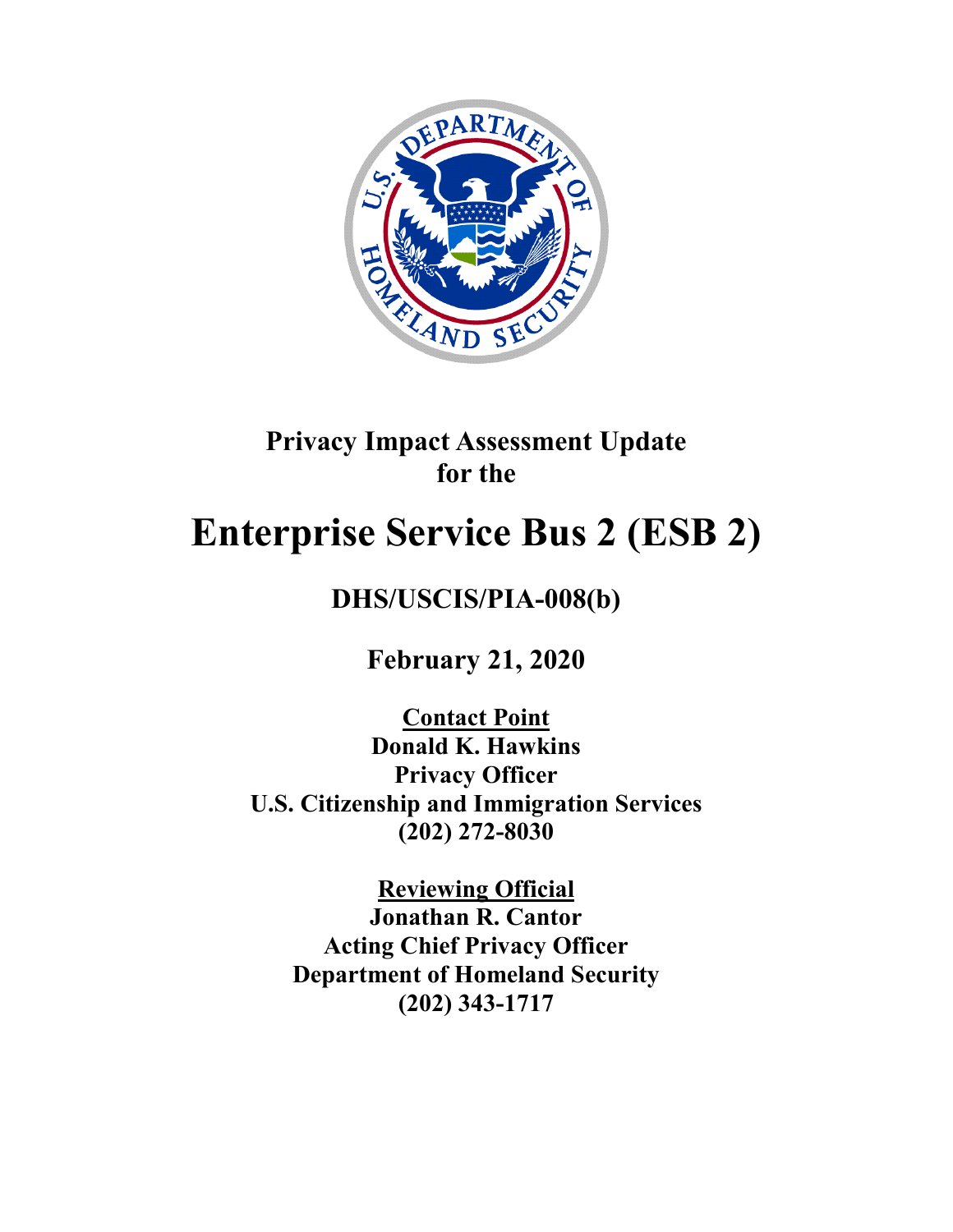

# **Abstract**

The U.S. Citizenship and Immigration Services (USCIS) is migrating its information technology systems to the cloud environment to align with the Cloud Smart initiative. To support this modernization effort, USCIS plans to incrementally migrate the Enterprise Service Bus (ESB 2) hosted services to Enterprise Gateway and Integration Services (EGIS). Both ESB 2 and EGIS facilitate real-time information sharing between enterprise applications internally within USCIS, other Department of Homeland Security (DHS) components, and externally with other agencies and partners. ESB 2 implements a communication system between applications, which interact in a service-oriented architecture, while EGIS supports a microservice architecture. Until the ESB 2 services are fully integrated into EGIS, USCIS plans to maintain legacy ESB 2 as there is continued need to sustain the exchange of information between legacy operational systems.

USCIS is updating and reissuing this Privacy Impact Assessment (PIA) to document the migration of the Lockbox Intake Service (LIS), Adoption Orchestration Service (AOS), Visa Support Services Project (VSSP), and Refugee Asylum Support Service (RASS) from ESB 2 to EGIS. USCIS fully decommissioned Central Index System Support System (CIN-SS) and no longer needs to use its services. E-Verify no longer uses the American Association of Motor Vehicle Administrators (AAMVA) Hub Service (AHS), but uses the Verification Service to receive data from the National Law Enforcement Telecommunications System (NLETS). USCIS plans to update both the ESB 2 and EGIS PIAs to document the changes to these systems as changes occur. USCIS is updating this Privacy Impact Assessment (PIA) to evaluate the privacy risks and mitigations associated with the collection, use, and dissemination of personally identifiable information (PII) by the integrated subsystem services hosted by ESB 2.

# **Overview**

The Department of Homeland Security (DHS) U.S. Citizenship and Immigration Services (USCIS) oversees lawful immigration to the United States. USCIS is responsible for processing petitions, applications, and other requests for immigration-related benefits. To fulfill its mission, USCIS may share information with or receive information from other USCIS, DHS, and non-DHS systems. USCIS uses systems which were implemented at different points in time for different purposes using a variety of underlying technology infrastructures (including legacy mainframe database systems, Oracle-based server systems, and newer service-oriented systems), but are required to communicate with each other.

USCIS operates the Enterprise Service Bus (ESB 2) in an effort to connect and share data from different operating systems. Serving as a conduit, ESB 2 replaces all direct contact with applications and operates between the applications, so that all data exchanges take place through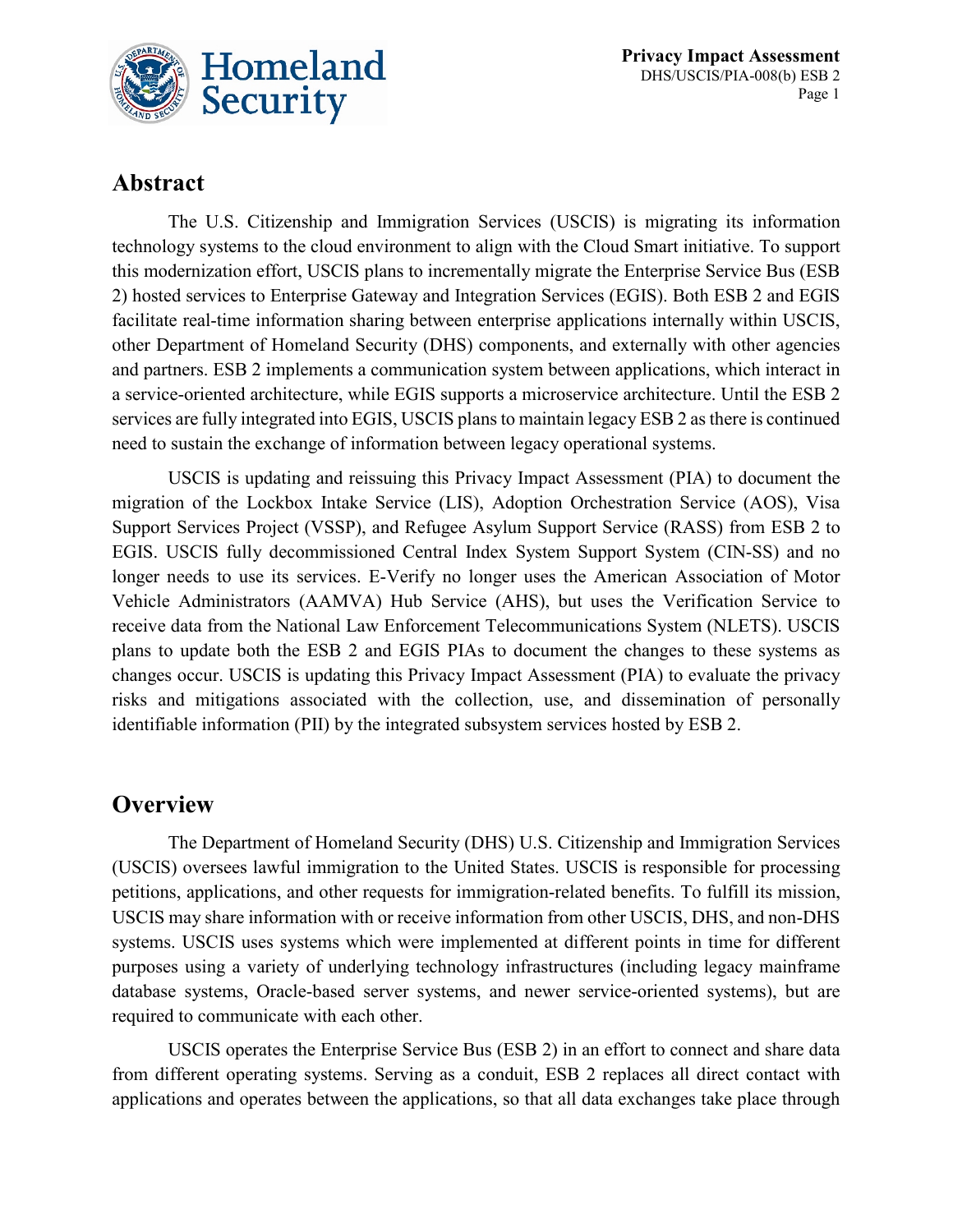

the ESB 2. ESB 2 assists with the seamless and accurate exchange of information from disparate systems by facilitating the transfer of data. The transfer of information is invoked by the end source systems. When exchanging data from one system to another, the ESB 2 translates the message from one system format to another format to enable effective and secure synchronization and integration of data. To achieve system interoperability, both systems must refer to a common information exchange reference model. As a backend system, the ESB 2 reconciles different operating systems and standards in order to address interoperability complexities and challenges. USCIS personnel access ESB 2 in a developer or administer role. End users do not have access to ESB 2.

The ESB 2 is the foundation infrastructure that hosts and supports USCIS business services and provides the service-oriented architecture platform for USCIS. The ESB 2 enables real-time information sharing between enterprise applications within USCIS, DHS, external government agencies, and other authorized partners with little or no modifications needed to the systems being integrated. USCIS ESB 2 facilitates data synchronization and integration of the following services:

- **Customer Profile Management System Support Service (CPMS-SS)** facilitates communication between Application Support Center (ASC) Biometric Capture stations, USCIS Benefits Biometric Support System  $(BBSS)$ ,<sup>[1](#page-2-0)</sup> the Office of Biometric Identity Management (OBIM) Homeland Advanced Recognition Technology (HART),<sup>[2](#page-2-1)</sup> the Federal Bureau of Investigation (FBI) National Name Check Program,<sup>[3](#page-2-2)</sup> and the Department of Defense (DoD) Automated Biometric Identification System  $(ABIS)^4$  $(ABIS)^4$  with the CPMS.<sup>[5](#page-2-4)</sup> CPMS-SS also facilitates the exchange of document information required by all case management systems in USCIS to produce benefit documents as well as notices sent to applicants. CPMS-SS also facilitates the exchange of biometric and biographic information collected from the Office of the United Nations High Commissioner for Refugees (UNHCR) to OBIM HART.
- **Person Centric Query Service (PCQS)** allows authorized users to submit a single query and view all permissible transactions users have been authorized to view, involving an immigrant or nonimmigrant across multiple DHS and external

<span id="page-2-0"></span><sup>&</sup>lt;sup>1</sup> BBSS is an enterprise system designed to transmit demographic and fingerprint/biometric data that is collected at the USCIS ASCs for subsequent submission to the FBI.

<span id="page-2-1"></span><sup>2</sup> *See* DHS/NPPD/PIA-002 Automated Biometric Identification System (IDENT), *available at*  [www.dhs.gov/privacy.](http://www.dhs.gov/privacy)

<span id="page-2-2"></span><sup>&</sup>lt;sup>3</sup> The FBI Name Check is a name-based search of the FBI's Central Records System (CRS) and Universal Index (UNI). *See* DOJ/FBI-002 Central Records System (CRS), 66 FR 29994 (June 4, 2001).

<span id="page-2-3"></span><sup>4</sup> Department of Defense Detainee Biometric Information System, 72 FR 14534 (Mar. 28, 2007).

<span id="page-2-4"></span><sup>5</sup> *See* DHS/USCIS/PIA-060 Customer Profile Management System, *available at* [www.dhs.gov/privacy.](http://www.dhs.gov/privacy)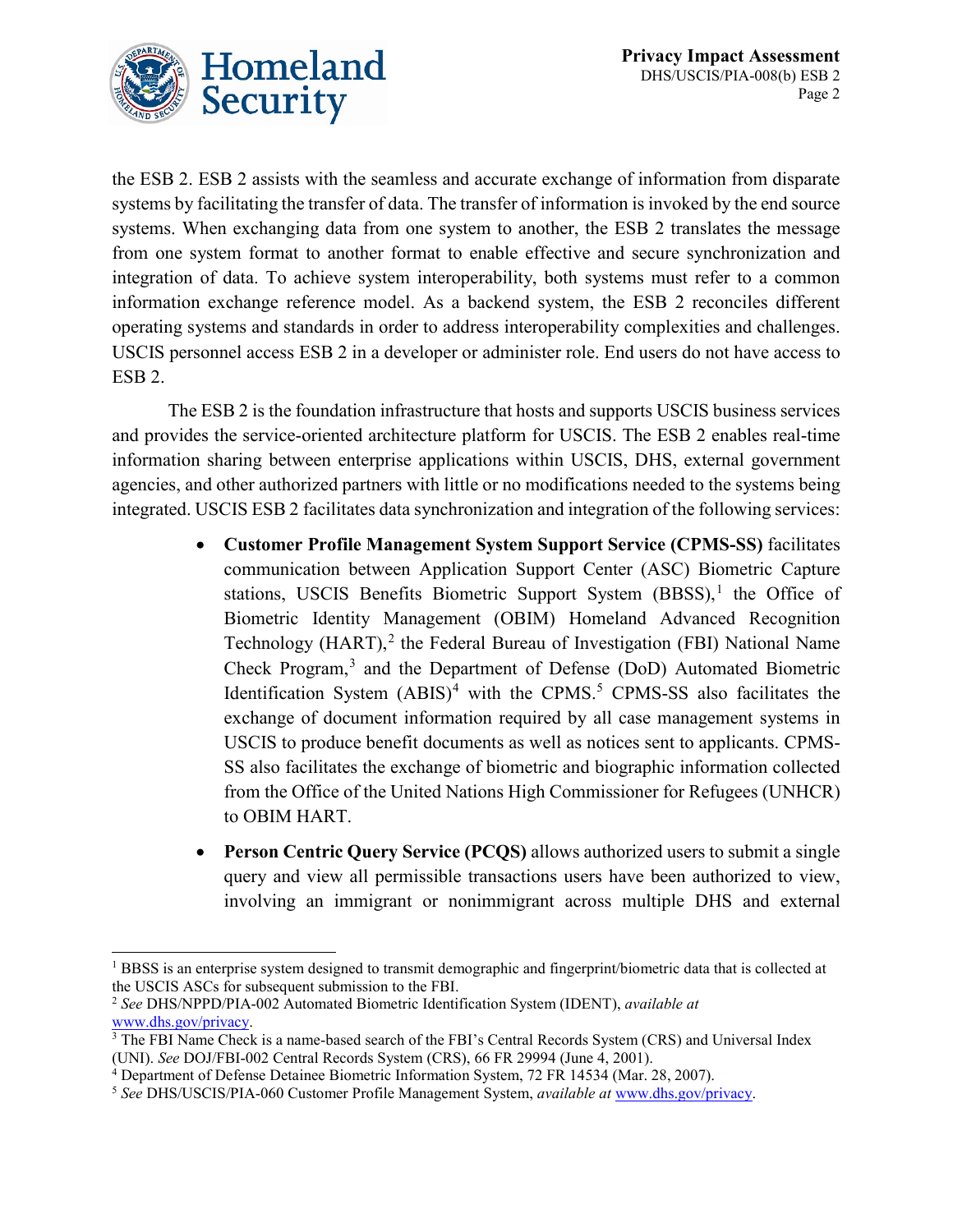

systems.<sup>[6](#page-3-0)</sup>

- **Verification Service** allows authorized USCIS personnel the ability to search for information against multiple sources via one operation to verify claimed information. The Verification Service extracts verification information from USCIS CLAIMS  $4$ ,<sup>[7](#page-3-1)</sup> ICE Student and Exchange Visitor Information System  $(SEVIS)<sup>8</sup>$  $(SEVIS)<sup>8</sup>$  $(SEVIS)<sup>8</sup>$  and U.S. Customs and Border Protection (CBP) TECS,<sup>[9](#page-3-3)</sup> and National Law Enforcement Telecommunications System (NLETS).
- **Validation Instrument for Business Enterprises (VIBE)** assists with validating the business operations of companies and organizations looking to employ foreign workers for non-immigrant visa in the United States. VIBE communicates with ESB 2 Common Service, Enterprise Citizenship and Immigrations Services Centralized Operational Repository (eCISCOR),  $^{10}$  $^{10}$  $^{10}$  CLAIMS 3,  $^{11}$  $^{11}$  $^{11}$  VIS,  $^{12}$  $^{12}$  $^{12}$  and Dun and Bradstreet (D&B) systems.<sup>[13](#page-3-7)</sup>
- **Transformation Support Services (TSS)** provides an interface between USCIS legacy systems and external partner agencies' (e.g., ICE, CBP, FBI, and OBIM) systems.<sup>[14](#page-3-8)</sup>
- **American Association of Motor Vehicle Administrators (AAMVA) Hub Service (AHS)** facilitates communication between the USCIS Verification Information System (VIS), which supports the SAVE program, and AAMVANet.<sup>[15](#page-3-9)</sup> AHS no longer supports E-Verify RIDE.

The following services have been migrated from USCIS ESB 2 to EGIS:<sup>[16](#page-3-10)</sup>

• **Adoption Orchestration Services (AOS)** facilitates communication between the

<span id="page-3-0"></span> <sup>6</sup> *See* DHS/USCIS/PIA-010 Person Centric Query Service, *available at* www.dhs.gov/privacy.

<span id="page-3-1"></span><sup>7</sup> *See* DHS/USCIS/PIA-015 Computer Linked Application Information Management System (CLAIMS 4), *available at* [www.dhs.gov/privacy.](http://www.dhs.gov/privacy)

<span id="page-3-2"></span><sup>8</sup> *See* DHS/ICE/PIA-001 Student Exchange Visitor Information System (SEVIS), *available at*  [www.dhs.gov/privacy.](http://www.dhs.gov/privacy)

<span id="page-3-3"></span><sup>9</sup> *See* DHS/CBP/PIA-009 TECS System: CBP Primary and Secondary Processing (TECS) National SAR Initiative, *available at* [www.dhs.gov/privacy.](http://www.dhs.gov/privacy)

<span id="page-3-4"></span><sup>10</sup> *See* DHS/USCIS/PIA-023(a) Enterprise Citizenship and Immigrations Services Centralized Operational Repository (eCISCOR), *available at* <u>www.dhs.gov/privacy</u>.<br><sup>11</sup> See DHS/USCIS/PIA-016(a) CLAIMS 3 and Associated Systems, *available at* [www.dhs.gov/privacy.](http://www.dhs.gov/privacy)

<span id="page-3-5"></span>

<span id="page-3-6"></span><sup>&</sup>lt;sup>12</sup> VIS is the information technology system that enables USCIS to operate SAVE and E-Verify.

<span id="page-3-7"></span><sup>&</sup>lt;sup>13</sup> Dun & Bradstreet, Inc. is a company that provides commercial data, analytics, and insights for businesses.

<span id="page-3-8"></span><sup>14</sup> *See* DHS/USCIS/PIA-056 USCIS Electronic Immigration System (USCIS ELIS), *available at*  [www.dhs.gov/privacy.](http://www.dhs.gov/privacy)

<span id="page-3-9"></span><sup>15</sup> *See* DHS/USCIS/PIA-006 Systematic Alien Verification for Entitlements (SAVE) Program, *available at* [www.dhs.gov/privacy.](http://www.dhs.gov/privacy)

<span id="page-3-10"></span><sup>16</sup> *See* DHS/USCIS/PIA-080 Enterprise Gateway and Integration Service, *available at* [www.dhs.gov/privacy.](http://www.dhs.gov/privacy)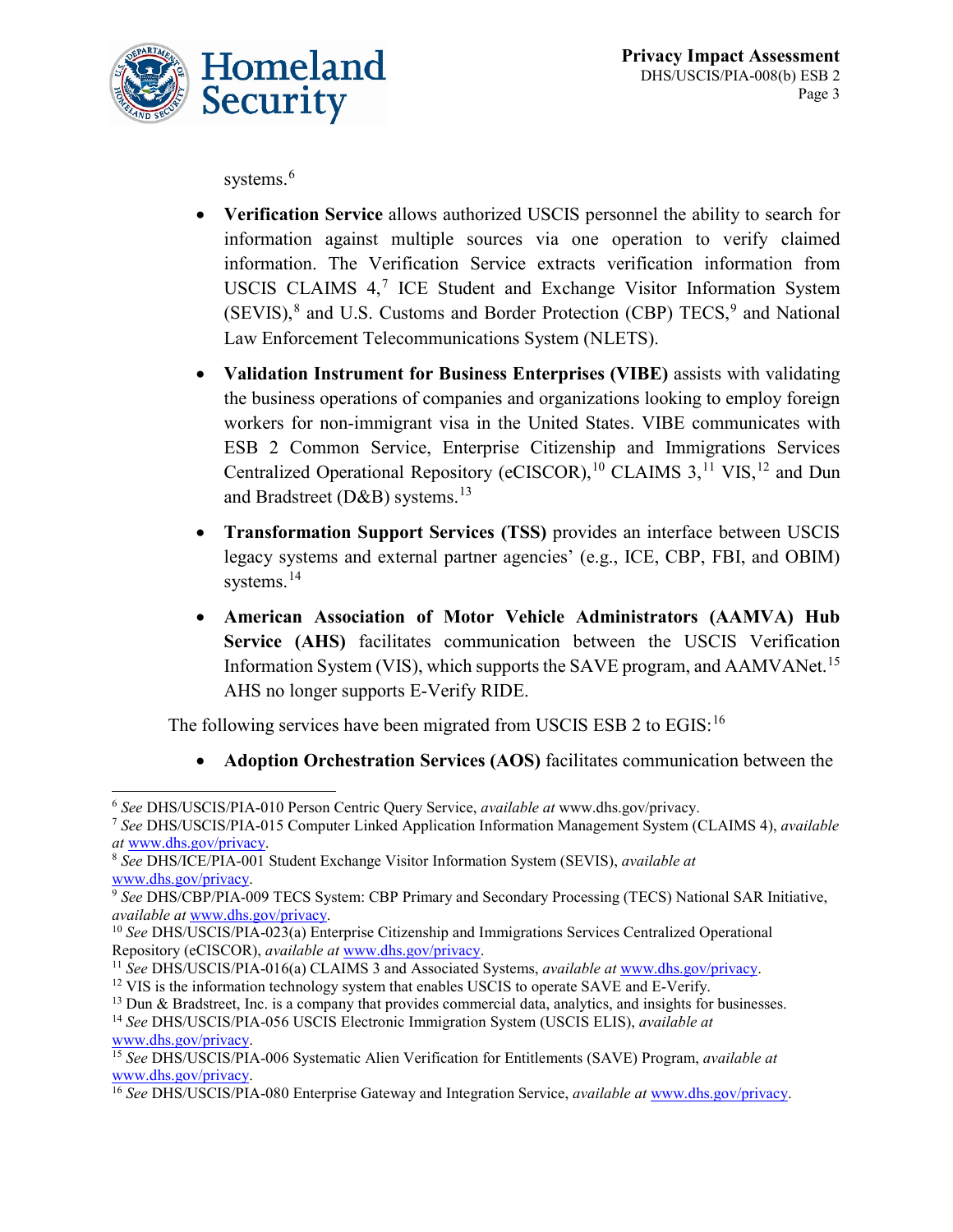

USCIS Adoption Case Management System<sup>[17](#page-4-0)</sup> and to the Department of State (DOS) Consular Consolidated Database (CCD).<sup>[18](#page-4-1)</sup>

- **Lockbox Intake Service (LIS)**<sup>[19](#page-4-2)</sup> facilitates communication between the Lockbox to the respective USCIS case management systems (e.g., Computer Linked Application Information Management System (CLAIMS 3) and CLAIMS 4) for initial benefit forms.<sup>[20](#page-4-3)</sup>
- **Visa Support Services Project (VSSP)** is a service that collects biometrics and limited biographic information from participating USCIS Application Support Centers on behalf of several countries that require biometric and biographic data as part of their visa issuance process for visitors to their respective countries.<sup>[21](#page-4-4)</sup>
- **Refugee Asylum Support Service (RASS)** facilitates the vetting of refugees through the automated sharing of information between the DOS, CBP, USCIS, and other vetting agencies.[22](#page-4-5) RASS interfaces with DOS Worldwide Refugee Admissions Processing System  $(WRAPS)^{23}$  $(WRAPS)^{23}$  $(WRAPS)^{23}$  by facilitating the ingestion of information into the Case and Activity Management for International Operations  $(CAMINO).<sup>24</sup> USCIS RASS also passes the refugee information obtained from$  $(CAMINO).<sup>24</sup> USCIS RASS also passes the refugee information obtained from$  $(CAMINO).<sup>24</sup> USCIS RASS also passes the refugee information obtained from$ WRAPS to U.S. Customs and Border Protection's (CBP) Automated Targeting System  $(ATS)$ .<sup>[25](#page-4-8)</sup> ATS in turn transmits data to partner agencies in the law enforcement and intelligence community, such as National Counter Terrorism Center (NCTC).

<span id="page-4-6"></span><sup>23</sup> WRAPS is the DOS case management database used for all refugee applicants processed for resettlement consideration to the United States. For more information, *see* the WRAPS PIA and SORN, *available at* [https://2001-](https://2001-2009.state.gov/documents/organization/101146.pdf) [2009.state.gov/documents/organization/101146.pdf.](https://2001-2009.state.gov/documents/organization/101146.pdf) Refugee Processing Center (RPC), operated by DOS contractors, is the central data repository for all overseas and domestic resettlement operations. The RPC manages the WRAPS database.

<span id="page-4-0"></span> <sup>17</sup> *See* DHS/USCIS/PIA-007(b) Domestically Filed Inter-country Adoptions Applications and Petitions, *available at*  [www.dhs.gov/privacy.](http://www.dhs.gov/privacy)

<span id="page-4-1"></span><sup>18</sup> *See* DOS Consular Consolidated Database (CCD) PIA, *available at*  [https://www.state.gov/documents/organization/242316.pdf.](https://www.state.gov/documents/organization/242316.pdf)

<span id="page-4-2"></span> $19$  Lockbox is a facility, operated by the Department of Treasury, which allows USCIS to receive benefit request forms more quickly and process fee payments more efficiently and securely.

<span id="page-4-3"></span><sup>20</sup> *See* DHS/USCIS/PIA-061Benefit Request Intake Process, *available at* [www.dhs.gov/privacy.](http://www.dhs.gov/privacy)

<span id="page-4-4"></span><sup>21</sup> *See* DHS/USCIS/PIA-048(a) USCIS International Biometric Processing Services, *available at*  [www.dhs.gov/privacy.](http://www.dhs.gov/privacy)

<span id="page-4-5"></span><sup>22</sup> *See* DHS/USCIS/PIA-068 Refugee Case Processing and Security Vetting, *available at* [www.dhs.gov/privacy.](http://www.dhs.gov/privacy)

<span id="page-4-7"></span><sup>24</sup> *See* DHS/USCIS/PIA-051 Case and Activity Management for International Operations (CAMINO), *available at* [www.dhs.gov/privacy.](http://www.dhs.gov/privacy) 25 *See* DHS/CBP/PIA-006(e) Automated Targeting System, *available at* [www.dhs.gov/privacy.](http://www.dhs.gov/privacy)

<span id="page-4-8"></span>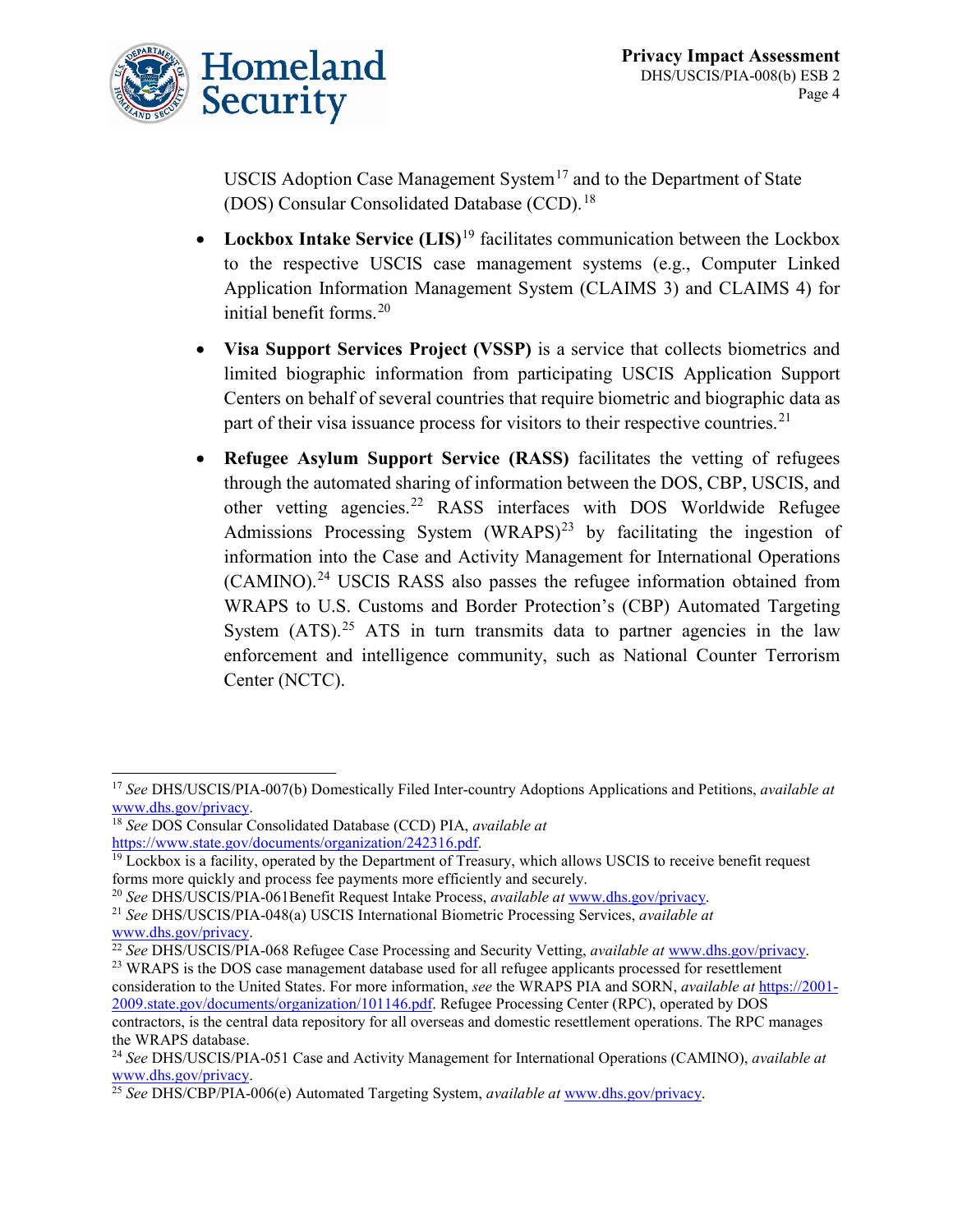

The following services have been decommissioned in USCIS ESB 2:

- **Central Index System Support System (CIN-SS)** is an ESB middleware service that facilitates data transactions between CIS and National File Tracking System (NFTS),  $^{26}$  $^{26}$  $^{26}$  as well as between Refugees, Asylum, and Parole System (RAPS)  $^{27}$  $^{27}$  $^{27}$  and NFTS. ESB 2 CIN-SS performs a number of service mediation and protocol intermediation operations to allow the CIS Mainframe to communicate with NFTS. **[CIN-SS was decommissioned in December 2018]**
- **Enterprise Document Management System Support Service (ESS)** facilitates communication between USCIS Central Index System 2 (CIS 2),<sup>[28](#page-5-2)</sup> U.S. Immigration and Customs Enforcement (ICE) Office of the Principal Legal Advisor (OPLA) Case Management System  $(OCMS)$ ,<sup>[29](#page-5-3)</sup> and FOIA Immigration Records System (FIRST) $^{30}$  $^{30}$  $^{30}$  with the Enterprise Document Management System (EDMS). $^{31}$  $^{31}$  $^{31}$ **[ESS was decommissioned in December 2018]**

Please see the Appendices to this PIA for more information regarding the collection, use, storage, and dissemination of information between disparate systems.

The ESB 2 performs a set of common services, which include auditing, handling error, and security. The ESB 2 enables USCIS to implement greater security and privacy measures into the data usage and transfer process by providing a centralized mechanism for authenticating and authorizing service access and interface access. ESB 2 employs auditing measures to prevent inappropriate dissemination of data. DHS security specifications require auditing capabilities that log the activity of each transaction in order to reduce the possibility of inappropriate dissemination of information.

<span id="page-5-2"></span><sup>28</sup> *See* DHS/USCIS/PIA-009(b) Central Index System (CIS 2), *available at* [www.dhs.gov/privacy.](http://www.dhs.gov/privacy)

<span id="page-5-0"></span> <sup>26</sup> *See* DHS/USCIS/PIA-032 National File Tracking System (NFTS), *available at* [www.dhs.gov/privacy.](http://www.dhs.gov/privacy)

<span id="page-5-1"></span><sup>27</sup> RAPS was the legacy case management system for applications for asylum pursuant to Section 208. *See* DHS/USCIS/PIA-027 USCIS Asylum Division, *available at* [www.dhs.gov/privacy.](http://www.dhs.gov/privacy)

<span id="page-5-3"></span><sup>29</sup> *See* DHS/ICE/PIA-036 OPLA Case Management System, *available at* [www.dhs.gov/privacy.](http://www.dhs.gov/privacy)

<span id="page-5-4"></span><sup>30</sup> *See* DHS/USCIS/PIA-077 FOIA Immigration Records System (FIRST), *available at* [www.dhs.gov/privacy.](http://www.dhs.gov/privacy)

<span id="page-5-5"></span><sup>31</sup> *See* DHS/USCIS/PIA-003 Integrated Digitization Document Management Program (IDDMP), *available at*  [www.dhs.gov/privacy.](http://www.dhs.gov/privacy)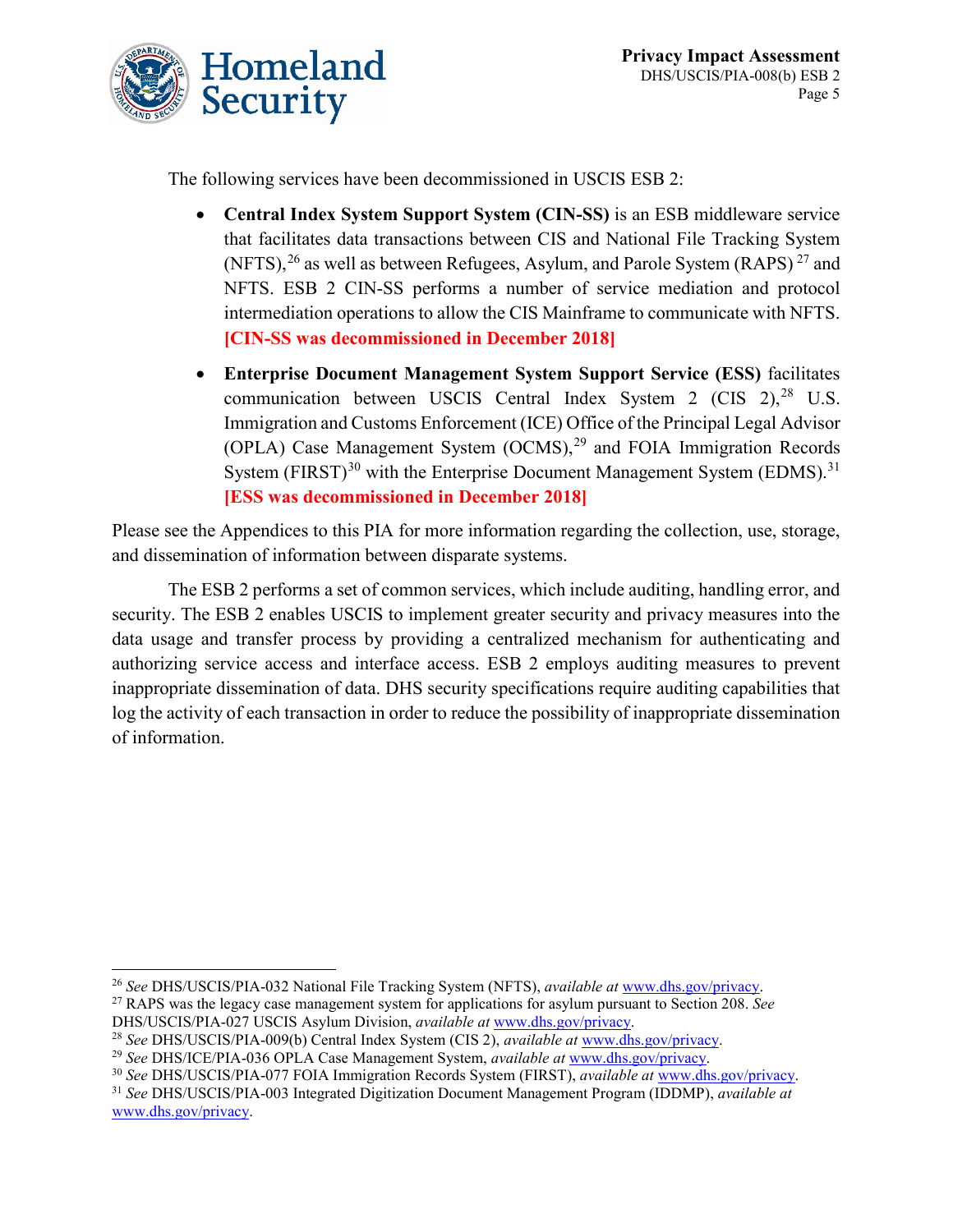

# **Section 1.0 Authorities and Other Requirements**

# **1.1 What specific legal authorities and/or agreements permit and define the collection of information by the project in question?**

USCIS collects and uses information under the authority of the Immigration and Nationality Act (INA). Specifically, 8 U.S.C. sec. 1103 charges the Secretary of Homeland Security with the duty of administering and enforcing all laws relating to the immigration and naturalization of aliens.

# **1.2 What Privacy Act System of Records Notice(s) (SORN(s)) apply to the information?**

The USCIS ESB 2 is the foundation infrastructure that enables real-time information sharing between enterprise applications within USCIS, DHS, external government agencies, and partners. The source-system SORNs described in the attached Appendices cover the collection, use, maintenance, and dissemination of information by the subsystem services.

# **1.3 Has a system security plan been completed for the information system(s) supporting the project?**

Yes. ESB 2 is a major application and includes integrated subsystems as within its accreditation boundary. The security plan for ESB 2 was completed in August 2013, and was accepted into the Ongoing Authorization program. Ongoing Authorization requires ESB 2 to be reviewed on a monthly basis and maintain its security and privacy posture to maintain its Authority to Operate (ATO).

# **1.4 Does a records retention schedule approved by the National Archives and Records Administration (NARA) exist?**

No. ESB 2 does not retain any operational information from a query. ESB 2 transmits data and immediately deletes all information after the information is sent to the receiving system. Thus, ESB 2 does not require a NARA-approved records retention schedule. However, the systems from which ESB 2 transmits information may have NARA-approved retention schedules. Please see the appendices for source system retention schedules.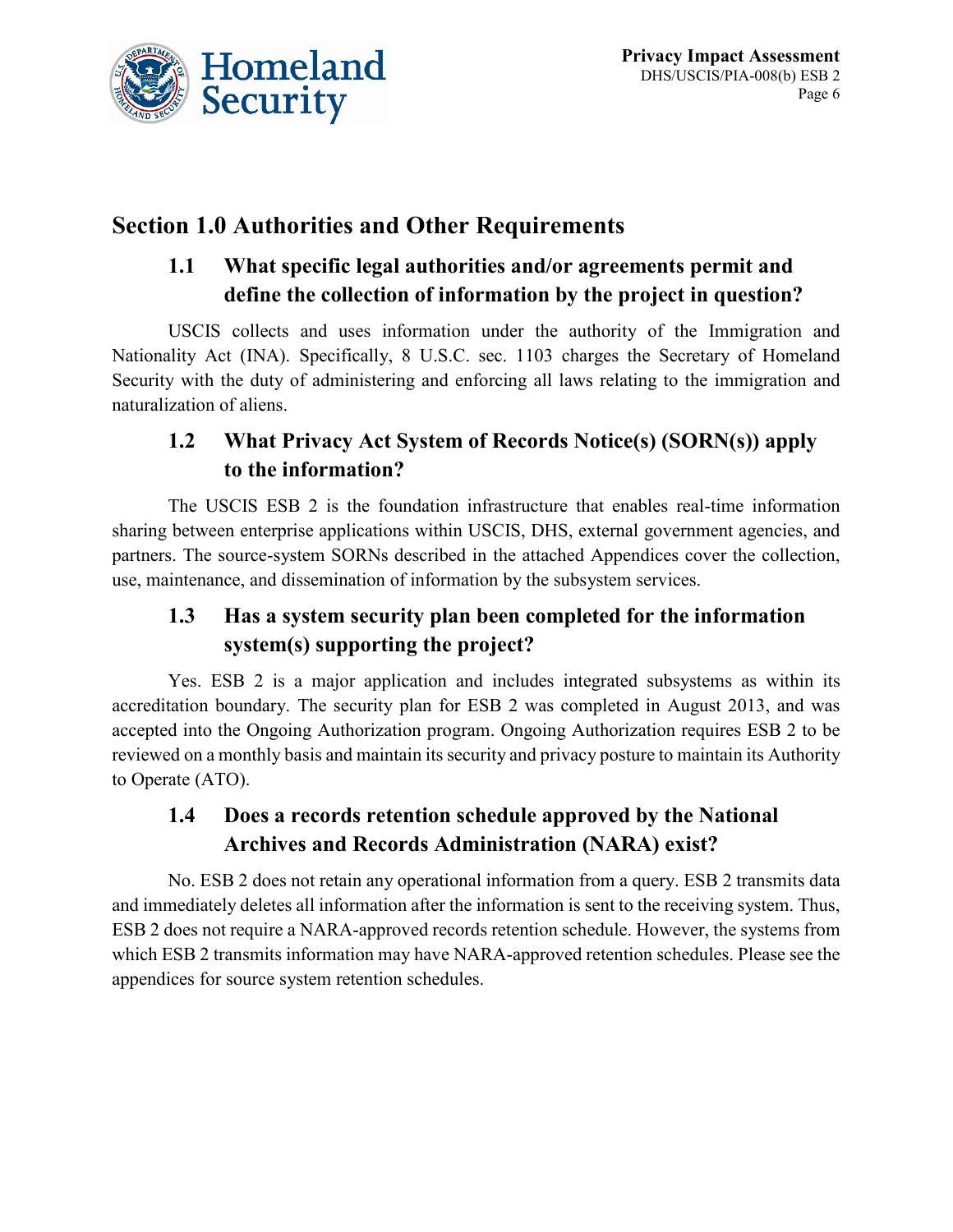

**1.5 If the information is covered by the Paperwork Reduction Act (PRA), provide the OMB Control number and the agency number for the collection. If there are multiple forms, include a list in an appendix.** 

No. The provisions of the PRA do not apply to ESB 2.

# **Section 2.0 Characterization of the Information**

# **2.1 Identify the information the project collects, uses, disseminates, or maintains.**

USCIS ESB 2 is an intermediary system meaning that it connects different source systems together to enable communication among them. The ESB 2 hosts services that individually serve as a messenger and transforms the message into a format that the receiving operating system can interpret and ingest. ESB 2 does not maintain or store any operational data once the information is transmitted. Usually data is in queue until it is processed. Please see the Appendices of this PIA for a complete list of data elements transmitted and exchanged by each ESB 2 service.

# **2.2 What are the sources of the information and how is the information collected for the project?**

USCIS ESB 2 is an intermediary system meaning that it connects different source systems together to enable communication between them. The appendices detail each source system.

# **2.3 Does the project use information from commercial sources or publicly available data? If so, explain why and how this information is used.**

No. Information from commercial sources or publicly available data is not used by ESB 2. However, EBS 2 may facilitate the transmission of information from commercial sources or publicly available data to the source systems that collects and uses the information. For example, VIBE collects commercially available data from Dun & Bradstreet (D&B).<sup>[32](#page-7-0)</sup> D&B maintains a global database of companies and professional contacts. D&B shares this information with VIBE through the ESB interface. VIBE compares the information provided on petitions against the D&B data.

<span id="page-7-0"></span> <sup>32</sup> *See* DHS/USCIS/PIA-044 VIBE, *available at* [www.dhs.gov/privacy.](http://www.dhs.gov/privacy)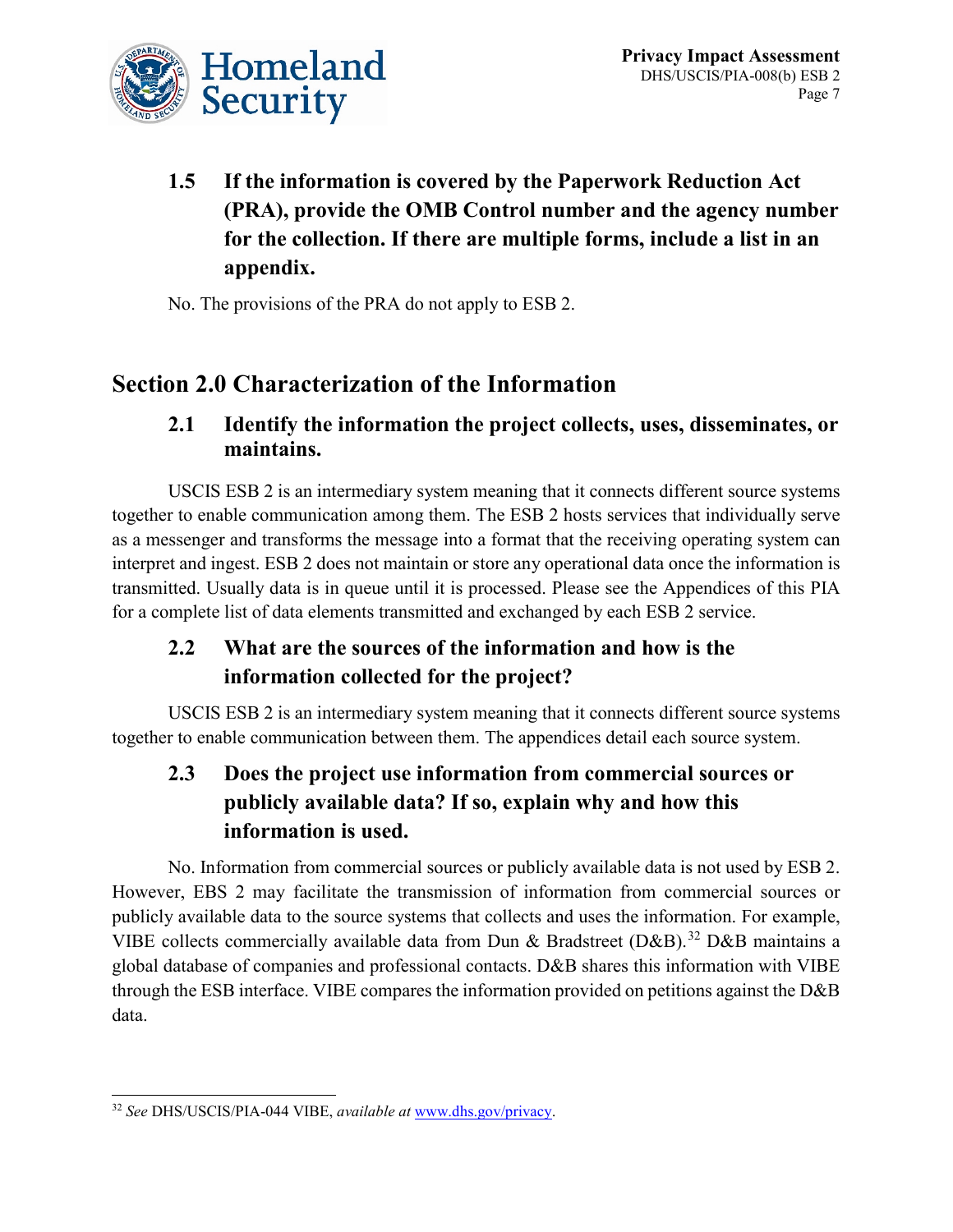

# **2.4 Discuss how accuracy of the data is ensured.**

ESB 2 depends on the accuracy and quality of information from each source system. ESB 2 ensures the accuracy of the data by collecting the information directly from the source systems. For data that may be transferred through the ESB 2, the data is queried from the underlying systems and is delivered "as is" with the exception of reformatting to standardize the representation of the data. Any checks for accuracy of the data are accomplished at the originating site, and are out of scope of the ESB 2 or the services the ESB 2 controls. The ESB 2 cannot and does not provide any assurance that the data it delivers is accurate. ESB 2 transforms data from one format to another using open standard tools like XSLT and Tibco adapters.<sup>[33](#page-8-0)</sup>

# **2.5 Privacy Impact Analysis: Related to Characterization of the Information**

**Privacy Risk:** There is a risk of exposing personal information in audit data.

**Mitigation:** ESB 2 mitigates this risk by not retaining operational data in the audit log files. Auditing is a fundamental security principle that provides the ability to track the activities of a user or system that may access information maintained within a system. Audit trails track the identity of each subject attempting to access a system, the time and date of access, and the time of log off. Data in the audit log files contain general transactional information that is helpful in identifying the transaction and user.

**Privacy Risk:** There is a risk that inaccurate information is transferred to the end systems from the ESB 2 services.

**Mitigation:** This risk is not mitigated. ESB 2 depends on the accuracy and quality of information from each source system. ESB 2 does not change data "in route" to the receiving system other than to provide standardized formatting of the data, such as date and time formatting.

# **Section 3.0 Uses of the Information**

# **3.1 Describe how and why the project uses the information.**

The purpose of the ESB 2 is to support the integration of legacy and different operating systems. The ESB 2 services enable the seamless integration, communication, and exchange of data between systems. Please see the Appendices of this PIA which describes how and why the

<span id="page-8-0"></span><sup>&</sup>lt;sup>33</sup> These tools are used to transform information from one format to other format. XSLT stands for Extensible Stylesheet Language Transformations and is used to convert different XML documents, or HTML script into other formats such as PDF. Tibco is a private corporation that develops data transfer applications that allows for transfer between incompatible software.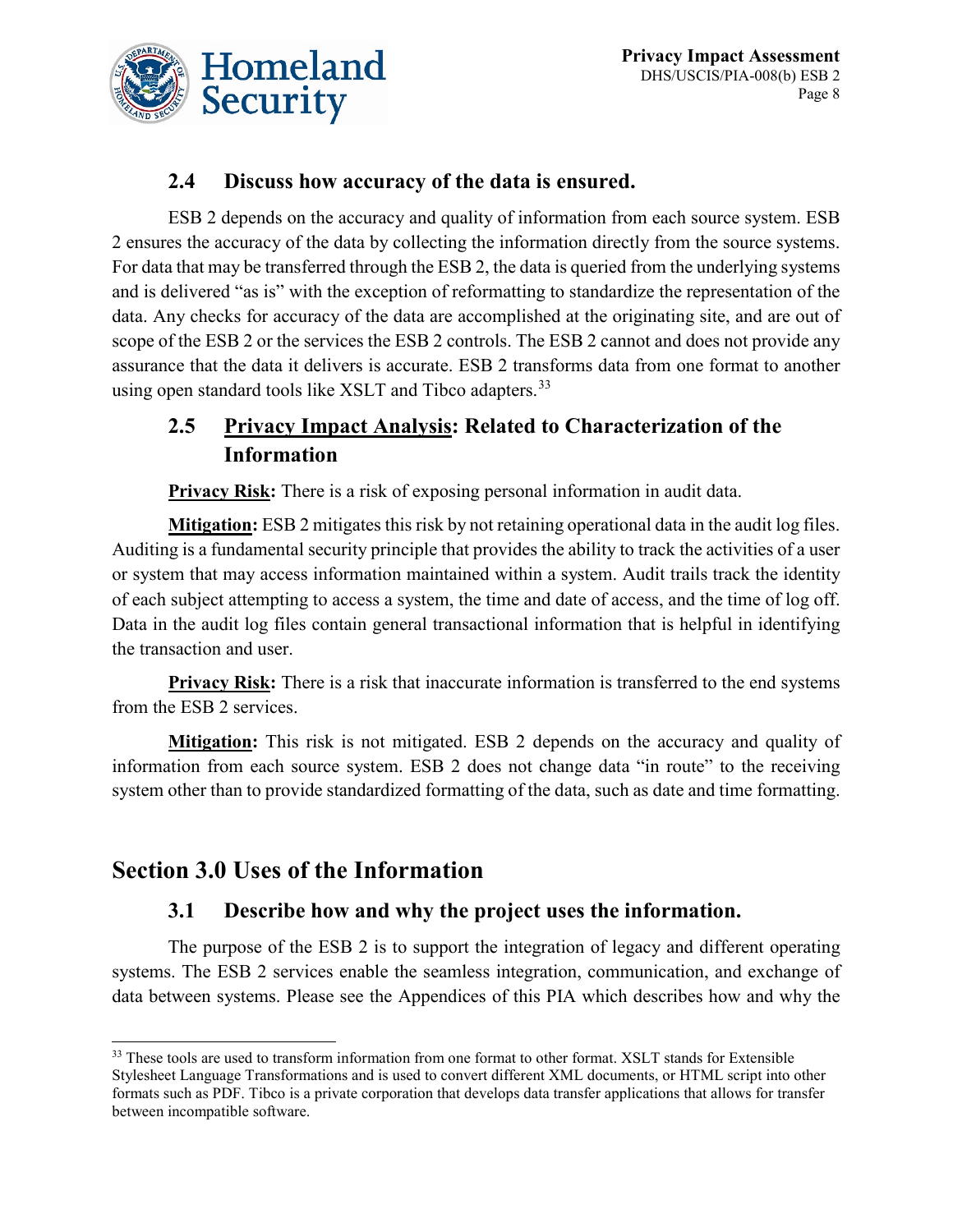

ESB 2 services may transfer information. Additionally, the associated source system and project PIAs also describe the data transport, system connection, or information access for a particular ESB 2 hosted service.

# **3.2 Does the project use technology to conduct electronic searches, queries, or analyses in an electronic database to discover or locate a predictive pattern or an anomaly? If so, state how DHS plans to use such results.**

No. The USCIS ESB 2 does not perform any queries, or analyses in an electronic database to discover or locate a predictive pattern or an anomaly or any data analysis.

# **3.3 Are there other components with assigned roles and responsibilities within the system?**

No. There are no day-to-day users of ESB 2.

# **3.4 Privacy Impact Analysis: Related to the Uses of Information**

**Privacy Risk:** There is a risk that improper identity and access controls may expose information to malicious or un-authorized users.

**Mitigation:** ESB 2 mitigates this risk by protecting the data for role-based access control of services controlled and managed by the ESB 2 with encryption and access control. Only ESB 2 administrators will have access to this data and the most critical portion of this data, the password, is stored using irreversible encryption.

The data delivered by the ESB 2 is protected by numerous security controls. ESB 2's security controls ensure that the data from the underlying connected systems remains intact from when it is first queried from the original underlying source system until it is delivered to the consuming application or end user. The primary method of this control is the use of secure socket layer (SSL) processing between all components that do not reside on the same physical machine.

SSL processing ensures that data may not be altered during communications. The SSL mechanisms involved are all Federal Information Processing Standard 140-2 compliant per DHS policy.[34](#page-9-0)

ESB 2 audit logs will only be reviewed if there is suspicious activity that leads to a need to review. The ESB 2 audit review is performed by USCIS IT Security if they determine that there is suspicious activity or that there may have been a security breach. Any reconstruction of events is

<span id="page-9-0"></span> <sup>34</sup> See [https://csrc.nist.gov/projects/cryptographic-module-validation-program/standards.](https://csrc.nist.gov/projects/cryptographic-module-validation-program/standards)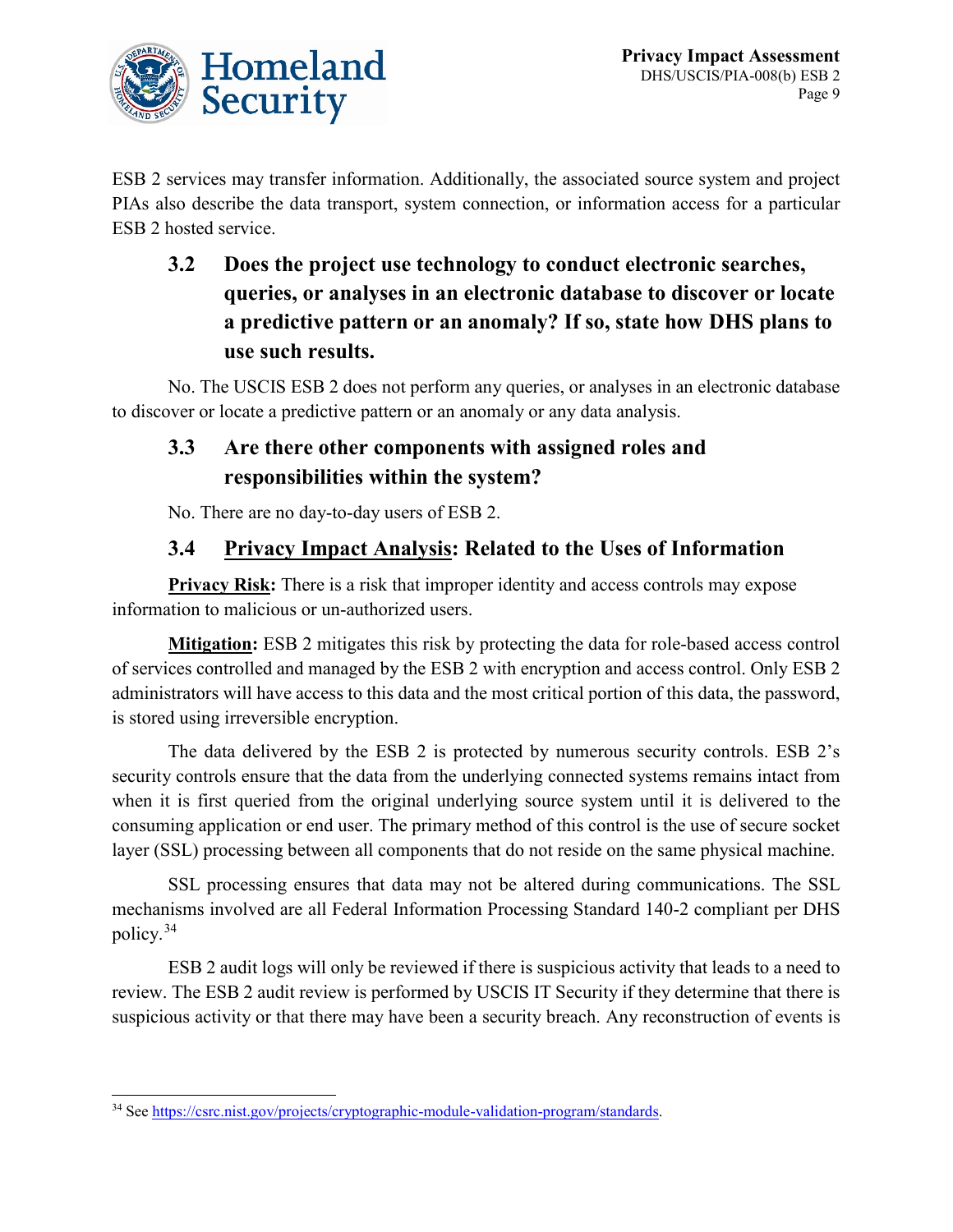

a manual process performed by IT Security. The audit logs are only accessible to IT Security upon request, and ESB 2 administrators only for archival and storage management purposes.

# **Section 4.0 Notice**

# **4.1 How does the project provide individuals notice prior to the collection of information? If notice is not provided, explain why not.**

ESB 2 does not collect information directly from individuals. Each USCIS source system provides notice through a PIA and SORN, which are available on the DHS Privacy Office website and/or published in the federal register. USCIS is providing notice of ESB's use of information through this PIA. The Appendices of this PIA describe the specific notice provided by each system.

# **4.2 What opportunities are available for individuals to consent to uses, decline to provide information, or opt out of the project?**

ESB 2 does not collect information directly from the individual. The agency or program that collected the information may provide the individual with the opportunity to consent, decline to provide information, or opt out of the source system.

# **4.3 Privacy Impact Analysis: Related to Notice**

**Privacy Risk:** There is a risk that an individual may not be aware that information stored in different operating systems may be integrated and exchanged using ESB 2.

**Mitigation:** This risk is mitigated by publishing this PIA. USCIS also published separate PIAs for each source system that describe how the ESB 2 is used to share information with other systems. The collecting agency provides notice at the point of collection that the information may be shared with other federal, state, local, and foreign government agencies and authorized organizations in accordance with routine uses described in the associated published SORNs. External agencies may also provide notice through published Privacy Notices, SORNs, or PIAs.

# **Section 5.0 Data Retention by the project**

# **5.1 Explain how long and for what reason the information is retained.**

USCIS ESB 2 does not save data from any of the systems that are connecting through ESB 2. USCIS ESB 2 service does not maintain/retain any data once the data is exchanged. Usually the data is retained in memory (queue) only for a few seconds for processing.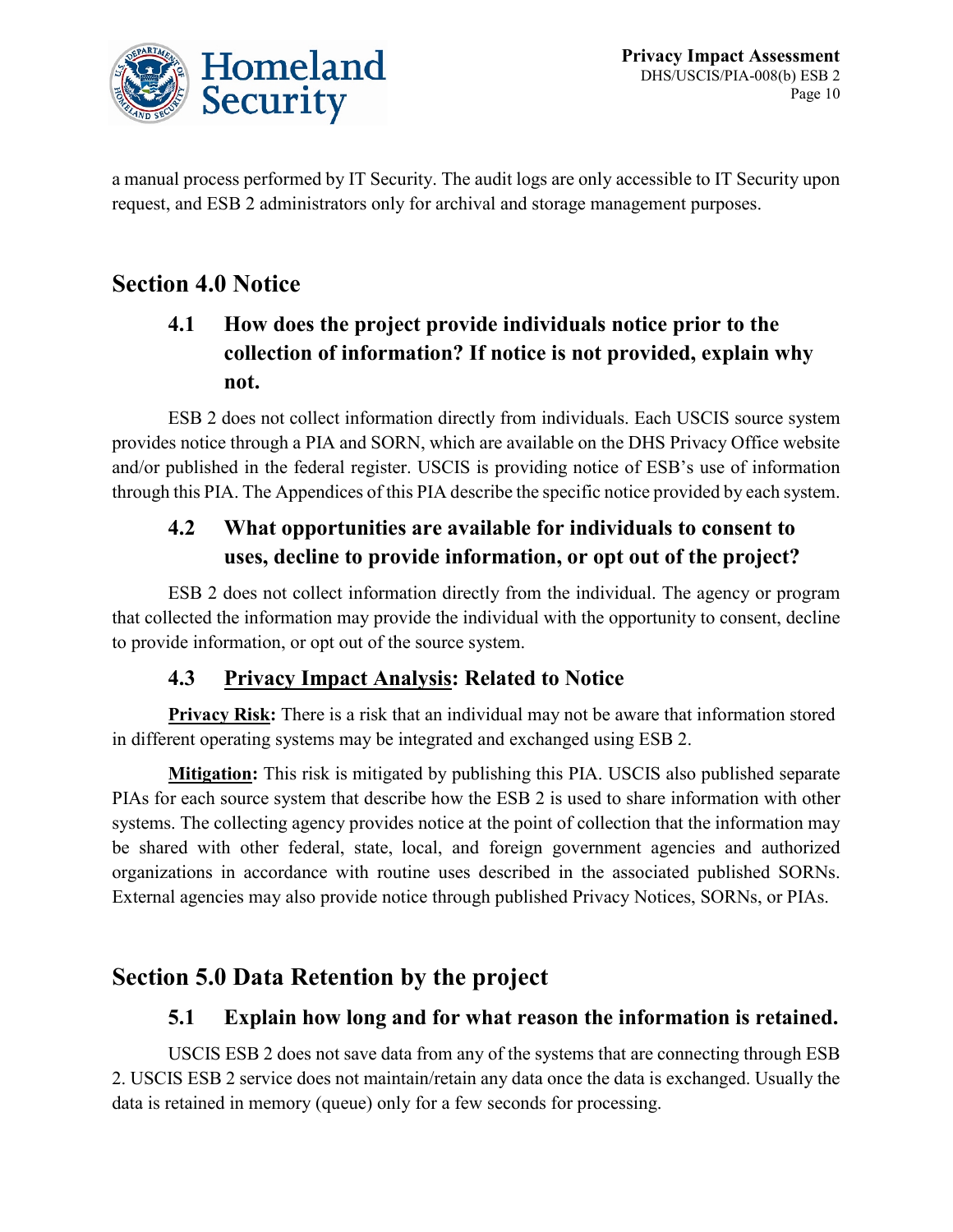

# **5.2 Privacy Impact Analysis: Related to Retention**

There is no risk related to retention of data because ESB 2 does not save data

# **Section 6.0 Information Sharing**

# **6.1 Is information shared outside of DHS as part of the normal agency operations? If so, identify the organization(s) and how the information is accessed and how it is to be used.**

USCIS ESB 2 shares information from USCIS with other federal agencies for the purpose of processing applications, requests, or petitions under the INA. USCIS ESB 2 may also share information with federal, state, local, and foreign government agencies and authorized organizations in accordance with approved routine uses, as described in the source system's associated published SORNs. The ESB 2 services may share electronic USCIS information with outside entities, either pursuant to regulation or through specific agreements.

### *Department of Defense*

Through the CPMS-SS, USCIS sends both biographic and biometric information related to DoD to conduct fingerprint checks on individuals seeking refugee or asylum protections as well as their eligible family members. All DoD Fingerprint Check requests, responses, and queries flow through CPMS-SS which connects DoD ABIS<sup>[35](#page-11-0)</sup> and CPMS.<sup>[36](#page-11-1)</sup>

### *Department of Justice, Federal Bureau of Investigation*

USCIS sends immigration requestor information to the FBI to conduct name checks through CPMS-SS. All FBI Name Check requests, responses, and queries flow through the ESB 2; there is no direct connection between the FBI National Name Check system and CPMS.<sup>[37](#page-11-2)</sup>

### *Department of Justice, Executive Office for Immigration Review (EOIR)*

USCIS TSS sends updated attorney and legal accredited representative information to Case Access System (CASE).<sup>[38](#page-11-3)</sup> Attorneys and other EOIR practitioners are required to register their notices to appear before EOIR's immigration courts in CASE.<sup>[39](#page-11-4)</sup>

<span id="page-11-0"></span> <sup>35</sup> *See* Department of Defense Detainee Biometric Information System, 72 FR 14534 (Mar. 28, 2007).

<span id="page-11-1"></span><sup>36</sup> *See* DHS/USCIS/PIA-060 Customer Profile Management Service (CPMS), *available at* [www.dhs.gov/privacy.](http://www.dhs.gov/privacy)

<span id="page-11-2"></span><sup>37</sup> *See* DOJ/FBI-002 Central Records System (CRS), 66 FR 29994 (June 4, 2001).

<span id="page-11-3"></span><sup>38</sup> *See* DHS/USCIS/PIA-056 USCIS Electronic Immigration System (USCIS ELIS), *available at*  [www.dhs.gov/privacy.](http://www.dhs.gov/privacy)

<span id="page-11-4"></span> $39$  The Case Access System (CASE) is the Information Resource Management System that provides the Executive Office for Immigration Review (EOIR) with case tracking and management information, office automation,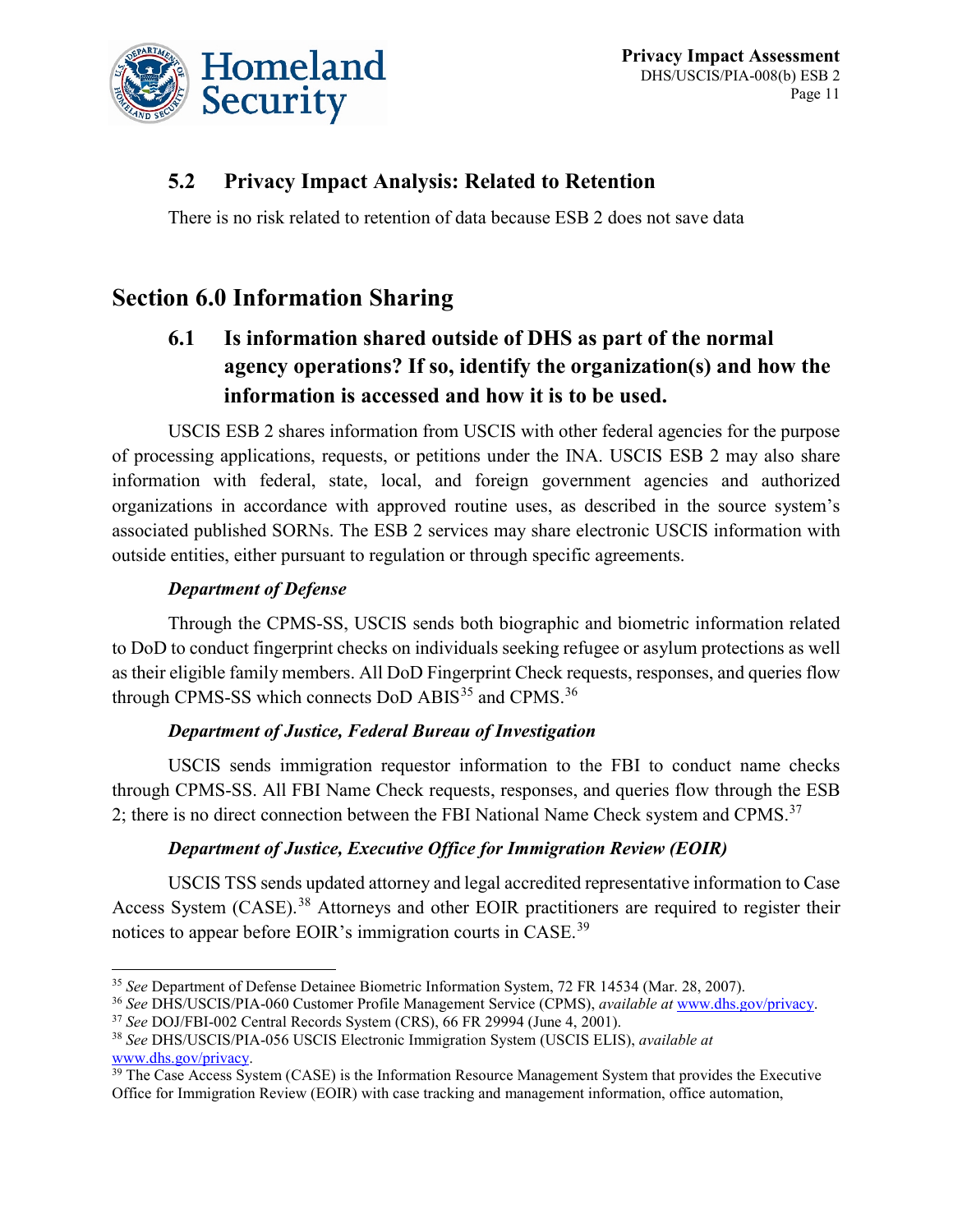

### *Department of State (DoS)*

PCQS, and TSS facilitate the sharing of immigration requestor information with DOS. PCQS provides authorized DOS users direct access to USCIS systems.

#### *Department of the Treasury (TRE)*

After an individual has submitted the requisite fees through pay.gov, USCIS ELIS receives payment confirmation through TSS from the Collection Information Repository (CIR).<sup>[40](#page-12-0)</sup>

### *U.S. Postal Service (USPS)*

Address provided by the benefit seeker are transmitted to USPS to obtain the USPS standardized address.

#### *American Association of Motor Vehicle Administrators (AAMVA)*

AAMVA Hub Service (AHS) facilitates the secure connection between USCIS VIS and AAMVA in support of the Systematic Alien Verification for Entitlements (SAVE).<sup>[41](#page-12-1)</sup>

#### *National Law Enforcement Telecommunications System (NLETS)*

In support of the E-Verify Program, USCIS established a secure connection between USCIS VIS and NLETS to verify information related to individuals' driver's licenses, driver's permits, and state-issued identification  $(ID)$  cards.<sup>[42](#page-12-2)</sup>

#### *United Nations High Commissioner for Refugees (UNHCR)*

CPMS-SS facilitates the exchange of biometrics (e.g., fingerprints, photograph, and/or iris) along with basic biographic data (e.g. name, date of birth, place of birth, and gender) information collected from the Office of the United Nations High Commissioner for Refugees to OBIM HART. This information allows USCIS verify that the individual being processed by USCIS for refugee resettlement is the same individual who was registered and referred by UNHCR.

Please see the Appendices of this PIA to learn more about the External Sharing practices of each ESB 2 service.

# **6.2 Describe how the external sharing noted in 6.1 is compatible with the SORN noted in 1.2.**

Before transferring information, USCIS verifies that the proposed disclosure is for a

 $\overline{a}$ 

Internet/Intranet, and automated legal research services. More information is available at [https://www.justice.gov/eoir/major-information-systems.](https://www.justice.gov/eoir/major-information-systems)

<span id="page-12-0"></span><sup>40</sup> *See* The Bureau of the Fiscal Service Collections Information Repository (CIR) Privacy Impact Assessment (February 13, 2017), *available at* [https://www.fiscal.treasury.gov/fsreports/rpt/fspia/cirpia.pdf.](https://www.fiscal.treasury.gov/fsreports/rpt/fspia/cirpia.pdf)

<span id="page-12-1"></span><sup>41</sup> *See* DHS/USCIS/PIA-006(b) Systematic Alien Verification for Entitlements Program, *available at* [www.dhs.gov/privacy.](http://www.dhs.gov/privacy)

<span id="page-12-2"></span><sup>42</sup> *See* DHS/USCIS/PIA-030 E-Verify, *available at* [www.dhs.gov/privacy.](http://www.dhs.gov/privacy)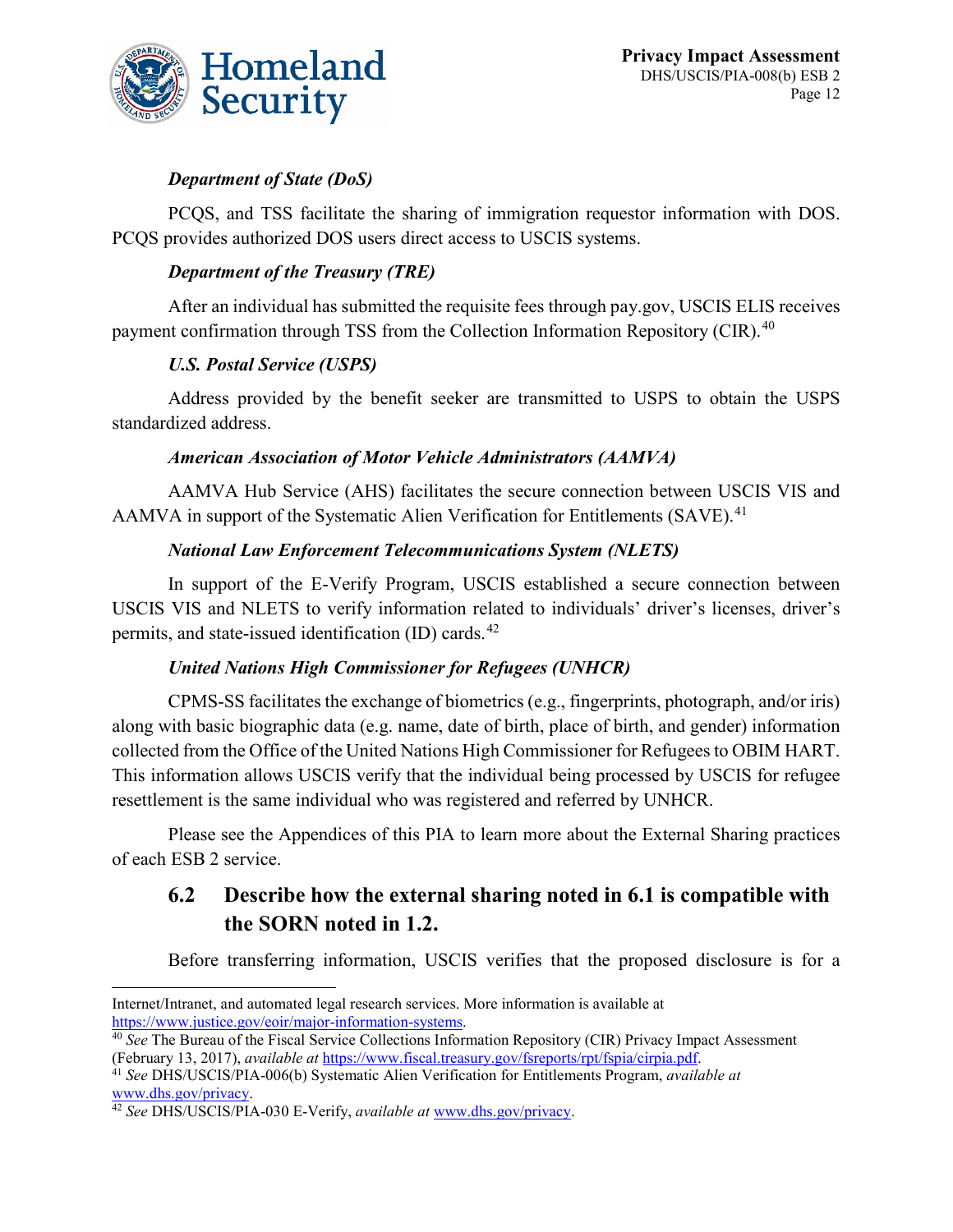

purpose compatible with the original purpose for which USCIS collected the information.

### *Department of Defense*

Sharing USCIS data with DoD is compatible with the purpose for which it was initially collected because USCIS is required to conduct background and security checks to identify threats to national security and public safety posed by those seeking immigration benefits. The external sharing of biographic information with DoD is covered under routine use Q of DHS/USCIS-018 Immigration Biometric and Background Check, which allows USCIS to disclose information with DoD to verify an applicant's eligibility for the requested benefit.<sup>[43](#page-13-0)</sup>

### *Department of Justice Federal Bureau of Investigation*

Sharing USCIS data with the FBI is compatible with the purpose for which it was initially collected because USCIS is required to conduct background and security checks to identify grounds of ineligibility for the requested benefit to include threats to national security and public safety posed by those seeking immigration benefits. The external sharing of biographic and biometric information with the FBI is covered under Routine Use O of the forthcoming DHS/USCIS-018 Immigration Biometric and Background Check, which allows USCIS to share information in CPMS with the FBI to verify the applicant's eligibility for the benefit being sought.<sup>[44](#page-13-1)</sup>

#### *Department of State*

Sharing USCIS data with DOS is compatible for which it was initially collected because the DOS mission, like USCIS, includes processing petitions and application for immigration requests under the INA to ensure visits and immigration to the United States are lawful. USCIS shares information with DOS as permitted under the following routine uses:

<span id="page-13-0"></span> <sup>43</sup> *See* DHS/USCIS-018 Immigration Biometric and Background Check System of Records, 83 FR 36950 (July 31, 2018).

<span id="page-13-1"></span><sup>44</sup> *See* DHS/USCIS-018 Immigration Biometric and Background Check System of Records, 83 FR 36950 (July 31, 2018).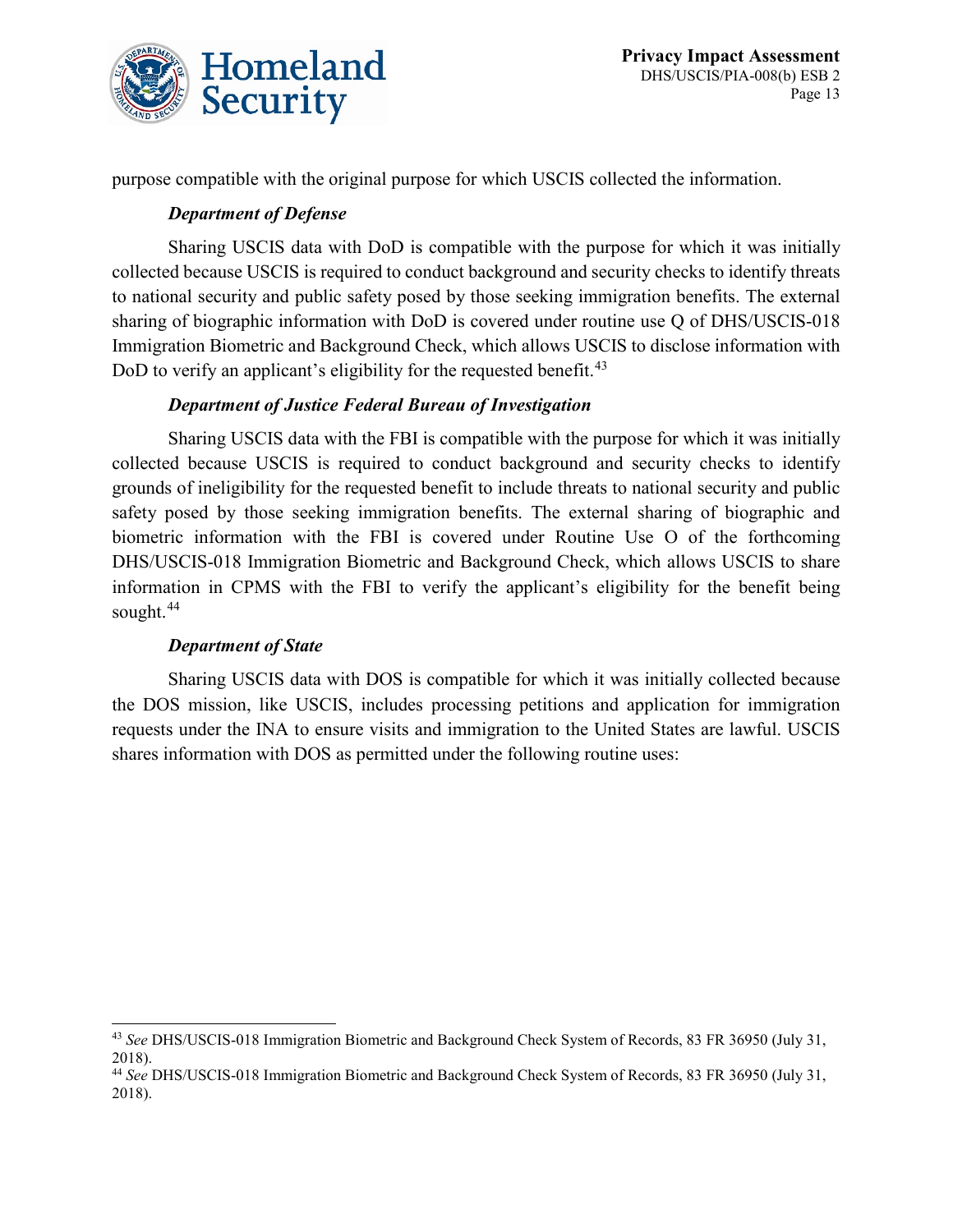

- Routine Use O of DHS/USCIS/ICE/CBP-001 Alien File, Index, and National File Tracking permits the disclosure of information with the Department of State in the processing of petitions or applications for benefits under the Immigration and Nationality Act, and all other immigration and nationality laws including treaties and reciprocal agreements; or when the Department of State requires information to consider and/or provide an informed response to a request for information from a foreign, international, or intergovernmental agency, authority, or organization about an alien or an enforcement operation with transnational implications.<sup>[45](#page-14-0)</sup>
- Routine Use I of the DHS/USCIS-007 Benefits Information System permits the disclosure of information with the Department of State to assist with the processing of petitions or applications for benefits under the Immigration and Nationality Act, and all other immigration and nationality laws and treaties and reciprocal agreements entered into in furtherance of the enforcement of US immigration and nationality  $laws.<sup>46</sup>$  $laws.<sup>46</sup>$  $laws.<sup>46</sup>$
- Routine Use K of DHS/USCIS-010 Asylum Information and Pre-Screening permits the disclosure of information with the Department of State for the purpose of assisting in the processing of petitions or applications for benefits under the Immigration and Nationality Act, and all other immigration and nationality laws and treaties and reciprocal agreements entered into in furtherance of the enforcement of US immigration and nationality laws.<sup>[47](#page-14-2)</sup>
- Routine Use P of the DHS/USCIS-018 Immigration Biometric and Background Check permits the sharing of information with the Department of State in the processing of petitions or applications for benefits under the Immigration and Nationality Act, and all other immigration and nationality laws and treaties and reciprocal agreements entered into in furtherance of the enforcement of US immigration and nationality  $\text{laws.}^{48}$  $\text{laws.}^{48}$  $\text{laws.}^{48}$

<span id="page-14-0"></span> <sup>45</sup> *See* DHS/USCIS/ICE/CBP-001 Alien File, Index, and National File Tracking System of Records, 82 FR 43556 (Sept. 18, 2017).

<span id="page-14-1"></span><sup>46</sup> *See* DHS/USCIS-007 Benefits Information System, 84 FR 54622 (Oct. 10, 2019).

<span id="page-14-2"></span><sup>47</sup> *See* DHS/USCIS-010 Asylum Information and Pre-Screening System of Records, 80 FR 7478, (Nov. 30, 2015).

<span id="page-14-3"></span><sup>48</sup> *See* DHS/USCIS-018 Immigration Biometric and Background Check System of Records, 83 FR 36950 (July 31, 2018).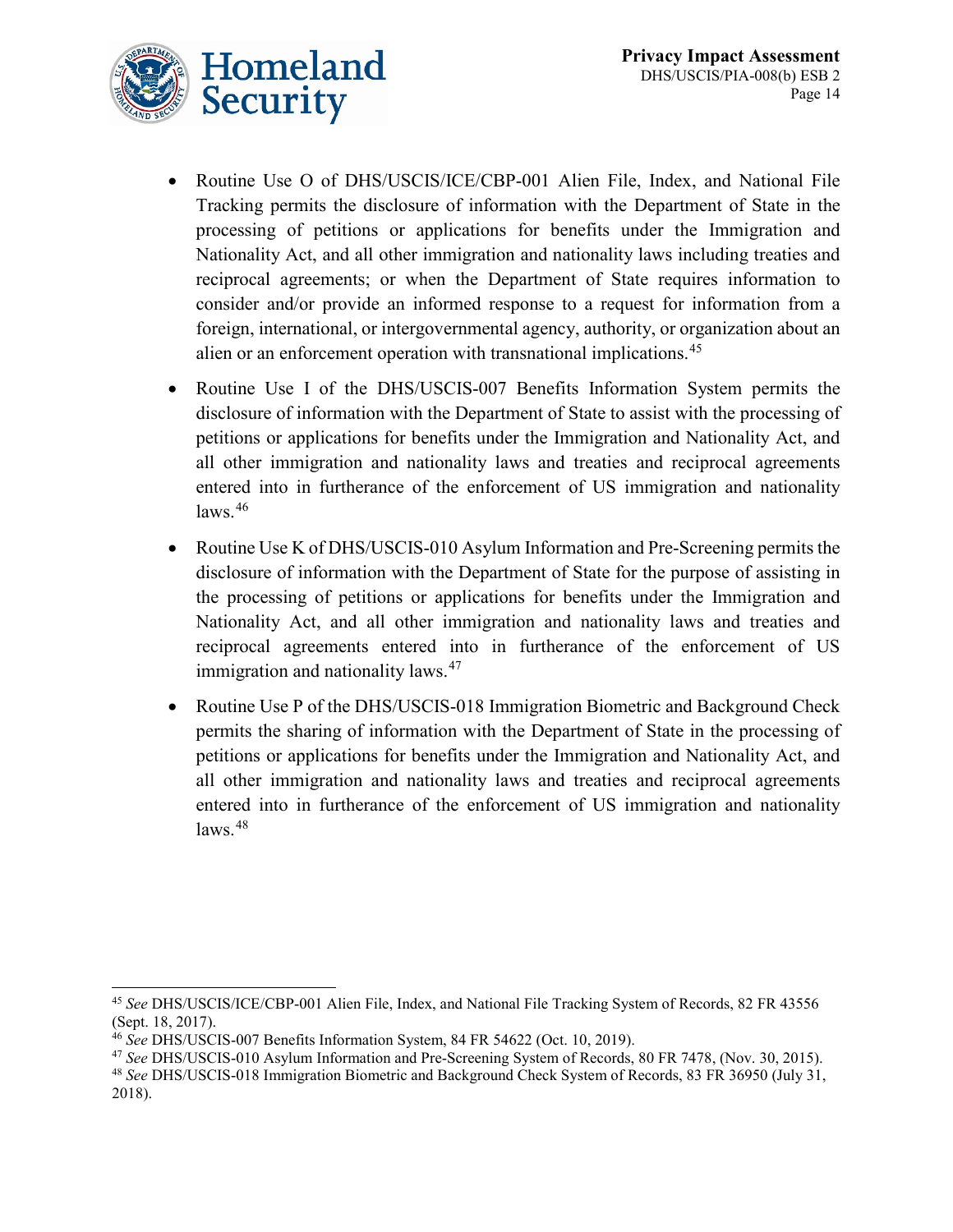

### *Department of the Treasury*

Sharing USCIS data with the Department of Treasury is compatible for which it was initially collected because Treasury, and its contractors, collects and process fee payments associated with immigration requests from individuals on behalf of USCIS. Routine Use Z of the DHS/USCIS-007 Benefits Information System permits sharing information with Treasury to perform initial processing of immigration requests and to accept and resolve payment and any related issues.[49](#page-15-0)

### *U.S. Postal Service*

No SORN is required for this external sharing because the data is not maintained in a system of records under the Privacy Act.

#### *American Association of Motor Vehicle Administrators (AAMVA)*

Disclosing USCIS data with AAMVA is compatible with the purpose for which USCIS initially collected the information the law permits employers to verify the information from a driver's license, permit, or state-issued ID card if the state has established a memorandum of agreement (MOA) with DHS USCIS to allow verification of this information. AAMVAnet is a conduit that provides access to biographical information collected by state Motor Vehicle Agencies (MVA). The American Association of Motor Vehicle Administrators (AAMVA) operates AAMVAnet. However, the data in the system is owned by the organization that had the original authority to collect the data.<sup>[50](#page-15-1)</sup>

#### *National Law Enforcement Telecommunications System (NLETS)*

Sharing USCIS data with NLETS is compatible with the purpose of the system because the law permits employers to verify the information from a driver's license, permit, or state-issued ID card if there is an information sharing agreement in place with DHS USCIS to allow verification of this information. NLETS is a conduit that provides access to biographical information collected by state Motor Vehicle Agencies (MVA). However, the data in the system is owned by the organization that had the original authority to collect the data.<sup>[51](#page-15-2)</sup>

#### *United Nations High Commissioner for Refugees (UNHCR)*

USCIS ESB CPMS SS is facilitating the exchange of information between UNCHR and OBIM HART. UNHCR is sharing biometric and biographic information related to individuals seeking admission into the USWRAP program. The transfer of data will be accomplished using CPMS SS. Upon receipt, CPMS SS will forward the information to OBIM HART where it will be

<span id="page-15-0"></span> <sup>49</sup> *See* DHS/USCIS-007 Benefits Information System, 84 FR 54622 (Oct. 10, 2019).

<span id="page-15-1"></span><sup>50</sup> *See* DHS/USCIS-004 Systematic Alien Verification for Entitlements Program System of Records, 81 FR 78619, (Nov. 8, 2016).

<span id="page-15-2"></span><sup>51</sup> *See* DHS/USCIS-011 E-Verify Program System of Records, 84 FR 28326 (June 18, 2019).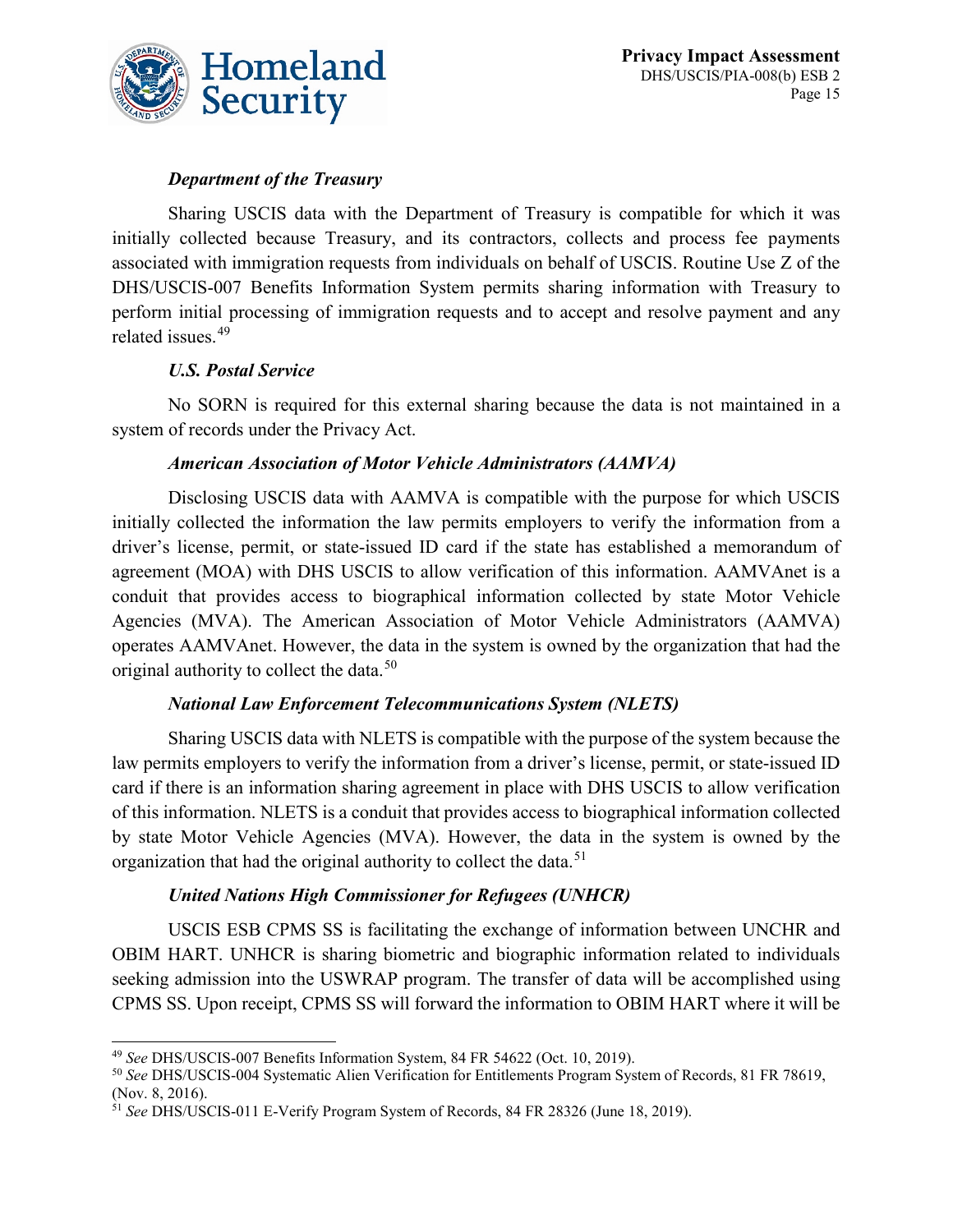

retained. CPMS-SS is only facilitating the exchange of information from UNHCR and OBIM HART. USCIS does not retain or retrieve the records using a unique personal identifier. Therefore, SORN coverage is not required to cover this exchange of information.

# **6.3 Does the project place limitations on re-dissemination?**

Yes. A Memorandum of Understanding/Agreement (MOU/A) exists between DHS and all external organizations that places limitations on re-dissemination of information. External organizations may only share information under the MOU when the recipient has an official need, in accordance with the terms of the MOU/A, and allowed by applicable privacy and confidentiality statutes. Additionally, the MOU/A clarifies the authority for External Organizations and DHS to share immigration and naturalization records and the basic mechanisms established to protect this data.

# **6.4 Describe how the project maintains a record of any disclosures outside of the Department.**

ESB 2 services shares information with external systems and maintains audit and transactional logs of all data sent through the ESB 2.

# **6.5 Privacy Impact Analysis: Related to Information Sharing**

**Privacy Risk:** There is a risk that USCIS may potentially disclose data for a purpose that is not compatible with the original purpose for collection.

**Mitigation:** USCIS mitigates this risk by ensuring the information sharing is compatible with the purpose for collection prior to disclosing any information. USCIS reviews the routine uses in the applicable SORNs to verify the compatibility of an information exchange prior to disclosing data. DHS has MOUs in place with external agencies to ensure that there are formal procedures in place to secure and protect biographic and biometric information. The agreements between DHS and external entities fully outline responsibilities of the parties, security standards, and limits of use of the information, including re-dissemination, prior to information sharing. As discussed above, ESB 2 maintains a record of disclosure of information in accordance with the associated routine use or information sharing agreement. Records are kept as system audit trail logs, which are maintained to identify transactions performed by users. In addition, USCIS ensures through the MOU process that the external agencies have policies, procedures, and training in place to ensure that information is not inappropriately disseminated.

**Privacy Risk:** There is a risk that data shared externally from a source system via ESB 2 may be inaccurate.

**Mitigation:** This risk is not mitigated. ESB 2 depends on the accuracy and quality of information from each source system. ESB 2 ensures the accuracy of the data by collecting the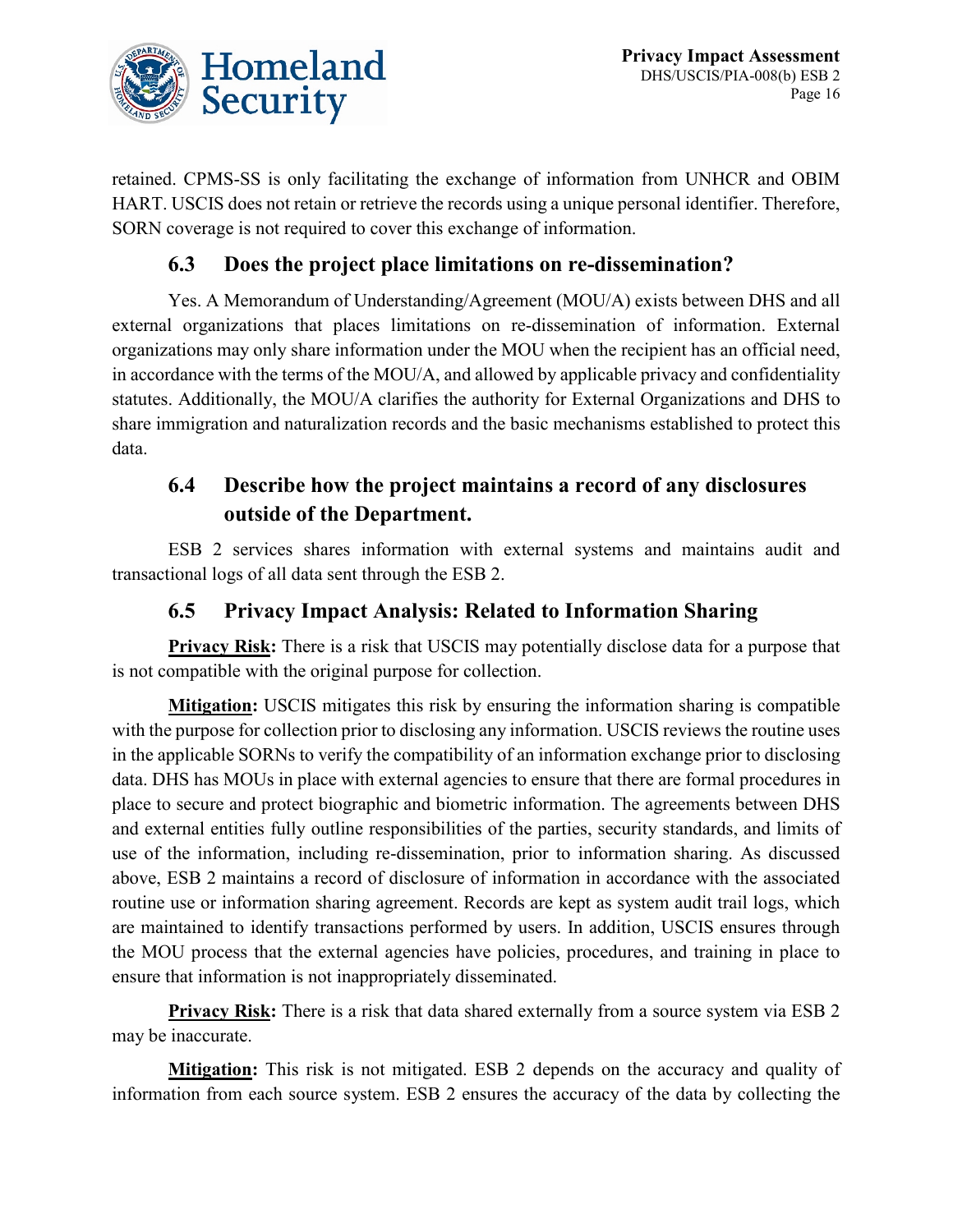

information directly from the source systems. For data that may be transferred through the ESB 2, the data is queried from the underlying systems and is delivered "as is" with the exception of reformatting to standardize the representation of the data.

# **Section 7.0 Redress**

# **7.1 What are the procedures that allow individuals to access their information?**

An individual may seek access to his or her USCIS records by filing a Privacy Act or Freedom of Information Act (FOIA) request. Only U.S. citizens and lawful permanent residents may file a Privacy Act request. Account holders not covered by the Privacy Act or Judicial Redress Act (JRA) still may obtain access to records consistent with FOIA unless disclosure is prohibited by law or if the agency reasonably foresees that disclosure would harm an interest protected by an exemption. If an individual would like to file a Privacy Act or FOIA request to view his or her USCIS record, he or she may mail the request to the following address:

National Records Center Freedom of Information Act (FOIA)/Privacy Act Program P. O. Box 648010 Lee's Summit, MO 64064-8010

Some information requested may be exempt from disclosure under the Privacy Act or FOIA because information may contain law enforcement sensitive information, the release of which could possibly compromise ongoing criminal investigations. Further information about Privacy Act and FOIA requests for USCIS records is available at.

# **7.2 What procedures are in place to allow the subject individual to correct inaccurate or erroneous information?**

U.S. citizens and lawful permanent residents, as well as other persons with records covered by JRA, are afforded the ability to correct information by filing a Privacy Act Amendment request under the Privacy Act. U.S. citizens, lawful permanent residents, and persons covered by the JRA should submit requests to contest or amend information contained in USCIS systems. Individuals may direct all requests to contest or amend information to the USCIS FOIA/PA Office. Individuals must state clearly and concisely in the redress request the information being contested, the reason for contesting it, the proposed amendment, and clearly mark the envelope "Privacy Act Amendment." This would only apply to amendment of USCIS-held information. Persons not covered by the Privacy Act are not able to amend their records through FOIA. Should a non-U.S.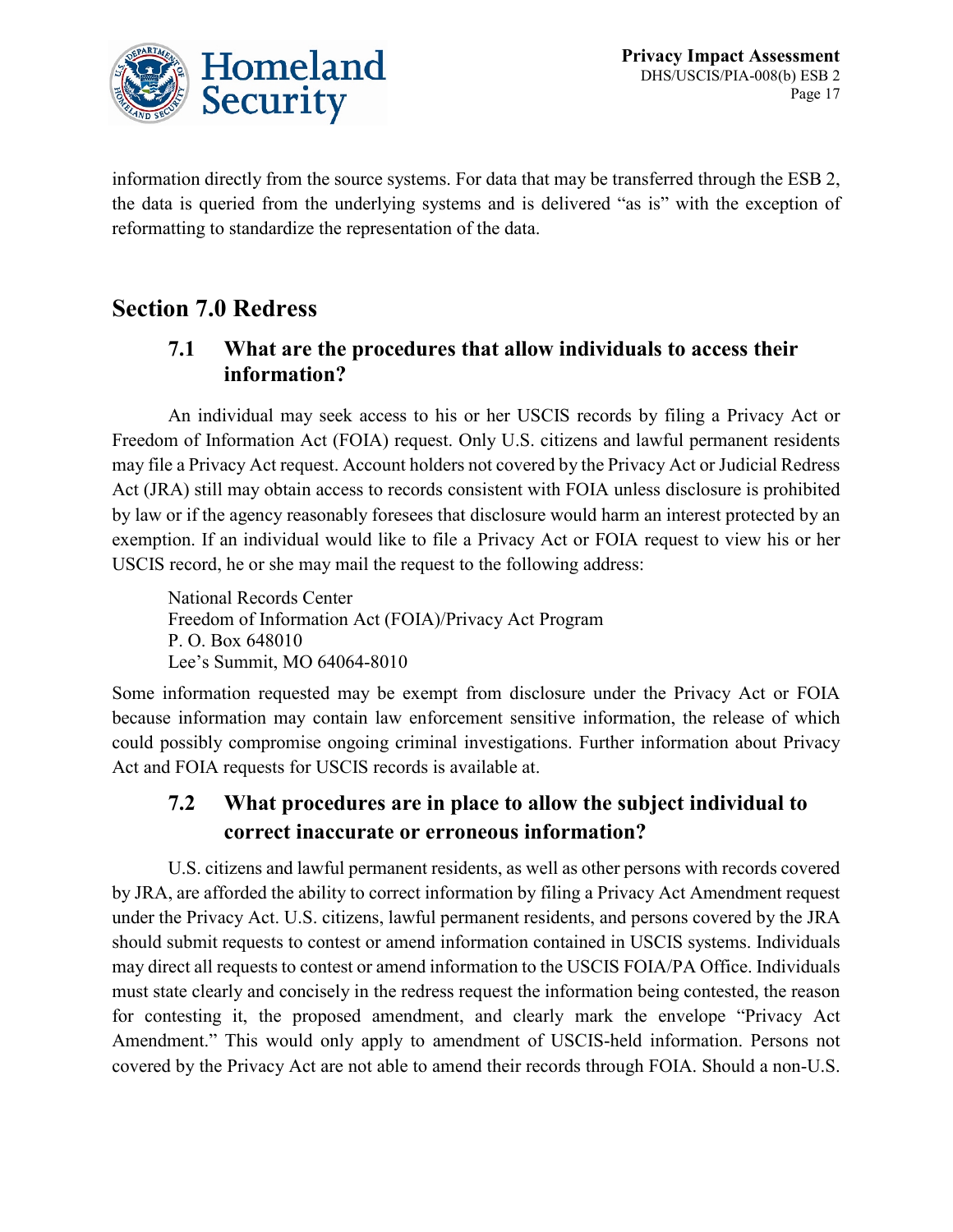

person find inaccurate information in his or her record received through FOIA, he or she may visit a local USCIS Field Office to identify and amend inaccurate records with evidence.

# **7.3 How does the project notify individuals about the procedures for correcting their information?**

USCIS notifies individuals of the procedures for correcting their information in this PIA, source system PIAs, Privacy Notices, and through the USCIS website. Specifically, the SORNs listed in the Appendices provide individuals with guidance regarding the procedures for correcting information. Privacy Notices, including notice of an individual's right to correct information, are also contained on the instructions to immigration forms published by USCIS.

# **7.4 Privacy Impact Analysis: Related to Redress**

There is no risk associated with redress. USCIS provides individuals with access to their records that are not subject to exemptions when requested through a FOIA or Privacy Act request. Individuals who are United States citizens or lawful permanent residents may submit a Privacy Act request to contest or amend information. Any person, regardless of immigration status can come to a USCIS Field Office to update his or her records.

# **Section 8.0 Auditing and Accountability**

# **8.1 How does the project ensure that the information is used in accordance with stated practices in this PIA?**

USCIS ensures that practices stated in this PIA comply with internal USCIS policies, including the USCIS privacy policies, standard operating procedures (SOP), orientation and training, rules of behavior, and auditing and accountability. The data stored in ESB 2 for auditing and logging purposes includes three (3) types of logs. These logs enhance privacy and information sharing by enabling senior leadership to be able to see whether information is being accessed and used appropriately and in accordance with all applicable information law and policy. The first is a generic log, which contains the ESB 2 process that consists of processing the event, the time of the event, and a generic description of the event. The second is a login log, which contains audit information of when a person has initiated a login session for a set of services on the ESB 2. It contains the ESB 2 process including processing the event, the time of the event, and the login ID of the user signing onto the system. The third is a query/access log, which contains information specific to those systems that may have been accessed via a service. The audit contains the time of the access, the login ID under which the access occurred, the systems which were accessed, and the systems that responded to the access request. This data is only accessible to IT Security and can be queried by login ID and time.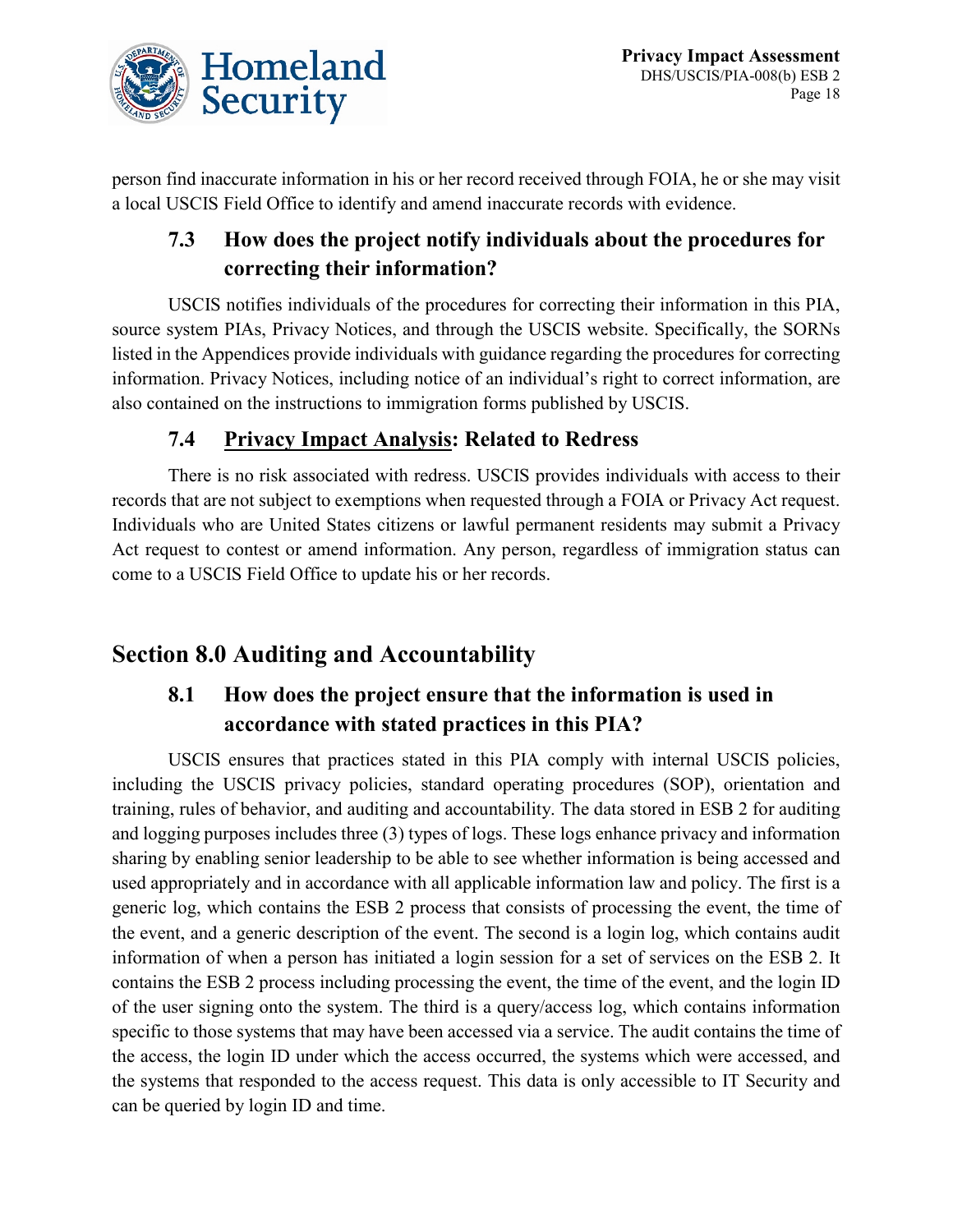

# **8.2 Describe what privacy training is provided to users either generally or specifically relevant to the project.**

All USCIS employees and contractors are required to complete annual privacy and computer security awareness training to ensure their understanding of proper handling and securing of PII. Privacy training addresses appropriate privacy concerns, including Privacy Act obligations (e.g., SORNs, Privacy Act Statements/Notices). The computer security awareness training examines appropriate technical, physical, and administrative control measures to safeguard information.

# **8.3 What procedures are in place to determine which users may access the information and how does the project determine who has access?**

Both contractors and government personnel may have access to the ESB 2. Security procedures are in place in accordance with the system security plan and the USCIS systems lifecycle methodology (SLM). This plan is the primary reference that documents system security responsibilities, policies, controls, and procedures. Access to the ESB 2 is controlled via the Active Directory to authenticate users. The ESB 2 uses a personal identity verification (PIV) card to authenticate the user. Once authenticated, the ESB 2 retrieves the roles for the connection to enforce appropriate service access. System Administrators assign roles pre-approved by their supervisors so that users have appropriate access to perform their particular job functions. Assignment of roles is provided on an official use only basis. The system may only grant roles that have been predetermined by the implementation of the ESB system. There exists one role for each of the underlying legacy systems and services. Auditing for user management tasks (e.g., add user, delete user, grant role, revoke role) is performed by the ESB system when any user information (including the addition or deletion of roles) is updated. This auditing is implemented in accordance with DHS policies and procedures as documented in the DHS Sensitive Systems Policy Directive 4300A and the DHS 4300A Sensitive Systems Handbook.

# **8.4 How does the project review and approve information sharing agreements, MOUs, new uses of the information, new access to the system by organizations within DHS and outside?**

USCIS has a formal review and approval process in place for new sharing agreements. Any new use of information and/or new access requests for the system must go through the USCIS change control process and must be approved by the proper authorities of this process, such as the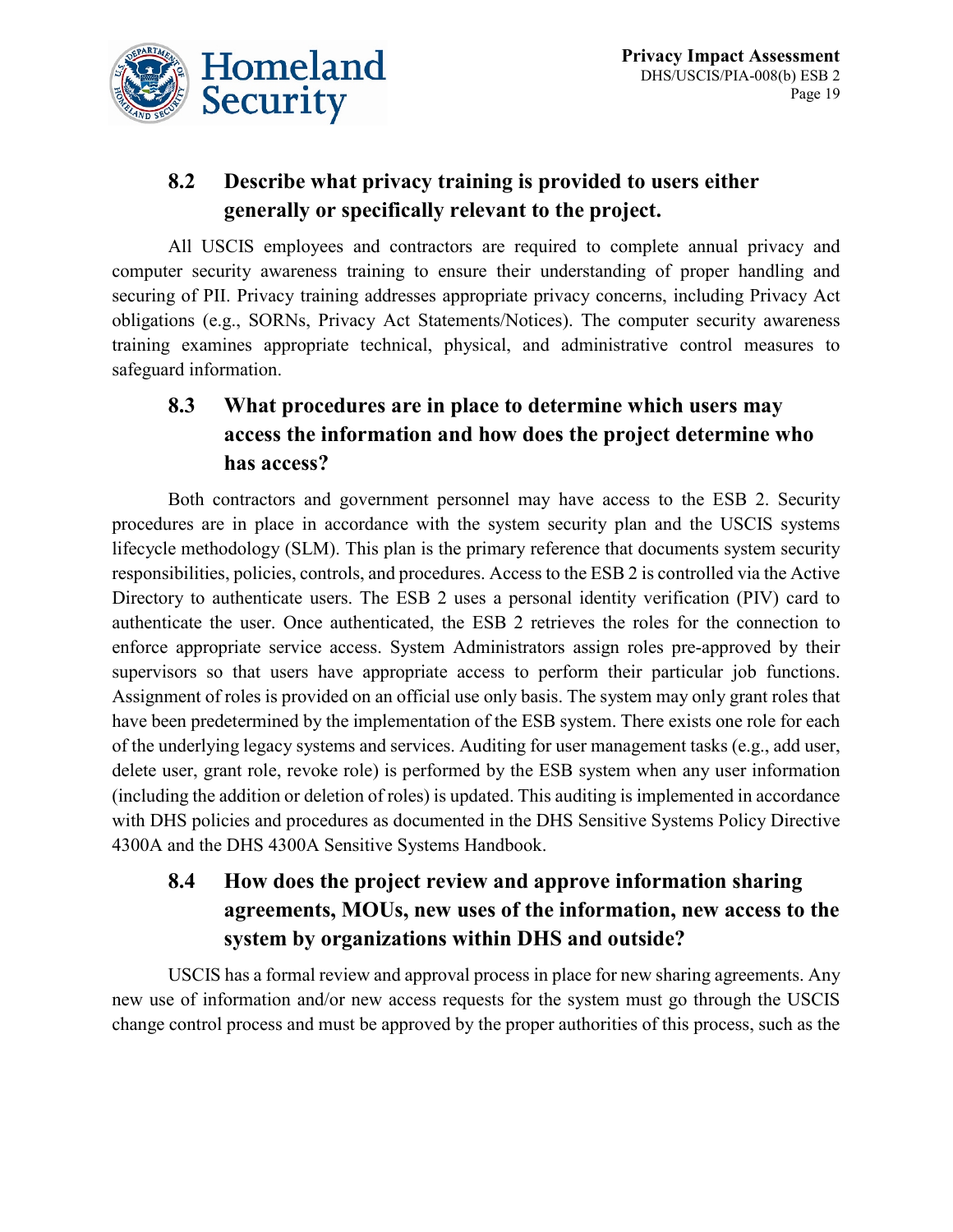

**Privacy Impact Assessment** DHS/USCIS/PIA-008(b) ESB 2 Page 20

DHS Headquarters (including Office of General Counsel, Civil Rights and Civil Liberties, Office of Intelligence and Analysis, and the Privacy Office), USCIS Privacy Officer, Chief of Information Security Officer, Office of the Chief Counsel, and the respective Program Office.

# **Responsible Officials**

Donald K. Hawkins Privacy Officer U.S. Citizenship and Immigration Services Department of Homeland Security

# **Approval Signature**

Original signed copy on file with the DHS Privacy Office

Jonathan R. Cantor Acting Chief Privacy Officer Department of Homeland Security

 $\mathcal{L}_\text{max}$  , which is a set of the set of the set of the set of the set of the set of the set of the set of the set of the set of the set of the set of the set of the set of the set of the set of the set of the set of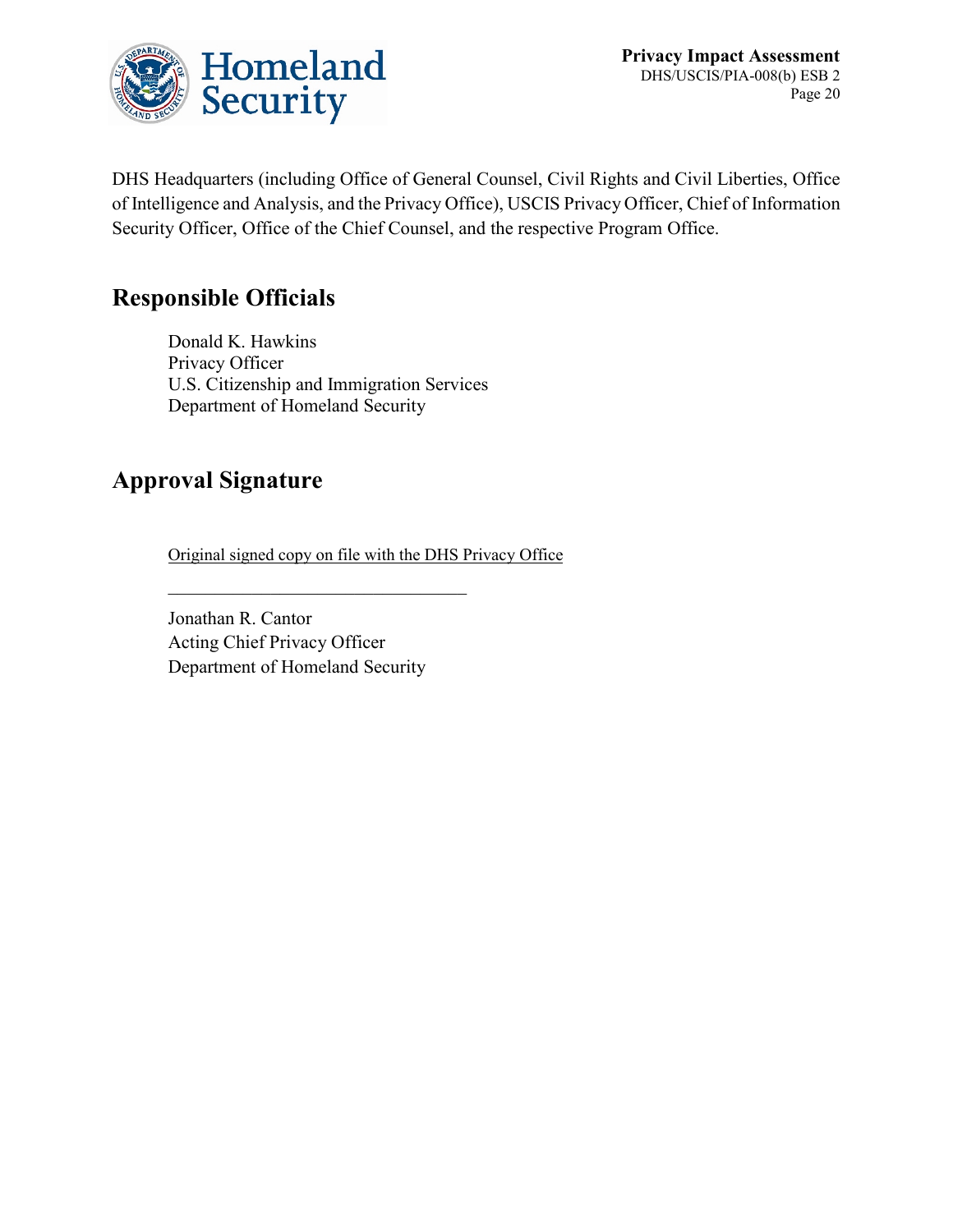

### **APPENDIX A**

### **CPMS Support Service (CPMS SS)**

### **Background:**

USCIS ESB 2 Customer Profile Management System (CPMS) supports the information sharing exchange of biometric data collected at the Application Support Centers for biometric processing of immigration applicants.<sup>[52](#page-21-0)</sup> This also includes data from produced immigration benefit cards to USCIS government partners (e.g., Office of Biometric Identity Management [OBIM]).

CPMS-SS also facilitates the exchange of biometric and biographic information collected from the United Nations High Commissioner for Refugees (UNHCR) to OBIM HART. DHS and UNHCR entered into an MOU to conduct a pilot to share refugee data. As part of the pilot, DHS and UNHCR are expanding the biometric information UNHCR shares with refugee processing stakeholders (e.g., DHS CBP and USCIS and DOS). This information allows USCIS verify whether the individual being processed by USCIS for possible refugee resettlement is the same individual who was registered and referred by UNHCR.

#### **Information Collected, Retained, and Disseminated and Source(s) of any PII and SPII:**

- **Application Support Center (ASC) Biometric Capture Stations**: The data will be a one way transfer of captured 10-print biometric and biographic data of immigration petitioners that will be sent to the ESB 2 for business processing across various DHS systems such as USCIS CPMS, OBIM HART, and USCIS ELIS.<sup>[53](#page-21-1)</sup>
- **UNHCR:** The data will be a one way transfer of refugee biometric data (e.g., fingerprints, photograph, and/or iris) along with basic biographic data (e.g. name, date of birth, place of birth, and gender) from UNHCR to OBIM HART.
- **Office of Biometric Identity Management (OBIM) Homeland Advanced Recognition Technology (HART**): Through CPMS SS, CPMS also sends fingerprints, photographs, and limited biographic information to the OBIM HART. [54](#page-21-2)

### **Category of Individuals Affected:**

Most individuals who have filed immigration requests for themselves or on the behalf of others (i.e., immigration requestors and beneficiaries) are subject to background, identity, and security checks to ensure eligibility for the requested benefit and to ensure that they do not pose a threat to public safety or to the national security of the United States. Other individuals in

<span id="page-21-0"></span> <sup>52</sup> *See* DHS/USCIS/PIA-002 Customer Profile Management System, *available at* [www.dhs.gov/privacy.](http://www.dhs.gov/privacy)

<span id="page-21-1"></span><sup>53</sup> *See* DHS/USCIS/PIA-056 USCIS Electronic Immigration System (USCIS ELIS), *available at* [www.dhs.gov/privacy.](http://www.dhs.gov/privacy)

<span id="page-21-2"></span><sup>54</sup> *See* DHS/NPPD/PIA-002 Automated Biometric Identification System (IDENT), *available at* [www.dhs.gov/privacy.](http://www.dhs.gov/privacy)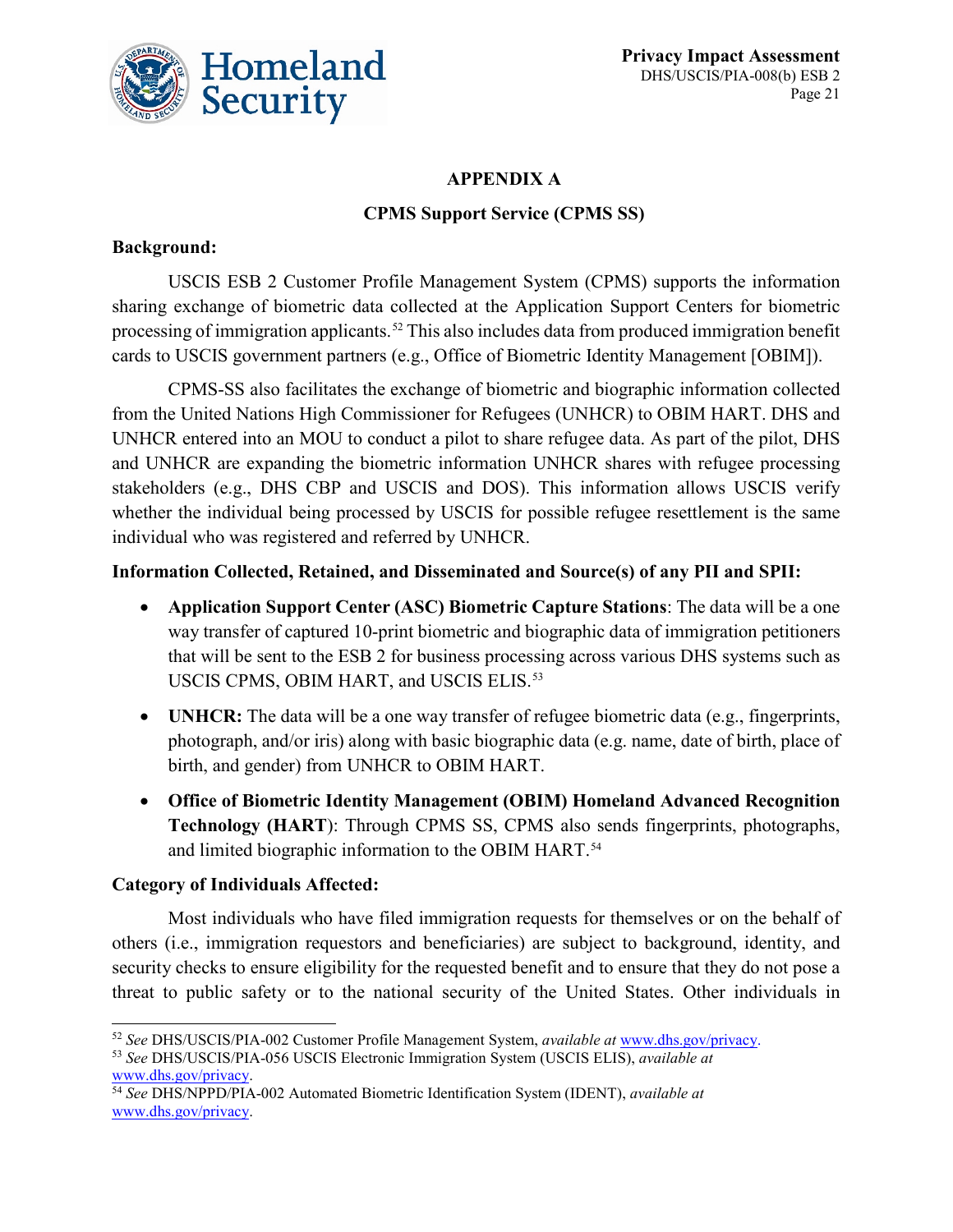

connection with immigration requests or other requests may also be subject to certain background, identity, and security checks.

#### **Information Sharing:**

USCIS uses CPMS Support Service to share biometric data collected at the ASC to verify identity and to conduct background checks of immigration applicants. This data is shared across various DHS systems such as USCIS CPMS, OBIM HART, and USCIS ELIS. In addition, CPMS SS facilitates communications with UNHCR, DOJ FBI Name Check<sup>[55](#page-22-0)</sup> and DoD ABIS.<sup>[56](#page-22-1)</sup>

#### **Associated System of Records Notice:**

The collection, use, maintenance, and dissemination of information is covered under Immigration Biometric and Background Check System of Records, which covers the collection, use, and storage of biometric and biographic data for background checks and its results.<sup>[57](#page-22-2)</sup>

The exchange of information from UNHCR to OBIM is covered under the External Biometric Records SORN, which discusses the use of biometric and associated biographic information from non-DHS entities, both foreign and domestic, for law enforcement, national security, immigration screening, border enforcement, intelligence, and national defense.<sup>[58](#page-22-3)</sup>

#### **Retention:**

CPMS service does not maintain/retain any data. Usually the data is temporarily retained/ remains in memory (queue) for few seconds awaiting transmission. Sometimes the data remain in the queue for 24-48 hours; this is in the case if data is not picked up by the processing system due to some issue experienced by the recipient. Once the data is successfully received by the recipient system, it is deleted from the ESB 2.

<span id="page-22-0"></span> <sup>55</sup> *See* DOJ/FBI-002 Central Records System (CRS), 66 FR 29994 (June 4, 2001).

<span id="page-22-1"></span><sup>56</sup> *See* Department of Defense Detainee Biometric Information System, 72 FR 14534 (Mar. 28, 2007).

<span id="page-22-2"></span><sup>57</sup> *See* DHS/USCIS-018 Immigration Biometric and Background Check System of Records, 83 FR 36950 (July 31, 2018).

<span id="page-22-3"></span><sup>58</sup> *See* DHS/USCIS-041External Biometric Records, 83 FR 17829 (April 24, 2018).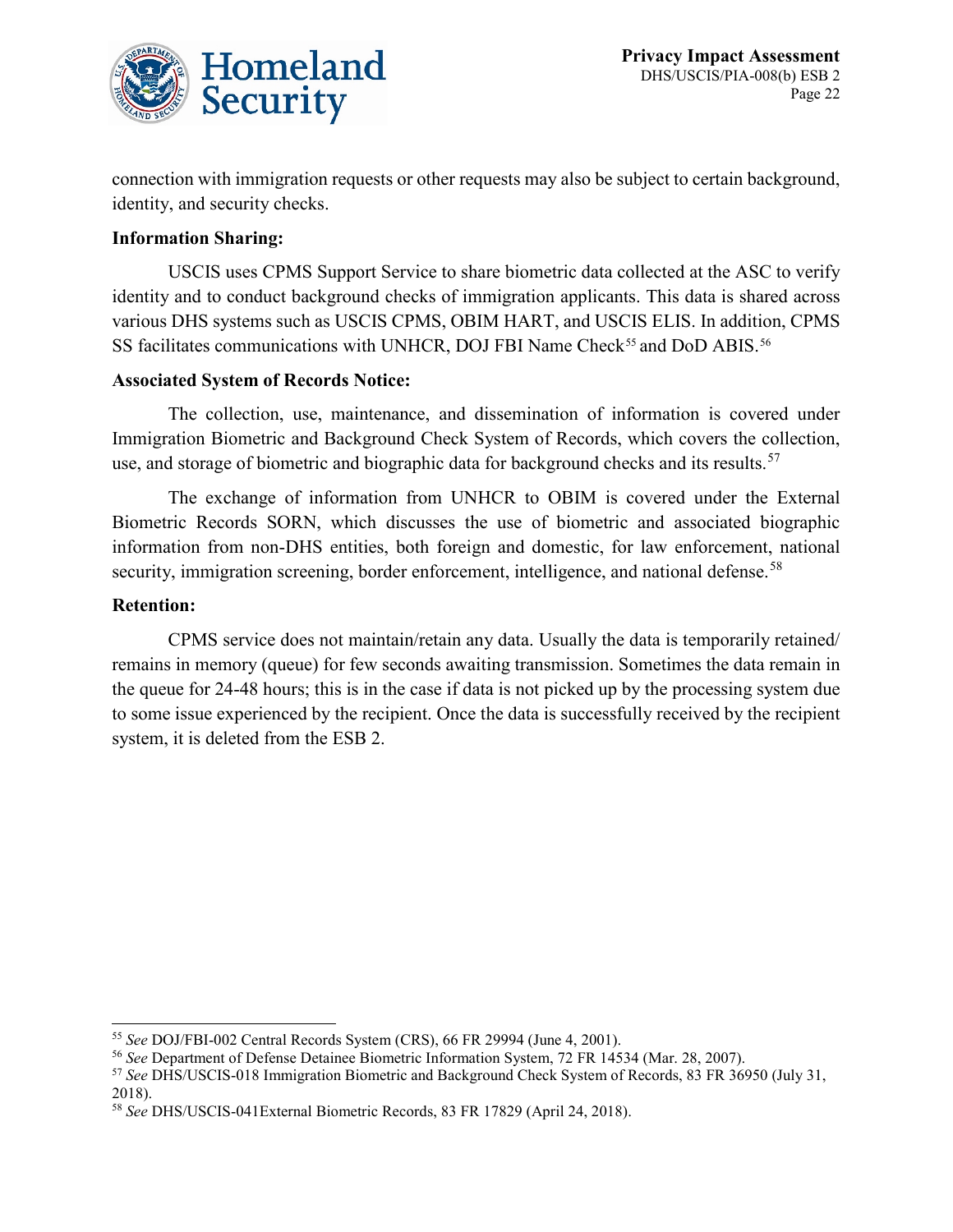

### **APPENDIX B**

### **Person Centric Query Service (PCQS)**

### **Background:**

Person Centric Query Service (PCQS) allows a user or system to submit a single query for all transactions involving an immigrant across USCIS systems, DHS systems, external agency systems, and private sector systems, and returns a consolidated and correlated view of the immigrant's past interactions with the agency. PCQS presents a single access point and eliminates the need to access individual systems separately. PCQS does not store data. PCQS retrieves and temporarily displays information from connected systems in a consolidated, read-only format for the user.<sup>[59](#page-23-0)</sup>

### **Information Collected, Retained, and Disseminated and Source(s) of any PII and SPII:**

PCQS temporarily displays read-only information from underlying, connected IT systems. The information temporarily displayed from each system varies.

### **Category of Individuals Affected:**

PCQS is used to provide a consolidated real-time view of records from multiple systems. PCQS allows users to temporarily display real-time data related to an individual such as immigration status, biometric information, and associated biographic information for the purposes of national security, law enforcement, adjudication of applications or petitions for immigration benefits, and border management.

#### **Information Sharing:**

PCQS retrieves and temporarily displays information from connected systems, which include USCIS systems, DHS systems and external agency systems. These systems include:

### *USCIS Systems*

- Aliens Change of Address Card (AR-11) System;<sup>[60](#page-23-1)</sup>
- Benefits Biometrics Support System (BBSS);<sup>[61](#page-23-2)</sup>
- Central Index System 2 (CIS 2); $^{62}$  $^{62}$  $^{62}$

<span id="page-23-0"></span> <sup>59</sup> *See* DHS/USCIS/PIA-010 Person Centric Query Service, *available at* [www.dhs.gov/privacy.](http://www.dhs.gov/privacy)

<span id="page-23-1"></span><sup>60</sup> *See* DHS/USCIS/PIA-018 Alien Change of Address Card (AR-11), *available at* [www.dhs.gov/privacy.](http://www.dhs.gov/privacy)

<span id="page-23-2"></span><sup>61</sup> *See* DHS/USCIS/PIA-033 Immigration Benefits Background Check Systems (IBBCS) *available at* [www.dhs.gov/privacy.](http://www.dhs.gov/privacy)

<span id="page-23-3"></span><sup>62</sup> *See* DHS/USCIS/PIA-009 Central Index System (CIS), *available at* [www.dhs.gov/privacy.](http://www.dhs.gov/privacy)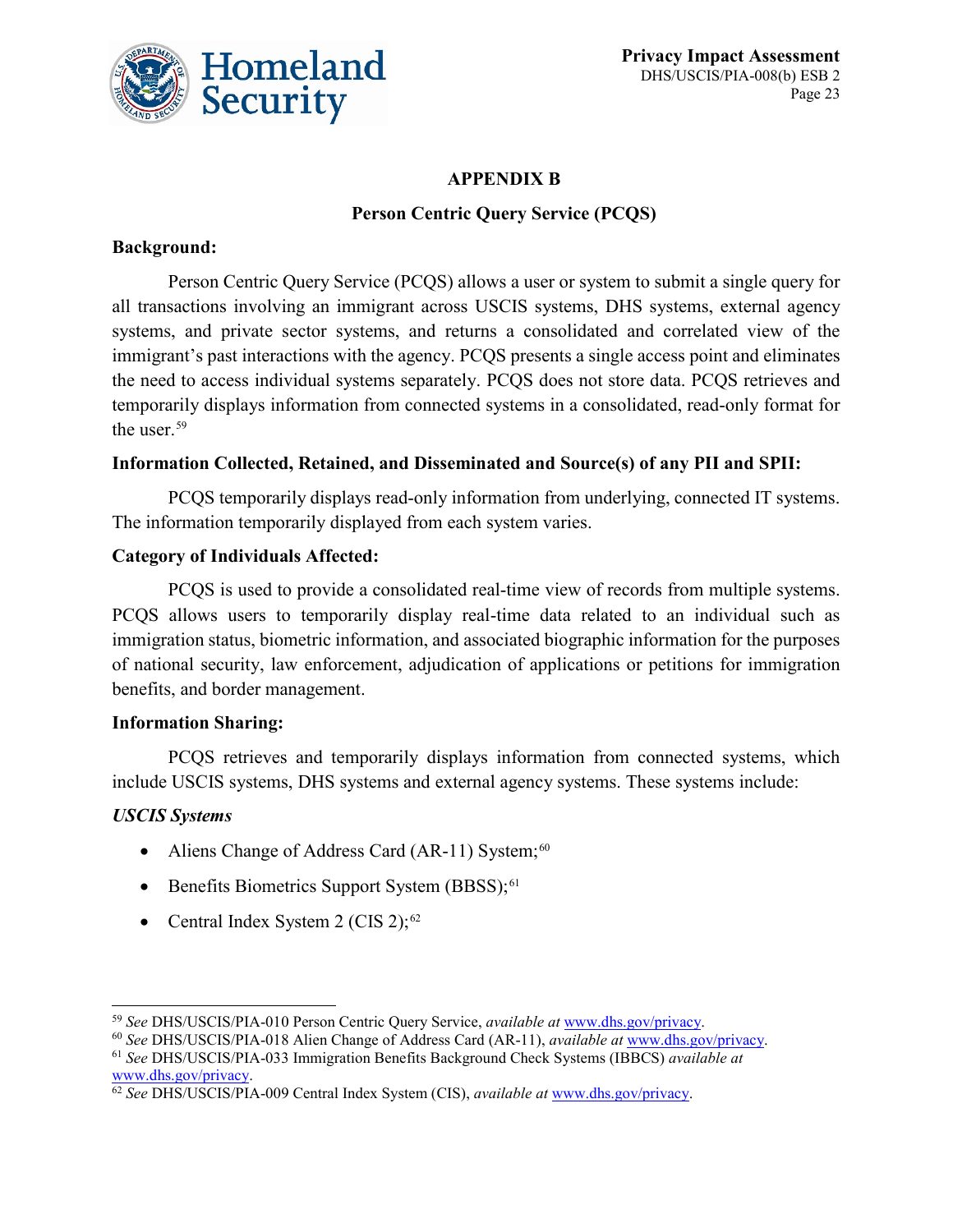

- Computer Linked Application Information Management System (CLAIMS 3);<sup>[63](#page-24-0)</sup>
- Computer Linked Application Information Management System (CLAIMS 4);<sup>[64](#page-24-1)</sup>
- Customer Profile Management System (CPMS);<sup>[65](#page-24-2)</sup>
- Electronic Immigration System 2 (USCIS ELIS);<sup>[66](#page-24-3)</sup>
- Enterprise Citizenship and Information Services Centralized Operational Repository CLAIMS 3 (eCISCOR-C3LAN);<sup>[67](#page-24-4)</sup>
- Enterprise Citizenship and Information Services Centralized Operational Repository-Central Index System Agent (eCISCOR-CIS);
- Enterprise Citizenship and Information Services Centralized Operational Repository Checkers (eCISCOR-Global);
- Enterprise Citizenship and Information Services Centralized Operational Repository (eCISCOR-RNACS);
- FBI Fingerprint and Name Check System (FD258):<sup>[68](#page-24-5)</sup>
- $\bullet$  USCIS RAILS;<sup>[69](#page-24-6)</sup>
- USCIS Global;<sup>[70](#page-24-7)</sup>
- Marriage Fraud Amendment System (MFAS); $^{71}$  $^{71}$  $^{71}$  and
- Validation Instrument Business Entity (VIBE).<sup>[72](#page-24-9)</sup>

<span id="page-24-0"></span> <sup>63</sup> *See* DHS/USCIS/PIA-016(a) Computer Linked Application Information Management System (CLAIMS 3) and Associated Systems, *available at* [www.dhs.gov/privacy.](http://www.dhs.gov/privacy)

<span id="page-24-1"></span><sup>64</sup> *See* DHS/USCIS/PIA-015 Computer Linked Application Information Management System (CLAIMS 4), *available at* [www.dhs.gov/privacy.](http://www.dhs.gov/privacy)

<span id="page-24-2"></span><sup>65</sup> *See* DHS/USCIS/PIA-060 Customer Profile Management System, *available at* [www.dhs.gov/privacy.](http://www.dhs.gov/privacy)

<span id="page-24-3"></span><sup>66</sup> *See* DHS/USCIS/PIA-056 USCIS Electronic Immigration System (USCIS ELIS), *available at* [www.dhs.gov/privacy.](http://www.dhs.gov/privacy)

<span id="page-24-4"></span><sup>67</sup> *See* DHS/USCIS/PIA-023(a) Enterprise Citizenship and Immigrations Services Centralized Operational Repository (eCISCOR), *available at* [www.dhs.gov/privacy.](http://www.dhs.gov/privacy)

<span id="page-24-5"></span><sup>68</sup> *See* DHS/USCIS/PIA-033 Immigration Benefits Background Check Systems (IBBCS), *available at* [www.dhs.gov/privacy.](http://www.dhs.gov/privacy)

<span id="page-24-6"></span><sup>69</sup> *See* DHS/USCIS/PIA-075 RAILS*, available at* [www.dhs.gov/privacy.](http://www.dhs.gov/privacy)

<span id="page-24-7"></span><sup>70</sup> *See* Forthcoming update to DHS/USCIS/PIA-027 USCIS Asylum Division, *available at* [www.dhs.gov/privacy.](http://www.dhs.gov/privacy)

<span id="page-24-8"></span><sup>71</sup> *See* DHS/USCIS/PIA-016(a) Computer Linked Application Information Management System (CLAIMS 3) and Associated Systems, *available at* [www.dhs.gov/privacy.](http://www.dhs.gov/privacy)

<span id="page-24-9"></span><sup>72</sup> *See* DHS/USCIS/PIA-044 Validation Instrument for Business Enterprises (VIBE), *available at* [www.dhs.gov/privacy.](http://www.dhs.gov/privacy)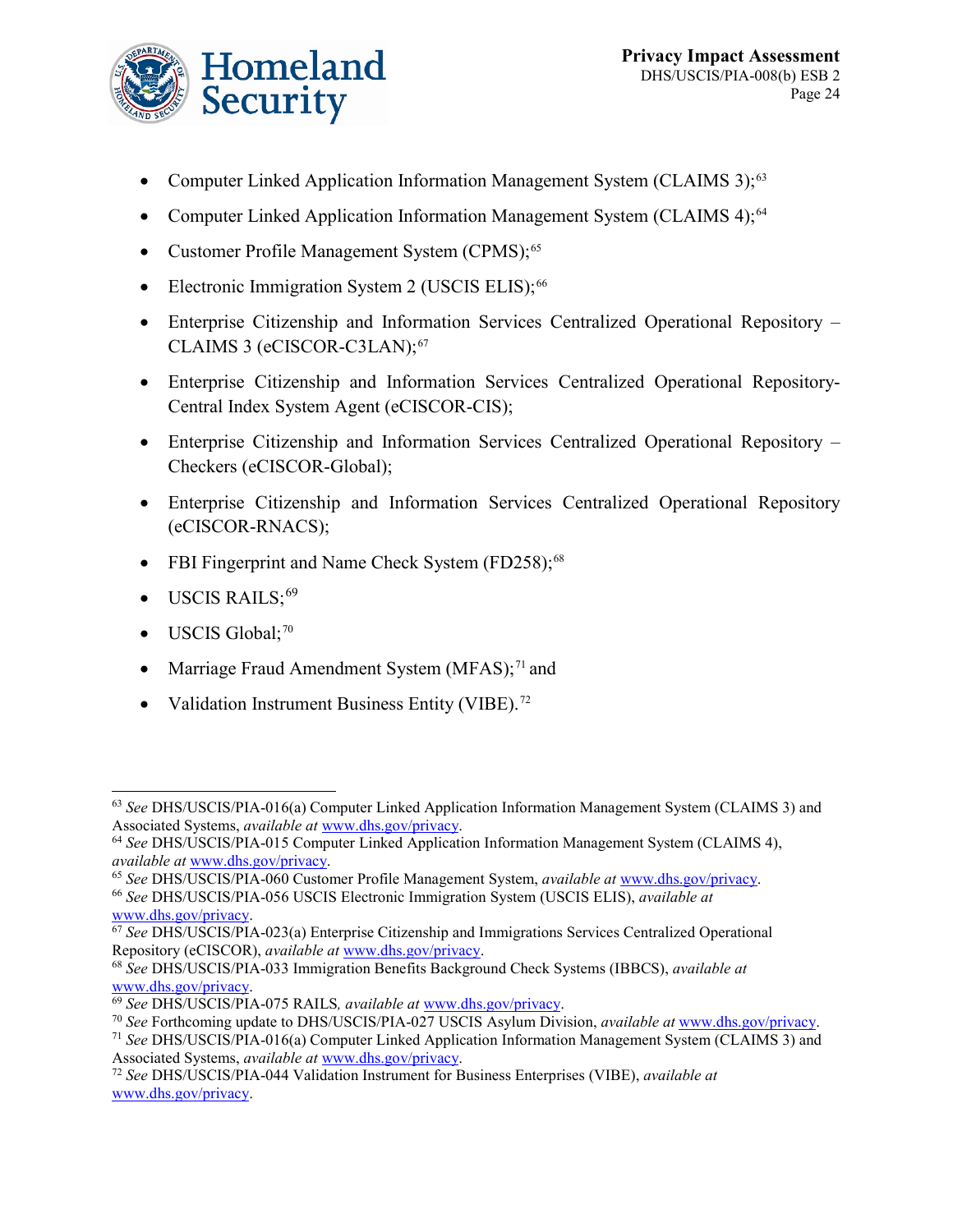

### *DHS Systems*

- DHS National Protection and Programs Directorate (NPPD), Office of Biometric Identity Management (OBIM) Homeland Advanced Recognition Technology (HART);<sup>[73](#page-25-0)</sup>
- Customs and Border Patrol (CBP) TECS;<sup>[74](#page-25-1)</sup>
- CBP Automated Targeting System Passenger  $(ATS-P)$ ;<sup>[75](#page-25-2)</sup>
- CBP Arrival Departure Information System  $(ADIS)$ ;<sup>[76](#page-25-3)</sup> and
- ICE Student and Exchange Visitor Information System (SEVIS).<sup>[77](#page-25-4)</sup>

#### *External Systems*

- Department of Justice (DOJ) Executive Office for Immigration Review (EOIR);<sup>[78](#page-25-5)</sup>
- Department of State (DOS) Consular Consolidated Database (CCD); $^{79}$  $^{79}$  $^{79}$  and
- American Association of Motor Vehicle Administrators (AAMVA) Network Service  $(AAMVAnet).$ <sup>[80](#page-25-7)</sup>

#### **Applicable System of Records Notice:**

PCQS retrieves and temporarily displays data from other Privacy Act Systems of Record. The source system SORNs (described in the PCQS PIA Appendices) cover the data within PCQS.<sup>[81](#page-25-8)</sup>

#### **Retention:**

PCQS service does not maintain/retain any data. Usually the data is temporarily in queue (a few seconds) for processing. Once successfully or unsuccessfully processed, the data is no longer available in PCQS.

<sup>79</sup> *See* DOS Consular Consolidated Database (CCD) PIA, *available at*  [https://www.state.gov/documents/organization/242316.pdf.](https://www.state.gov/documents/organization/242316.pdf)

<span id="page-25-0"></span> <sup>73</sup> *See* DHS/NPPD/PIA-002 Automated Biometric Identification System (IDENT), *available at* [www.dhs.gov/privacy.](http://www.dhs.gov/privacy)

<span id="page-25-1"></span><sup>74</sup> *See* DHS/CBP/PIA-009 TECS System: CBP Primary and Secondary Processing (TECS) National SAR Initiative, *available at* [www.dhs.gov/privacy.](http://www.dhs.gov/privacy)

<span id="page-25-2"></span><sup>75</sup> *See* DHS/CBP/PIA-006(b) Automated Targeting System (ATS) Update, *available at* [www.dhs.gov/privacy.](http://www.dhs.gov/privacy)

<span id="page-25-3"></span><sup>76</sup> *See* DHS/CBP/PIA-024 Arrival and Departure Information System, *available at* [www.dhs.gov/privacy.](http://www.dhs.gov/privacy) <sup>77</sup> *See* DHS/ICE/PIA-001 Student Exchange Visitor Information System (SEVIS), *available at*  [www.dhs.gov/privacy.](http://www.dhs.gov/privacy)

<span id="page-25-6"></span><span id="page-25-5"></span><span id="page-25-4"></span><sup>78</sup> *See* Justice/EOIR-001 Records and Management Information System, 66 FR 35458 (July 5, 2001).

<span id="page-25-7"></span><sup>80</sup> *See* DHS/USCIS/PIA-006(b) Systematic Alien Verification for Entitlements Program and DHS/USCIS/PIA-030(c) E-Verify RIDE, *available at* [www.dhs.gov/privacy.](http://www.dhs.gov/privacy)

<span id="page-25-8"></span><sup>81</sup> *See* DHS/USCIS/PIA-010 Person Centric Query Service, *available at* [www.dhs.gov/privacy.](http://www.dhs.gov/privacy)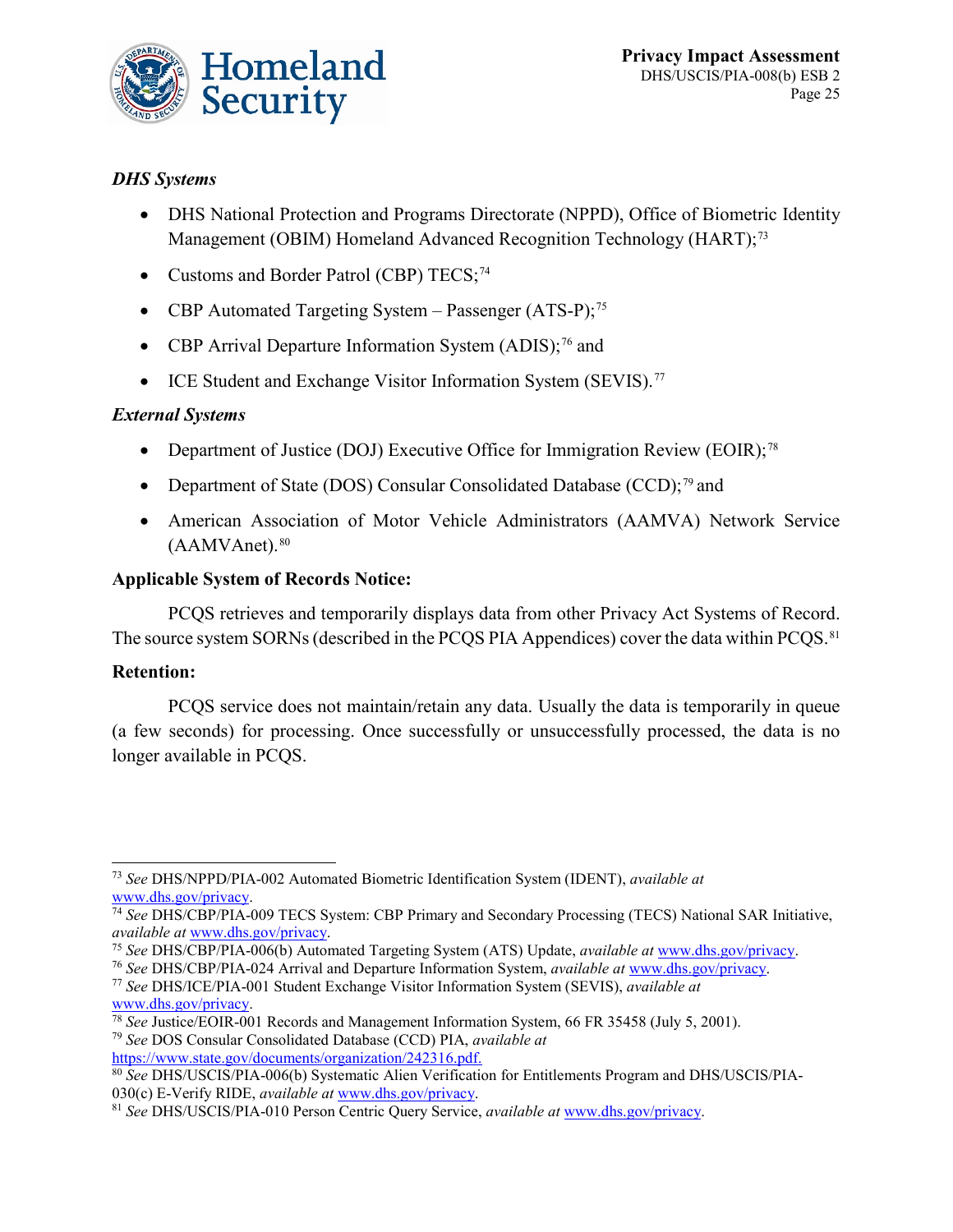

### **APPENDIX C**

### **Verification Service Subsystem**

### **Background:**

The Verification Service Subsystem allows authorized USCIS personnel to search multiple sources for verification information via one operation. The systems and information searched are listed below. The unavailability of a certain subsystem does not impact the ability of the Verification Service to return verification information from other subsystems.

### **Information Collected, Retained, and Disseminated and Source(s) of any PII and SPII:**

The Verification Service Subsystem transmits PII and SPII data, such as: first name, last name, date of birth (DOB), Social Security number, naturalization number, passport number, and driver's license number for verification purposes. The following information is exchanged:

### **USCIS Computer Linked Application Information Management System (CLAIMS 4)**[82](#page-26-0)

To verify an individual's Naturalization Status, the following data is communicated:

- First Name;
- Last Name;
- DOB;
- Naturalization number; and
- Social Security number.

### **USCIS Redesigned Naturalization Application Casework System (RNACS) via eCISCOR**[83](#page-26-1)

To verify an individual's naturalization status, the following data is communicated:

- Naturalization Certificate;
- Alien Number;
- First Name;
- Last Name; and
- DOB.

<span id="page-26-0"></span> <sup>82</sup> *See* DHS/USCIS/PIA-015 Computer Linked Application Information Management System (CLAIMS 4), *available at* [www.dhs.gov/privacy.](http://www.dhs.gov/privacy)

<span id="page-26-1"></span><sup>83</sup> *See* DHS/USCIS/PIA-023(a) Enterprise Citizenship and Immigrations Services Centralized Operational Repository (eCISCOR), *available at* [www.dhs.gov/privacy.](http://www.dhs.gov/privacy)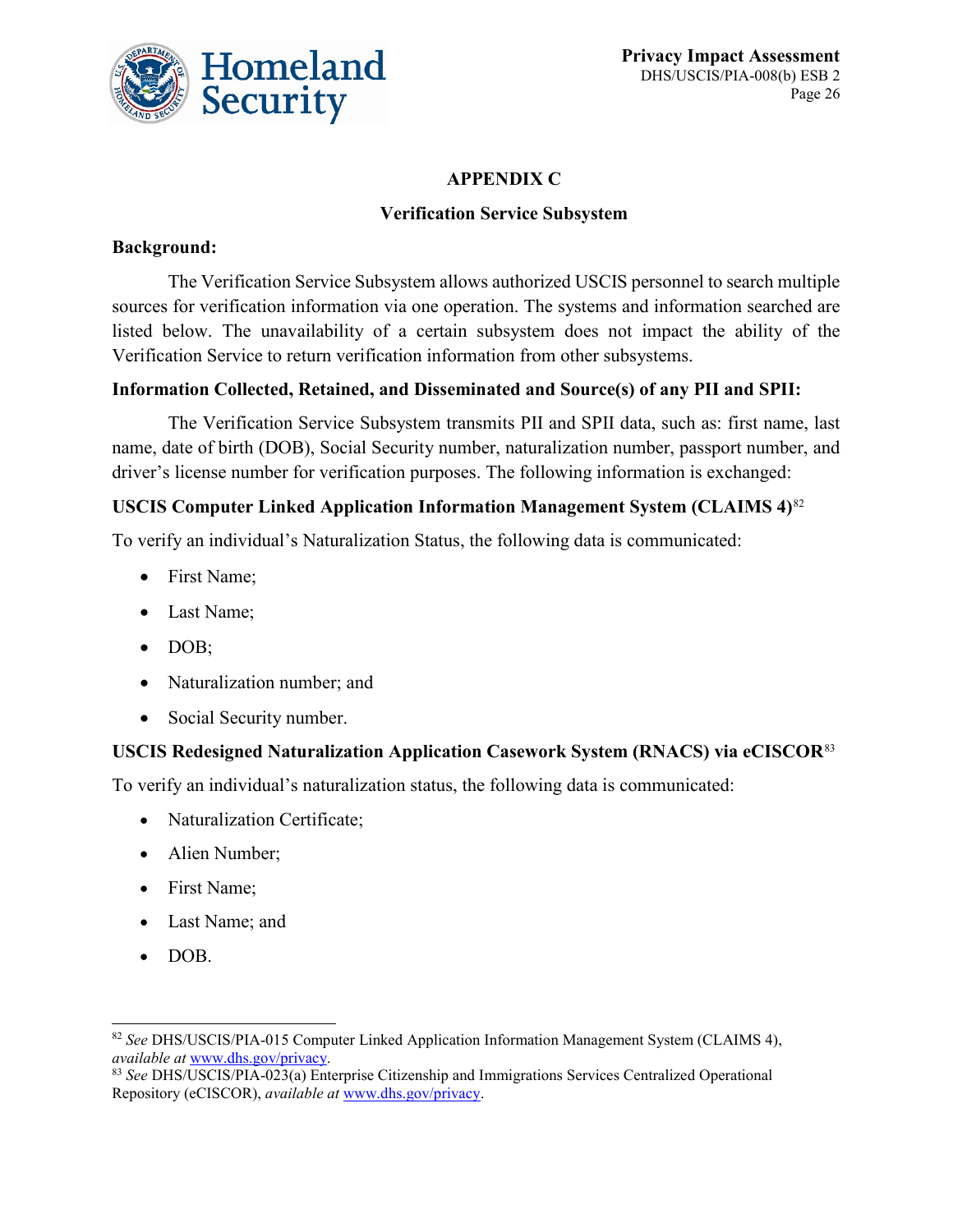

## **USCIS Central Index System (CIS)**, [84](#page-27-0) Alien Number Verification module:

To verify an alien registration number, the following data is communicated:

- First Name;
- Last Name; and
- DOB.

### **USCIS Computer Linked Application Information Management System 3 (CLAIMS 3)**[85](#page-27-1)

To verify a document number, the following data is communicated:

• Alien Number.

#### **USCIS Global**[86](#page-27-2)

To verify a document number against GlobalGlobal, the following data is communicated:

• Alien Number.

### **U.S. Immigration and Customs Enforcement (ICE) Student and Exchange Visitor Information System (SEVIS)**[87](#page-27-3)

To verify an individual's student visa status, the following data is communicated:

• SEVIS ID.

### **U.S. Customs and Border Patrol (CBP) Electronic System for Travel Authorization (ESTA)**[88](#page-27-4)

To verify password issuance, the following data is communicated:

- First Name;
- Last Name;
- DOB; and
- Passport Number.

<span id="page-27-0"></span> <sup>84</sup> *See* DHS/USCIS/PIA-009(a) Central Index System (CIS), *available at* [www.dhs.gov/privacy.](http://www.dhs.gov/privacy)

<span id="page-27-1"></span><sup>85</sup> *See* DHS/USCIS/PIA-016(a) Computer Linked Application Information Management System (CLAIMS 3) and Associated Systems, *available at* [www.dhs.gov/privacy.](http://www.dhs.gov/privacy)

<span id="page-27-2"></span><sup>86</sup> *See* DHS/USCIS/PIA-027(c) USCIS Asylum Division, *available at* [www.dhs.gov/privacy.](http://www.dhs.gov/privacy)

<span id="page-27-3"></span><sup>87</sup> *See* DHS/ICE/PIA-001 Student Exchange Visitor Information System (SEVIS), *available at*  [www.dhs.gov/privacy.](http://www.dhs.gov/privacy)

<span id="page-27-4"></span><sup>88</sup> *See* DHS/CBP/PIA-007 Electronic System for Travel Authorization, *available at* [www.dhs.gov/privacy.](http://www.dhs.gov/privacy)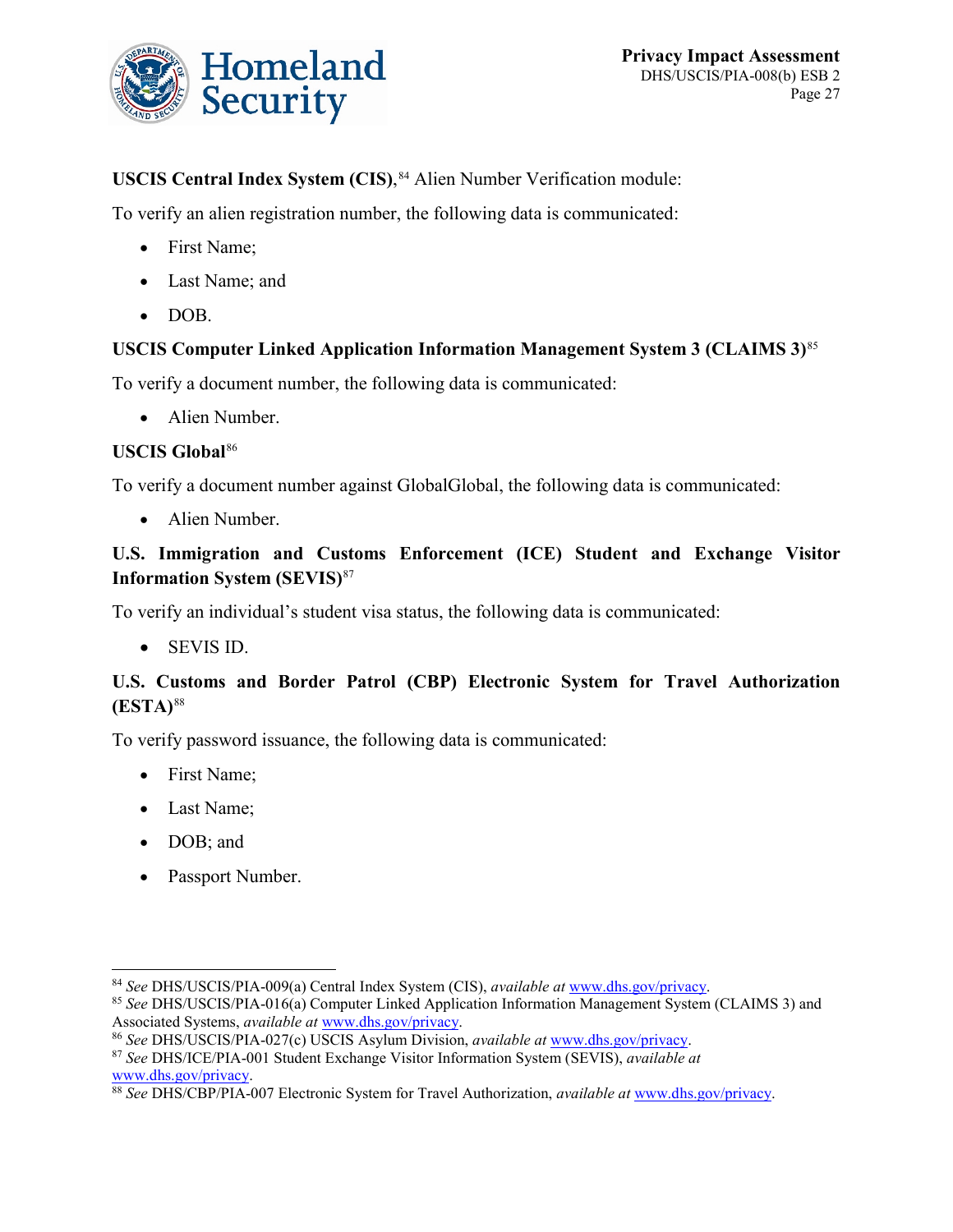

### **CBP Arrival and Departure Information System (ADIS)**[89](#page-28-0)

To verify a document number, the following data is communicated:

- Document Number;
- Country of Issuance;
- Event Category; and
- Event Count.

#### **National Law Enforcement Telecommunications System (NLETS)**[90](#page-28-1)

To verify the validity of a driver's license, the following data is communicated:

- First Name;
- Last Name;
- DOB;
- Driver's License Number;
- License Type;
- License Status;
- Address;\*
- Physical Description;\*
- Social Security Number;\* and
- Restrictions.\*

\* NLETS does not prepare a separate response configuration for USCIS so the data elements that are not pertinent (address, physical description, Social Security number, and restrictions) to the verification process will not be stored by USCIS. The address, physical description, Social Security number, and restrictions will not be sent to the audit logs and will never be made available. Further, for increased security measures, the ESB will strip all data fields and only send a match or no-match response to E-Verify (which is displayed to the E-Verify user).

#### **Category of Individuals Affected:**

<span id="page-28-0"></span> <sup>89</sup> *See* DHS/CBP/PIA-024 Arrival and Departure Information System, *available at* [www.dhs.gov/privacy.](http://www.dhs.gov/privacy)

<span id="page-28-1"></span><sup>90</sup> *See* DHS/USCIS/PIA-030 E-Verify and subsequent updates, *available at* [www.dhs.gov/privacy.](http://www.dhs.gov/privacy)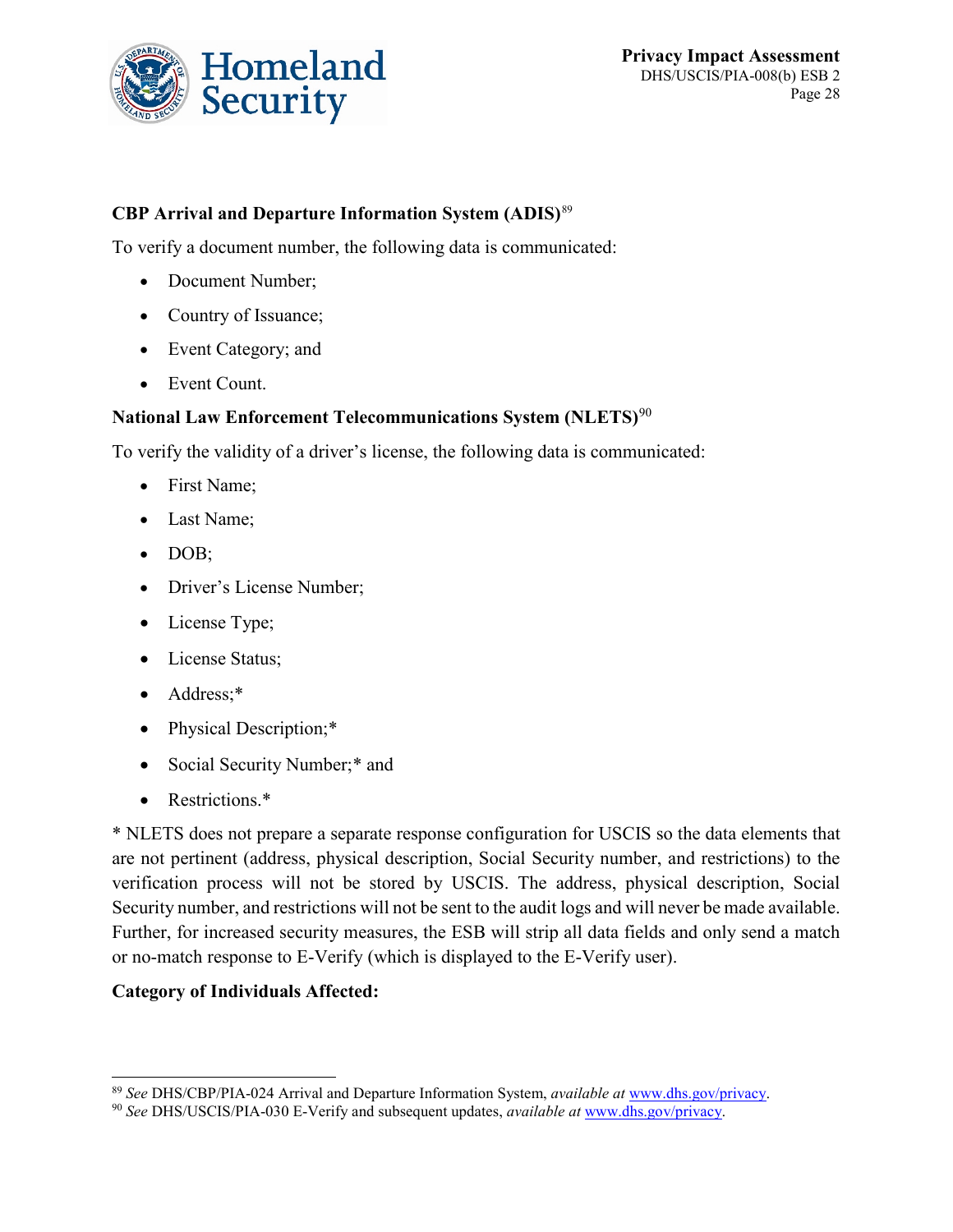

USCIS uses the Verification Service to verify information provided by individuals who interact with USCIS. This includes but not limited to benefit applicants, petitioners, etc.

### **Information Sharing:**

The Verification Service shares information between systems mentioned below:

- USCIS CLAIMS 4;
- USCIS RNACS via eCISCOR;
- USCIS CLAIMS 3;
- USCIS Global;
- USCIS CIS2;
- CBP ESTA;
- CBP ADIS;
- ICE SEVIS; and
- NLETS

#### **Applicable System of Records Notice:**

The information maintained and shared is covered under the following SORNs:

- Alien File, Index, and National File Tracking System<sup>[91](#page-29-0)</sup> covers CIS, which serves as a DHS-wide index of key information for A-Files (whether paper or electronic). CIS contains information on individuals who interact with DHS. The system contains biographic information on those individuals which can be used to retrieve additional information from other systems. However, A-Files are not contained in CIS;
- Benefits Information System<sup>[92](#page-29-1)</sup> covers the collection and use of immigrant and nonimmigrant benefit request forms and decisional data in CLAIMS 3, CLAIMS 4, and RNACS (via eCISCOR).
- Asylum Information and Pre-Screening System<sup>[93](#page-29-2)</sup> covers the collection and use of benefit request forms and decisional data in Global.<sup>[94](#page-29-3)</sup>

<span id="page-29-0"></span> <sup>91</sup> *See* DHS/USCIS-001 Alien File, Index, and National File Tracking System of Records, 82 FR 43556 (Sept. 18, 2017).

<span id="page-29-1"></span><sup>92</sup> *See* DHS/USCIS-007 Benefits Information System, 84 FR 54622 (Oct. 10, 2019).

<span id="page-29-2"></span><sup>93</sup> *See* DHS/USCIS-010 Asylum Information and Pre-Screening System of Records, 80 FR 74781 (Nov. 30, 2015).

<span id="page-29-3"></span><sup>94</sup> *See* DHS/USCIS/PIA-027 USCIS Asylum Division, *available at* [www.dhs.gov/privacy.](http://www.dhs.gov/privacy)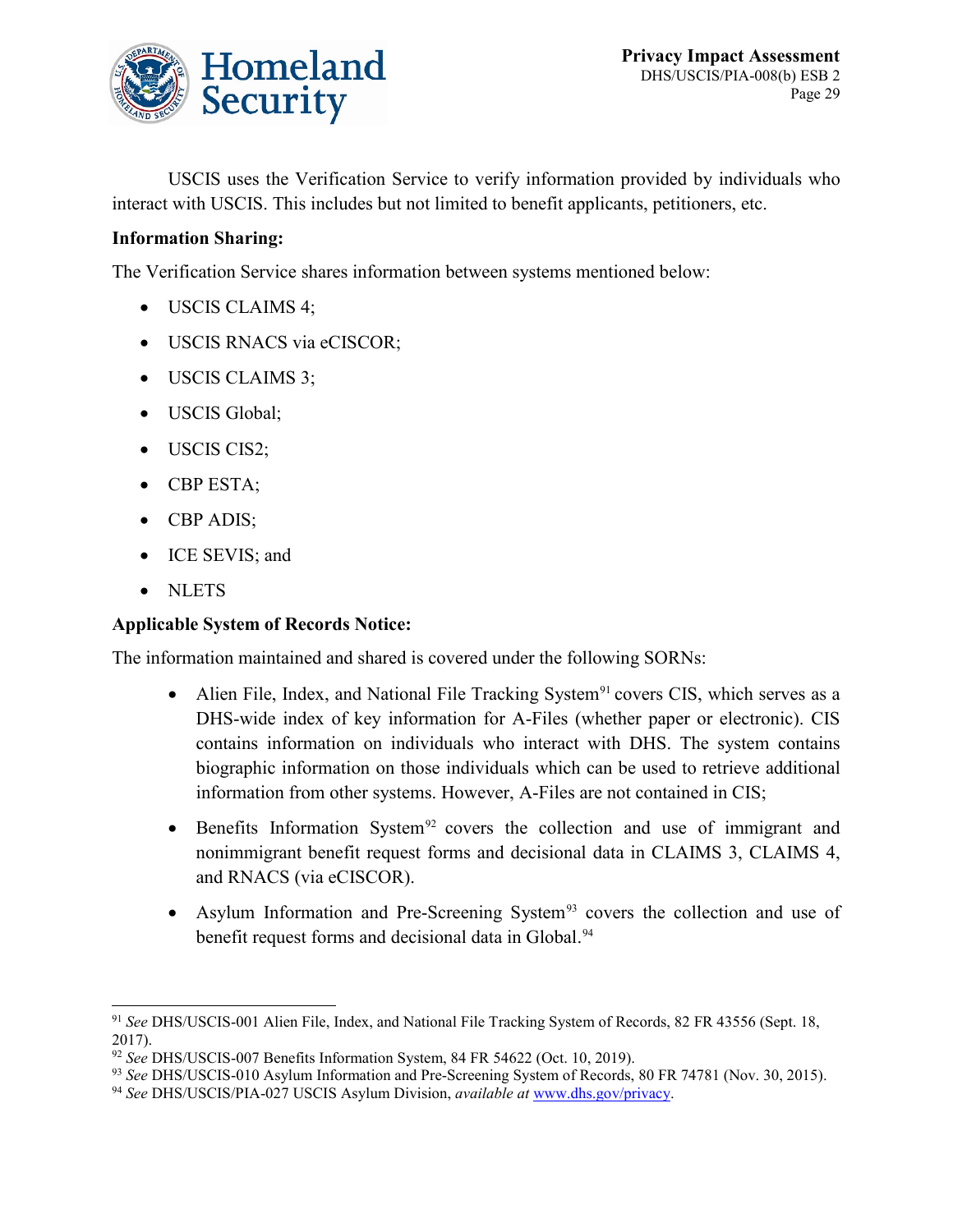

- $\bullet$  E-Verify Program<sup>[95](#page-30-0)</sup> covers the collection and use of information to verify the information from a driver's license, permit, or state issued ID card if the state has agreed to allow verification of this information through a secure connection between USCIS VIS and NLETS.
- Systematic Alien Verification for Entitlements Program<sup>[96](#page-30-1)</sup> covers the collection and use of information to verify the information from a driver's license, permit, or state issued-ID card if the state has established a MOA with USCIS to allow verification of this information with AAMVA.
- Electronic System for Travel Authorization<sup>[97](#page-30-2)</sup> covers the collection and maintenance of individuals who want to travel to the United States under the Visa Waiver Program (VWP), and to determine whether applicants are eligible to travel to and enter the United States under the VWP.
- Arrival and Departure Information System<sup>[98](#page-30-3)</sup> serve as the primary repository for tracking entry and exit data throughout the immigrant and non-immigrant pre-entry, entry, status management, and exit processes.
- Student and Exchange Visitor Information System<sup>[99](#page-30-4)</sup> covers the tracking of certain nonimmigrants and their dependents during their stay in the United States.

#### **Retention:**

The Verification Service does not maintain/retain any data. Usually the data is temporarily in queue (a few seconds) for processing. Once successfully or unsuccessfully processed, the data is no longer available in the Verification Service.

<span id="page-30-0"></span> <sup>95</sup> *See* DHS/USCIS-011 E-Verify Program System of Records, 84 FR 28326 (June 18, 2019).

<span id="page-30-1"></span><sup>96</sup> *See* DHS/USCIS-004 Systematic Alien Verification for Entitlements Program System of Records, 81 FR 78619 (Nov. 8, 2016).

<span id="page-30-2"></span><sup>&</sup>lt;sup>97</sup> See DHS/CBP-009 Electronic System for Travel Authorization (ESTA), 81 FR 60713 (Sept. 2, 2016).

<span id="page-30-3"></span><sup>98</sup> *See* DHS/CBP-021 Arrival and Departure Information System (ADIS), 80 FR 72081 (Nov. 18, 2015).

<span id="page-30-4"></span><sup>99</sup> *See* DHS/ICE-001 Student and Exchange Visitor Information System, 75 FR 412 (Jan. 5, 2010).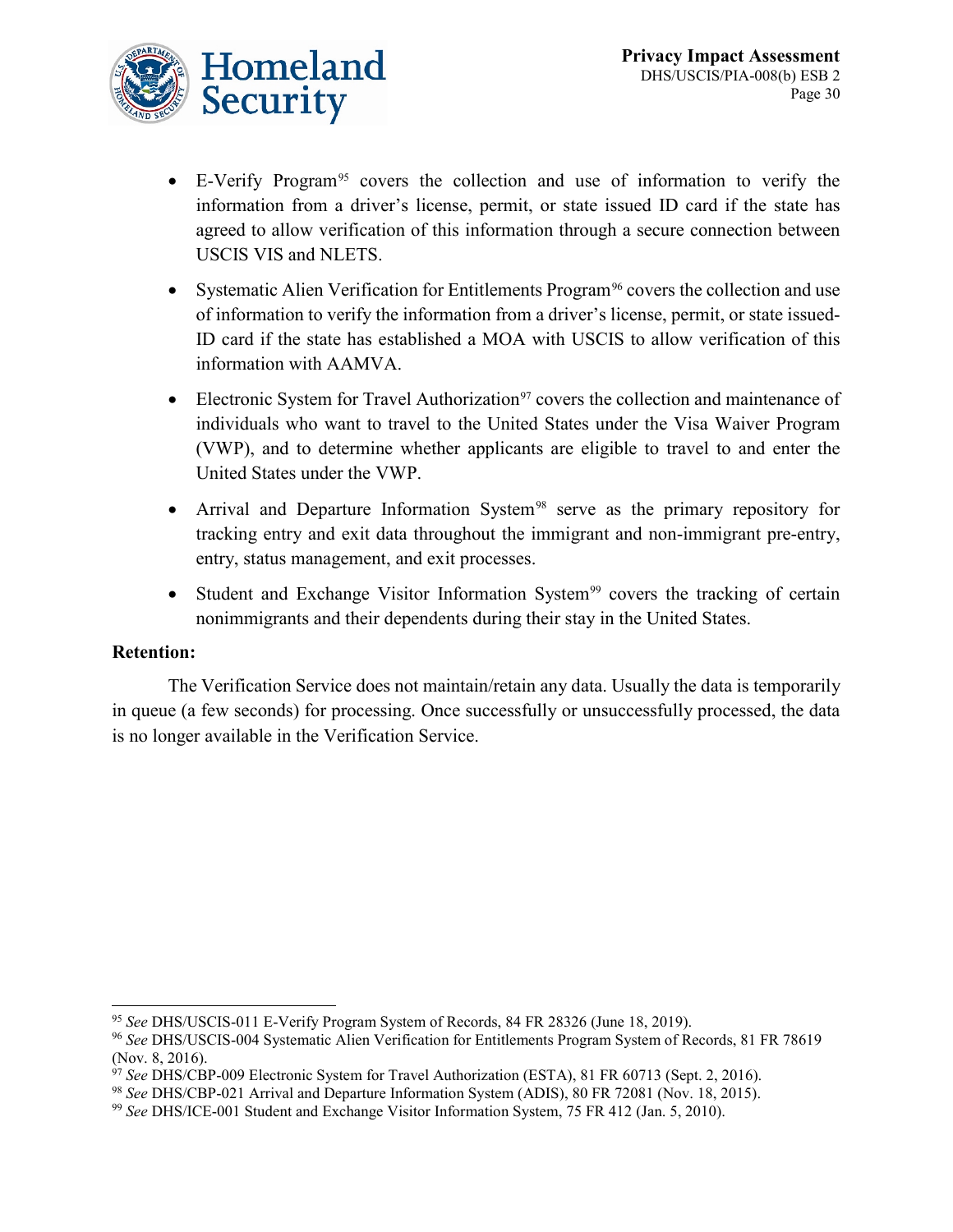

#### **APPENDIX D**

#### **Verification Initiative for Business Enterprises (VIBE)**

#### **Background:**

USCIS Service Center Operations Directorate (SCOPS) developed the Validation Instrument for Business Enterprises (VIBE) system. SCOPS uses VIBE to (1) validate the business operations and financial viability of organizations seeking to employ foreign workers; and (2) identify benefit fraud based on the findings of the Fraud Detection and National Security Directorate (FDNS) and referrals by other government agencies.

Verification Initiative for Business Enterprises (VIBE) is used to assist in providing independent verification for the petitioners of non-immigrant visas in the United States.<sup>[100](#page-31-0)</sup> VIBE will retrieve and consolidate data related to petitions filed by organizations requesting certain visa types into a standardized report to help Adjudicators speed up the adjudications process. VIBE is used alongside the Computer Linked Application Information Management System (CLAIMS 3) for case processing of employment based benefits to validate the eligibility of an employer filing for employment based immigration benefits and to ensure that companies are not misrepresenting themselves for the purposes of defrauding USCIS.<sup>[101](#page-31-1)</sup> VIBE receives CLAIMS 3 data from Enterprise Citizenship and Immigrations Services Centralized Operational Repository  $(eCISCOR).<sup>102</sup>$  $(eCISCOR).<sup>102</sup>$  $(eCISCOR).<sup>102</sup>$ 

VIBE also includes a connection to Dun and Bradstreet (D&B). USCIS uses commercial information to verify a petitioning entity's qualifications for the immigration requested, to assess a petitioning entity's financial viability for cases that require the petitioning entity to establish ability to pay, and to provide a basis for a score that assists Immigration Service Officers (ISO) in identifying possible fraud concerns or contradictory information submitted by the petitioning entity. VIBE submits the petitioning entity's name and address to an Independent Information Provider (IIP), currently D&B, to retrieve commercially-available data on the petitioning entity.

#### **Information Collected, Retained, and Disseminated and Source(s) of any PII and SPII:**

VIBE electronically receives company information from D&B and the petition information from CLAIMS 3.

<span id="page-31-0"></span> <sup>100</sup> *See* DHS/USCIS/PIA-044 Validation Instrument for Business Enterprises (VIBE), *available at* [www.dhs.gov/privacy.](http://www.dhs.gov/privacy)

<span id="page-31-1"></span><sup>101</sup> *See* DHS/USCIS/PIA-016(a) Computer Linked Application Information Management System (CLAIMS 3) and Associated Systems, *available at* [www.dhs.gov/privacy.](http://www.dhs.gov/privacy)

<span id="page-31-2"></span><sup>&</sup>lt;sup>102</sup> eCISCOR is a repository that consolidates information collected during the adjudication of applications and petitions for immigration benefits. *See* DHS/USCIS/PIA-023(a) Enterprise Citizenship and Immigrations Services Centralized Operational Repository (eCISCOR), *available at* [www.dhs.gov/privacy.](http://www.dhs.gov/privacy)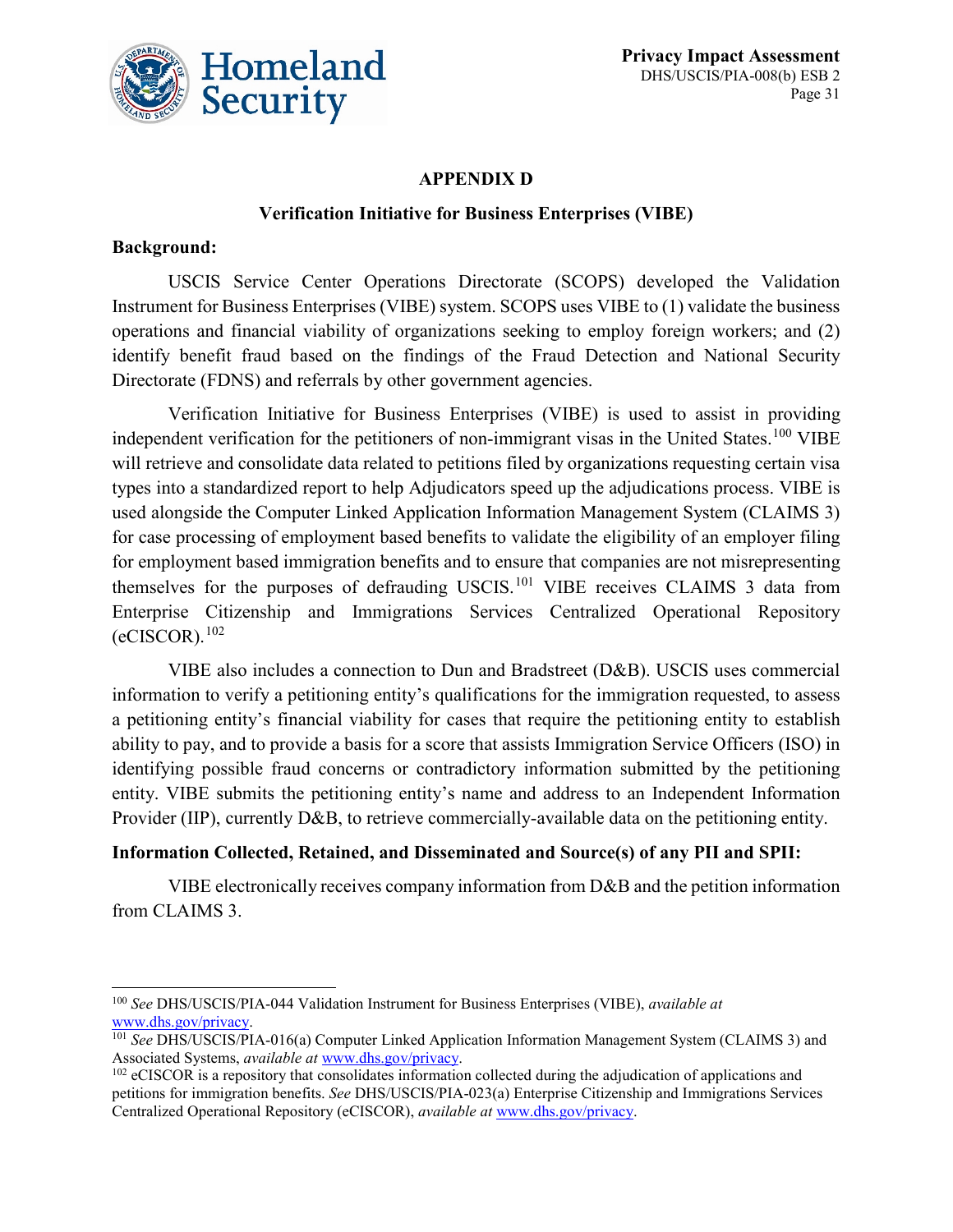

### **Category of Individuals Affected:**

USCIS uses VIBE to assist in adjudicating employment-based immigration request forms and other benefits that are associated with a higher fraud risk.

#### **Information Sharing:**

VIBE interfaces with D&B and eCISCOR.

#### **Applicable System of Records Notice:**

The following SORNs cover the collection, maintenance, and use of VIBE:

- Alien File, Index, and National File Tracking System<sup>[103](#page-32-0)</sup> covers the petition, supplemental evidence, and decision notices;
- Fraud Detection and National Security Records<sup>[104](#page-32-1)</sup> covers the cases referred to CFDO for administrative inquiry and identified as benefit fraud; and
- Benefits Information System<sup>[105](#page-32-2)</sup> covers the review of applications and petitions.

#### **Retention:**

VIBE service does not maintain/retain any data. Usually the data is in memory (queue) for few seconds for processing.

<span id="page-32-0"></span> <sup>103</sup> *See* DHS/USCIS/ICE/CBP-001 Alien File, Index, and National File Tracking System of Records, 82 FR 43556 (Sept. 18, 2017).

<span id="page-32-1"></span><sup>104</sup> *See* DHS/USCIS-006 FDNS Records, 77 FR 47411 (Aug. 8, 2012).

<span id="page-32-2"></span><sup>105</sup> *See* DHS/USCIS-007 Benefits Information System, 84 FR 54622 (Oct. 10, 2019).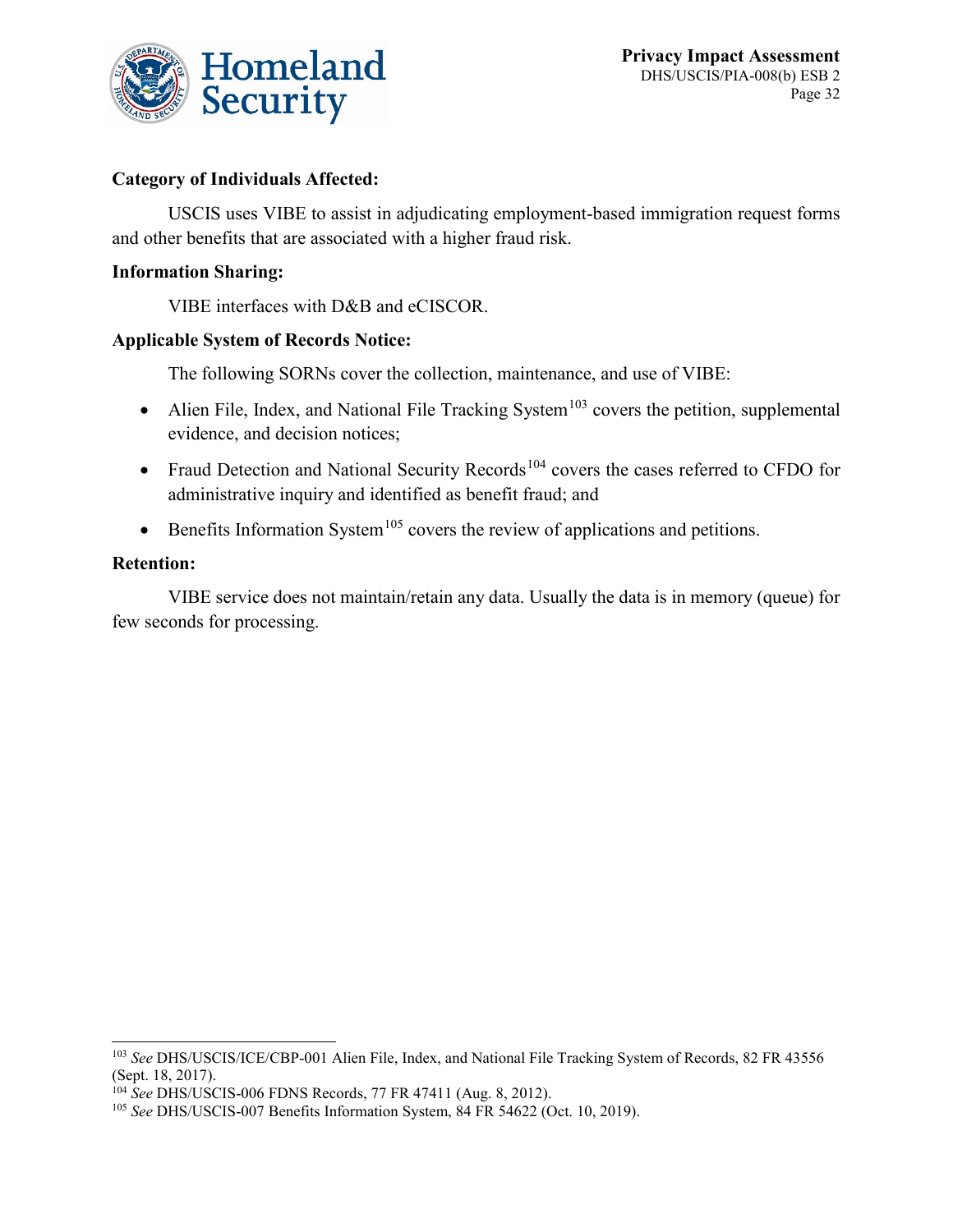

### **APPENDIX E**

### **Transformation Support Services (TSS)**

### **Background:**

USCIS ESB 2 TSS provides interfaces between USCIS legacy systems, new USCIS systems, and external partner agencies' systems such as Immigration Customs and Enforcement (ICE), U.S. Customs and Border Patrol (CBP), and external partners.

#### **Information Collected, Retained, and Disseminated and Source(s) of any PII and SPII:**

The type of information varies based on the specific system interface. The type of information exchanged includes name, date of birth, case status, receipt number, and Social Security number.

### **Category of Individuals Affected:**

Individuals who electronically applied for immigration and non-immigration benefits with USCIS.

#### **Information Sharing:**

*USCIS Systems*

- **ATLAS** (not an acronym): USCIS ELIS sends name and date of birth to ATLAS<sup>[106](#page-33-0)</sup> to conduct the CBP TECS checks.<sup>[107](#page-33-1)</sup> ATLAS returns the results of the TECS check to ELIS and the response is stored in ELIS. ELIS also sends biographic and case data to ATLAS so ATLAS can conduct continuous vetting.
- **USCIS Central Index System 2 (CIS 2)** is a repository of electronic data that summarizes the history of an immigrant. TSS sends case status to CIS from USCIS ELIS.<sup>[108](#page-33-2)</sup>
- **Computer Linked Application Information Management System (CLAIMS 3):**  USCIS ELIS queries CLAIMS 3 by Alien Number to retrieve known aliases and add to the USCIS ELIS case.<sup>[109](#page-33-3)</sup>

<span id="page-33-0"></span> <sup>106</sup> *See* DHS/USCIS/PIA-013(a) Fraud Detection and National Security Data System (FDNS-DS), *available at* [www.dhs.gov/privacy.](http://www.dhs.gov/privacy)

<span id="page-33-1"></span> $107$  The TECS Name Check query consists of a name-based search of a multi-agency database containing information from different federal agencies. The information in TECS includes records of known and suspected terrorists, sex offenders, people who are public safety risks and other individuals that may be of interest (e.g., individuals who have warrants issued against them, people involved in illegal gang activity, etc.) to the law enforcement community.

<span id="page-33-2"></span><sup>108</sup> *See* DHS/USCIS/PIA-009 Central Index System (CIS) and subsequent updates, *available at* [www.dhs.gov/privacy.](http://www.dhs.gov/privacy)

<span id="page-33-3"></span><sup>109</sup> *See* DHS/USCIS/PIA-016(a) Computer Linked Application Information Management System and Associated Systems, , *available at* [www.dhs.gov/privacy.](http://www.dhs.gov/privacy)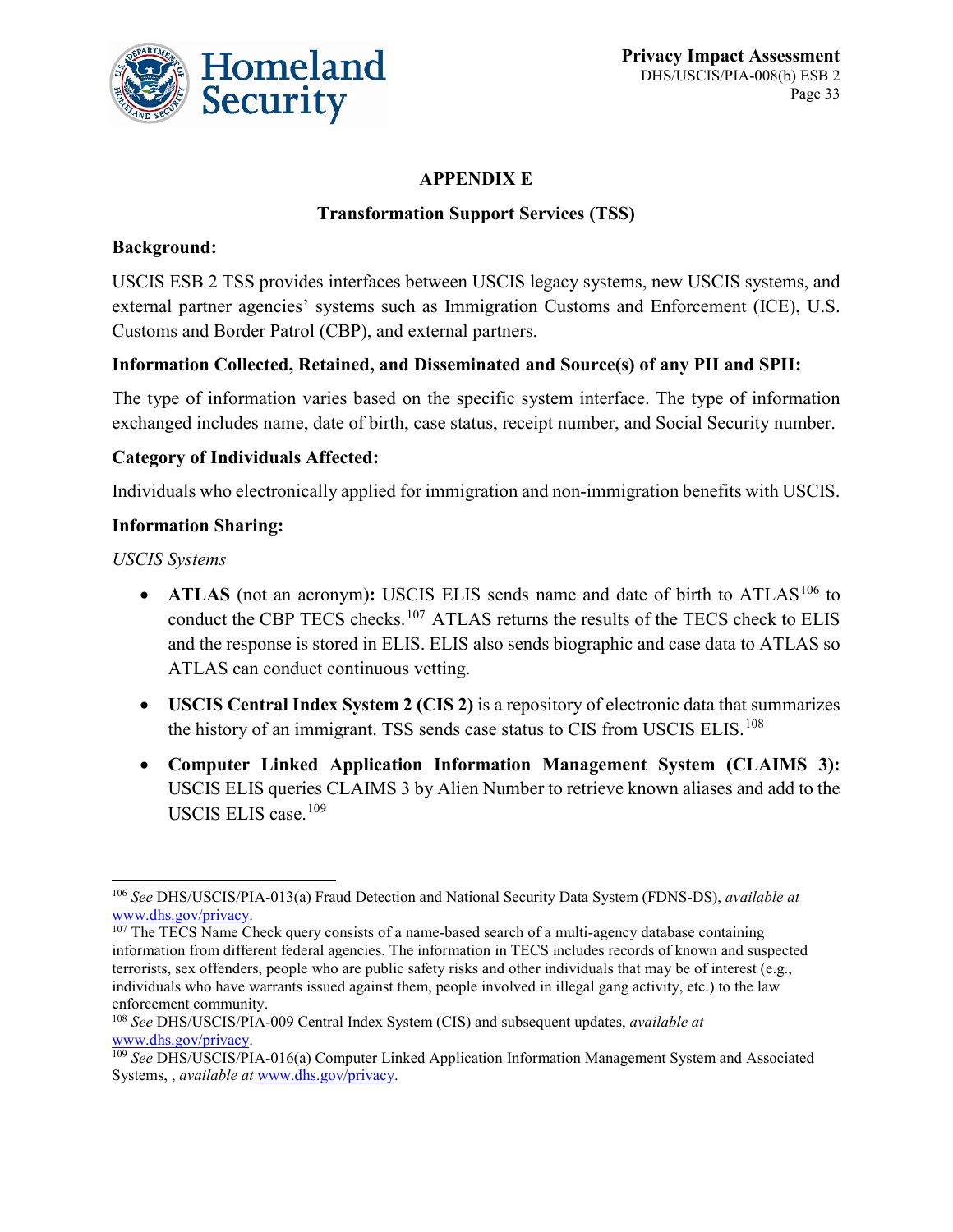

- **Customer Profile Management System (CPMS)** retrieves press print and photo to include in the card production request sent to EPMS for the permanent resident card and employment authorization document production. USCIS ELIS queries CPMS by A-Number to retrieve known aliases and add to USCIS ELIS case.<sup>[110](#page-34-0)</sup>
- **USCIS Customer Relationship Interface System (CRIS)** provides USCIS applicants, petitioners, and immigration requestors with the status of pending applications and petitions for benefits and processing time information. TSS sends case status updates to  $CRIS.<sup>111</sup>$  $CRIS.<sup>111</sup>$  $CRIS.<sup>111</sup>$
- **Enterprise Citizenship and Immigration Services Centralized Operational (eCISCOR)** pulls updated USCIS ELIS data using an Extract Transform Load (ETL) tool, once a day. eCISCOR stores a complete copy of ELIS data. eCISCOR is used as the source for generating reports.  $^{112}$  $^{112}$  $^{112}$
- **Enterprise Correspondence Handling Online (ECHO):** USCIS ELIS sends name and address to ECHO for the generation of editable notices, including resolution memos. USCIS ELIS receives confirmation of the notice generation and a .pdf copy of the notice that is stored in USCIS ELIS.<sup>[113](#page-34-3)</sup>
- **Enterprise Print Manger Service (EPMS)**: USCIS ELIS sends standard notice, permanent resident card and employment authorization document production requests to EPMS. USCIS ELIS receives confirmation/ response of the card production and the notice production request. USCIS ELIS receives and stores a .pdf copy of the notice that is sent from EPMS.<sup>[114](#page-34-4)</sup>
- **National Appointment Scheduling Service (NASS):** USCIS ELIS sends name, address, and form type to NASS requesting the scheduling of an Application Support Center appointment, interview, and oath ceremony appointment.<sup>[115](#page-34-5)</sup> USCIS ELIS receives confirmation of the scheduling appointment notice generation and a.pdf copy of the notice that is stored in USCIS ELIS.
- **USCIS RAILS** (not an acronym): USCIS ELIS queries RAILS for file location and stores the current File Control Office location of the A-file in USCIS ELIS.<sup>[116](#page-34-6)</sup> USCIS ELIS sends a file transfer request to RAILS. USCIS ELIS sends the receipt number to RAILS. RAILS

<span id="page-34-0"></span> <sup>110</sup> *See* DHS/USCIS/PIA-060 Customer Profile Management System, *available at* [www.dhs.gov/privacy.](http://www.dhs.gov/privacy)

<span id="page-34-1"></span><sup>111</sup> *See* DHS/USCIS/PIA-019 Customer Relationship Interface System (CRIS), *available at* [www.dhs.gov/privacy.](http://www.dhs.gov/privacy)

<span id="page-34-2"></span><sup>112</sup> *See* DHS/USCIS/PIA-023 Enterprise Citizenship and Immigrations Services Centralized Operational Repository (eCISCOR), *available at* [www.dhs.gov/privacy.](http://www.dhs.gov/privacy)

<span id="page-34-3"></span><sup>113</sup> *See* DHS/USCIS/PIA-063 Benefit Decision and Output Processes, *available at* [www.dhs.gov/privacy.](http://www.dhs.gov/privacy)

<span id="page-34-4"></span><sup>114</sup> *See* DHS/USCIS/PIA-063 Benefit Decision and Output Processes, *available at* [www.dhs.gov/privacy.](http://www.dhs.gov/privacy)

<span id="page-34-5"></span><sup>115</sup> *See* DHS/USCIS/PIA-057 National Appointment Scheduling System, *available at* [www.dhs.gov/privacy.](http://www.dhs.gov/privacy)

<span id="page-34-6"></span><sup>116</sup> *See* DHS/USCIS/PIA-075 RAILS, *available at* [www.dhs.gov/privacy.](http://www.dhs.gov/privacy)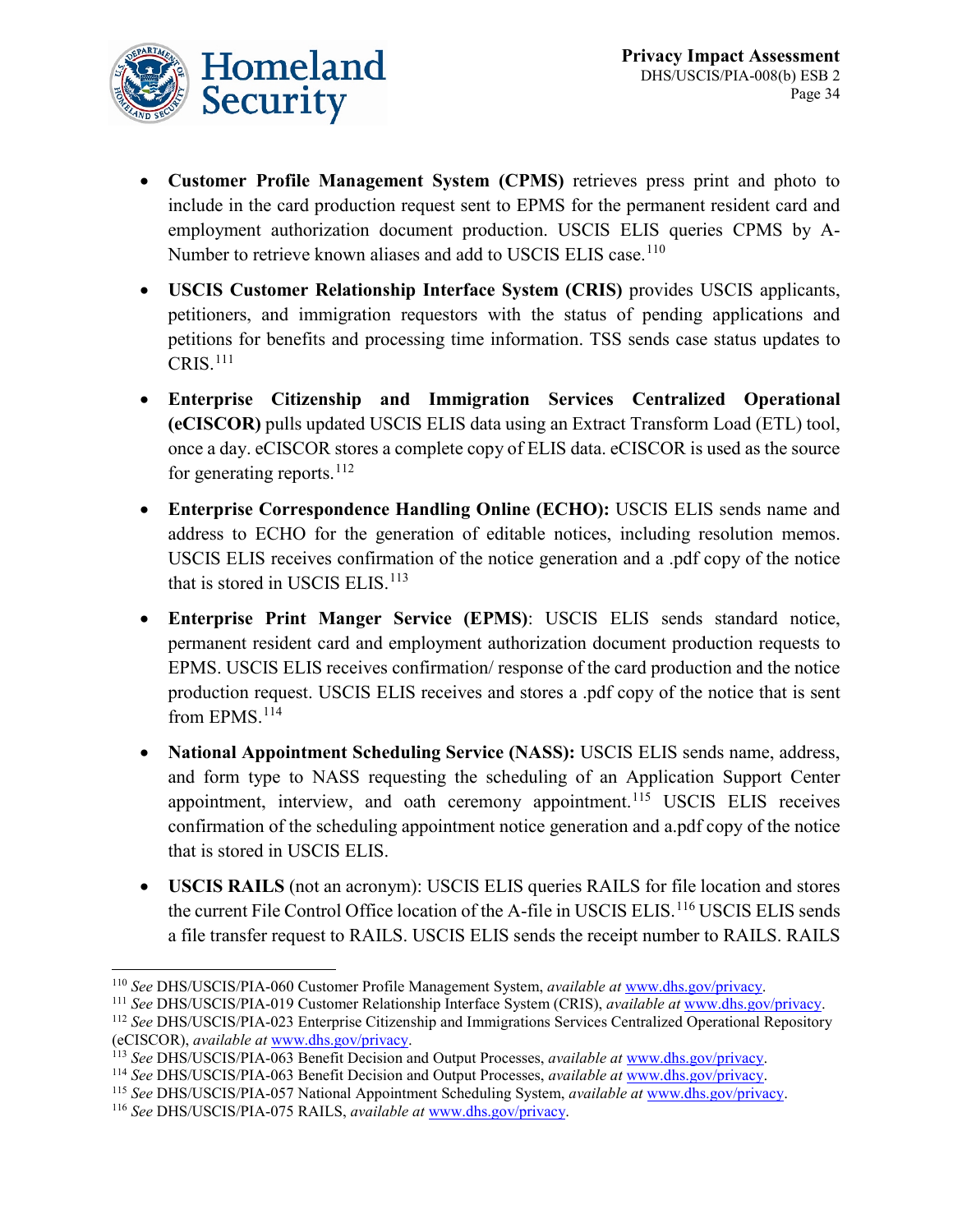

stores the USCIS ELIS receipt number, so RAILS users will know there is a case file in USCIS ELIS.

### *Other DHS Systems*

- **CBP Arrival and Departure Information System (ADIS):** facilitates the identification and investigation of individuals who may have violated their admission status by remaining in the United States beyond their authorized terms of entry. ADIS contains biographic information, biometric indicators, and encounter data consolidated from various systems from DHS and the Department of State (DOS). ELIS queries ADIS for Date of Entry and Port of Entry when this information is not provided in the daily batch file of immigrant visa crossing records received in the DataShare file.<sup>[117](#page-35-0)</sup>
- **ICE Enforcement Integrated Database (EID):** captures and maintains information related to the investigation, arrest, booking, detention, and removal of persons encountered during immigration and criminal law enforcement investigations and operations conducted by ICE, CBP, and USCIS. USCIS ELIS can query EID.<sup>[118](#page-35-1)</sup>

#### *External Systems*

- **Department of Justice (DOJ) Executive Office for Immigration Review (EOIR) Case Access System for EOIR (CASE)**: Attorneys and other EOIR practitioners are required to register to practice in front of the EOIR and Board of Immigration Appeals. USCIS ELIS SS sends updates to the attorney and accredited representative list to CASE.
- **Department of the Treasury (Treasury)** serves as the fiscal agent for customer transactions completed electronically. USCIS ELIS receives payment confirmation after the customer is redirected to pay.gov.<sup>[119](#page-35-2)</sup> Collection Information Repository (CIR)<sup>[120](#page-35-3)</sup> provides settlement data related to the payment collection for ELIS cases.<sup>[121](#page-35-4)</sup>
- **U.S. Postal Service (USPS) Address Standardization Web Tool:** USCIS ELIS sends the address provided by the benefit seeker and receives USPS standardized address.
- **Department of State (DOS):** Immigrant visa issuance data from the Department of State is sent in a daily batch and ingested into USCIS ELIS. The data includes biographic data,

<span id="page-35-0"></span> <sup>117</sup> *See* DHS/CBP/PIA-024 Arrival and Departure Information System, *available at* [www.dhs.gov/privacy.](http://www.dhs.gov/privacy)

<span id="page-35-1"></span><sup>118</sup> *See* DHS/ICE/PIA-015 Enforcement Integrated Database (EID), *available at* [www.dhs.gov/privacy.](http://www.dhs.gov/privacy)

<span id="page-35-2"></span><sup>119</sup> *See* U.S. Department of Treasury Financial Management Services Pay.Gov Privacy Impact Assessment 2.0 *available at* [https://fiscal.treasury.gov/fsreports/rpt/fspia/paygov\\_pia.pdf.](https://fiscal.treasury.gov/fsreports/rpt/fspia/paygov_pia.pdf)

<span id="page-35-3"></span><sup>&</sup>lt;sup>120</sup> CIR is a web-based tool that gives federal agencies information on deposits and collections.

<span id="page-35-4"></span><sup>121</sup> *See* The Bureau of the Fiscal Service Collections Information Repository (CIR) Privacy Impact Assessment (February 13, 2017), *available at* [https://www.fiscal.treasury.gov/fsreports/rpt/fspia/cirpia.pdf.](https://www.fiscal.treasury.gov/fsreports/rpt/fspia/cirpia.pdf)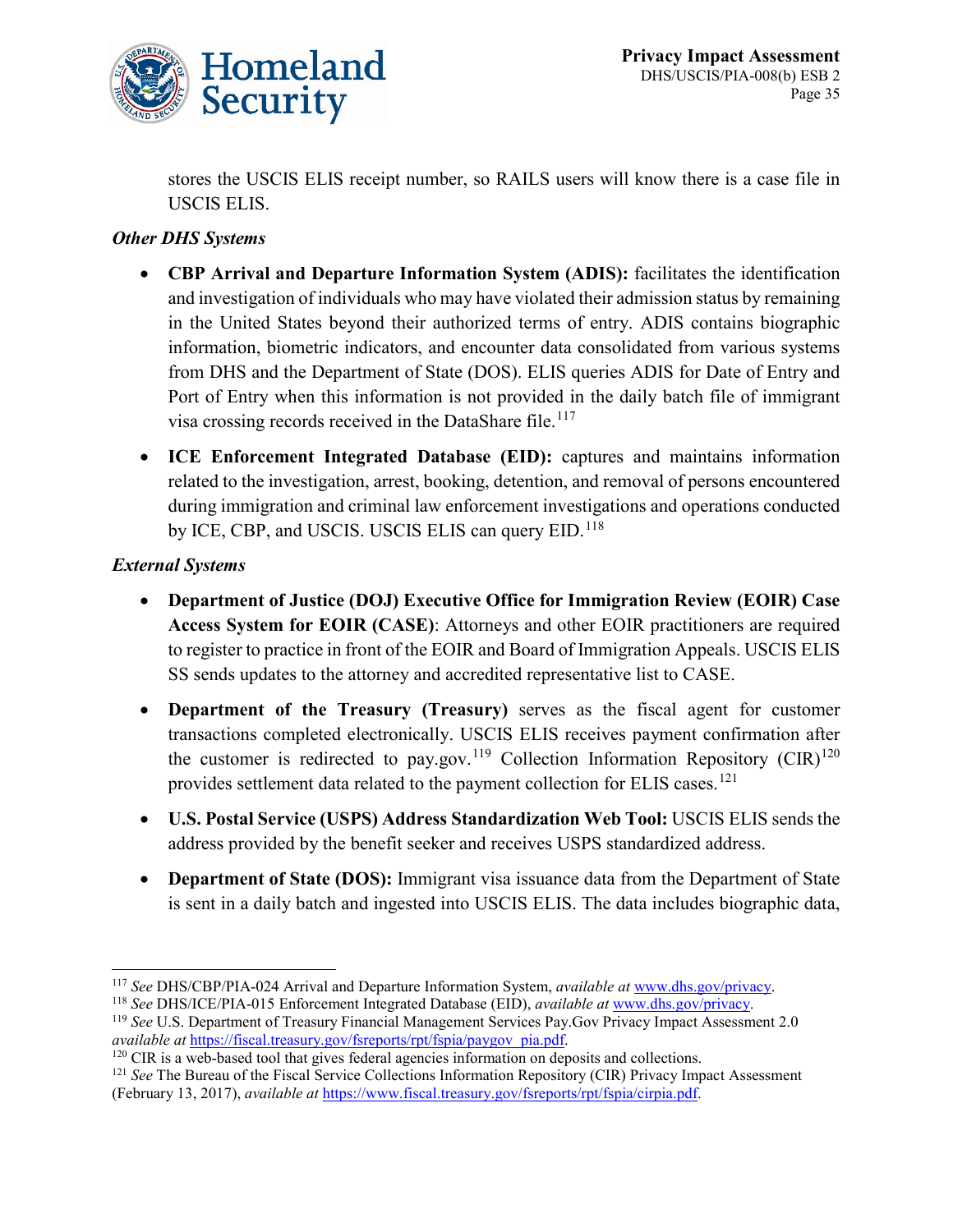visa case data, visa identification number, visa issuance date, class of admission, date of entry, and port of entry.<sup>[122](#page-36-0)</sup>

- **Federal Bureau of Investigation- Next Generation Identification System (FBI NGI):**[123](#page-36-1) USCIS ELIS sends 10 prints and related biographic data to the FBI for criminal background check. ELIS receives the FBI criminal background check response.
- **FBI National Name Check Program:** USCIS ELIS sends name, date of birth, country of birth and other biographic data to the FBI Name Check Program. The FBI Name Check is performed as a part of the National Name Check Program (NNCP). ELIS receives response for the FBI Name Check request, which includes information when the benefit seeker was or is the subject of an investigation.
- **JP Morgan Chase** (Lockbox intake channel): USCIS ELIS receives application data and the related digitized supporting documentation for paper filed applications processed at the Lockbox.

## **Applicable System of Records Notice:**

The following SORNs cover USCIS ELIS and the information shared:

- Alien File, Index, and National File Tracking System of Records<sup>[124](#page-36-2)</sup> covers the collection, use, and maintenance of applications and supplemental evidence, in addition to other information related to the individual as he or she passes through the immigration process;
- Immigration Biometric and Background Check (IBBC) System of Records,<sup>[125](#page-36-3)</sup> which covers the collection, use, and storage of biometric and biographic data for background checks and its results, covers background checks and their results; and
- Benefits Information System<sup>[126](#page-36-4)</sup> covers the collection, use, and maintenance of applications and supplemental evidence, in addition to other information related to the individual as he or she passes through the immigration process.

<span id="page-36-0"></span> <sup>122</sup> *See* DHS/USCIS/PIA-056 USCIS Electronic Immigration System (USCIS ELIS), *available at* [www.dhs.gov/privacy.](http://www.dhs.gov/privacy)

<span id="page-36-1"></span><sup>&</sup>lt;sup>123</sup> The FBI replaced its Integrated Automated Fingerprint Identification System (IAFIS) with the Next Generation Identification (NGI) system. Please see the Privacy Impact Assessment Integrated Automated Fingerprint Identification System (IAFIS)/Next Generation Identification (NGI) Biometric Interoperability for more information, *available at* [https://www.fbi.gov/foia/privacy-impact-assessments/iafis-ngiinteroperability-1.](https://www.fbi.gov/foia/privacy-impact-assessments/iafis-ngiinteroperability-1)

<span id="page-36-2"></span><sup>&</sup>lt;sup>124</sup> DHS/USCIS-001 Alien File, Index, and National File Tracking System of Records, 82 FR 43556 (Sept. 18, 2017).

<span id="page-36-3"></span><sup>125</sup> DHS/USCIS-018 Immigration Biometric and Background Check System of Records, 83 FR 36950, (July 31, 2018).

<span id="page-36-4"></span><sup>126</sup> DHS/USCIS-007 Benefits Information System, 84 FR 54622 (Oct. 10, 2019).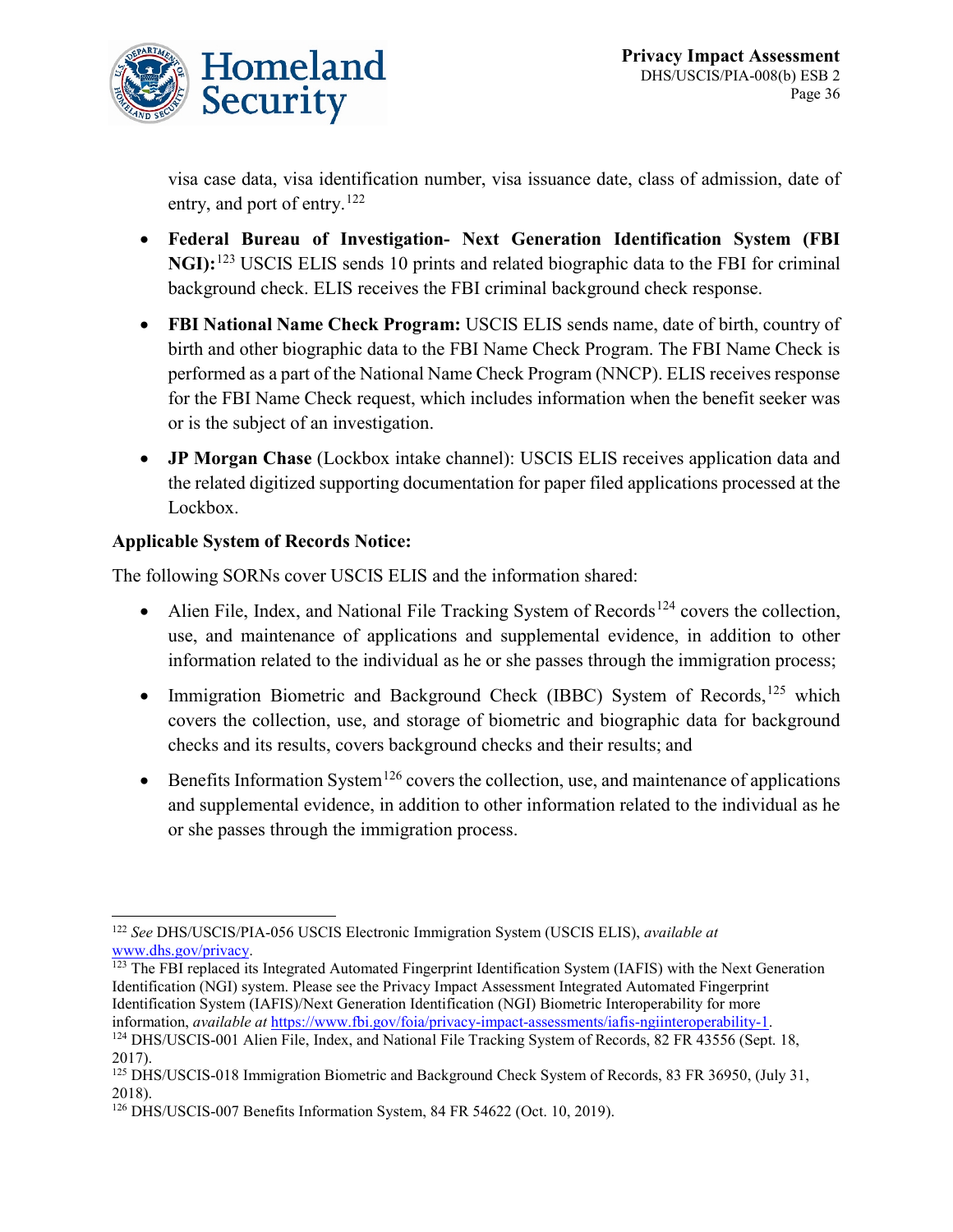

**Privacy Impact Assessment** DHS/USCIS/PIA-008(b) ESB 2 Page 37

## **Retention:**

TSS service retains transaction logs for auditing purposes.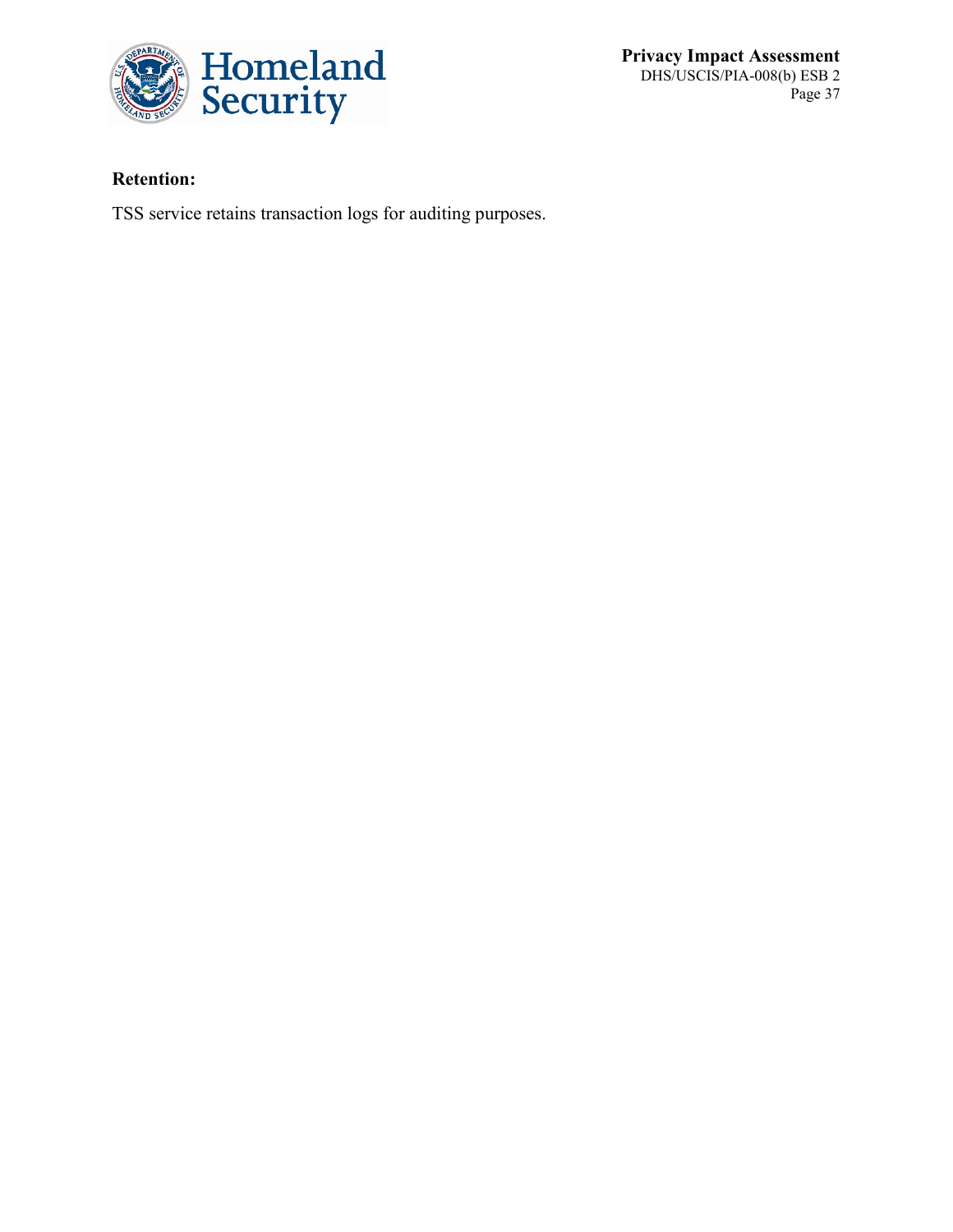

### **[No longer supports E-Verify RIDE]**

### **APPENDIX F**

#### **American Association of Motor Vehicle Administrators (AAMVA) Hub Service (AHS)**

The AAMVA Hub Service (AHS) Subsystem facilitates the secure connection between USCIS Verification Information System (VIS) and American Association on Motor Vehicle Administrators (AAMVA) in support of the Systematic Alien Verification for Entitlements (SAVE). [127](#page-38-0)

The SAVE Photo Matching Tool is available for a participating Motor Vehicle Association (MVA) to access the SAVE system through the American Association of Motor Vehicle Administrators Network (AAMVAnet). The Photo Matching Tool is a process whereby an MVA employee submits a query to SAVE for verification of an individual's status using the USCISissued Permanent Resident Card or Employment Authorization Card that an applicant presents to MVA personnel.

#### **Information Collected, Retained, and Disseminated and Source(s) of any PII and SPII:**

A MVA employee is able to submit a query to SAVE for verification of an applicant's immigration status using the USCIS-issued identification card that an individual presents to MVA personnel. SAVE retrieves and displays the individual's information, including a photograph from CPMS to allow the MVA employee to determine if the information and photograph displayed in SAVE via CPMS matches the information the applicant presented to MVA personnel.<sup>[128](#page-38-1)</sup>

#### **Category of Individuals Affected**

The AHS supports SAVE. The MVA uses SAVE to verify a USCIS-issued identification card.

#### **Information Sharing:**

AHS provide an electronic interface to VIS and AAMVA.

#### **Applicable System of Records Notice:**

SAVE[129](#page-38-2) System of Records Notices cover the collection and use of information to verify the information from a driver's license, permit, or state issued ID card if the State has established a MOA with DHS USCIS to allow verification of this information.

<span id="page-38-0"></span> <sup>127</sup> *See* DHS/USCIS/PIA-006(b) Systematic Alien Verification for Entitlements Program, *available at* [www.dhs.gov/privacy.](http://www.dhs.gov/privacy)

<span id="page-38-1"></span><sup>128</sup> *See* DHS/USCIS/PIA-060 Customer Profile Management System, *available at* [www.dhs.gov/privacy.](http://www.dhs.gov/privacy)

<span id="page-38-2"></span><sup>129</sup> *See* DHS/USCIS-004 Systematic Alien Verification for Entitlements Program System of Records, 81 FR 78619 (Nov. 8, 2016).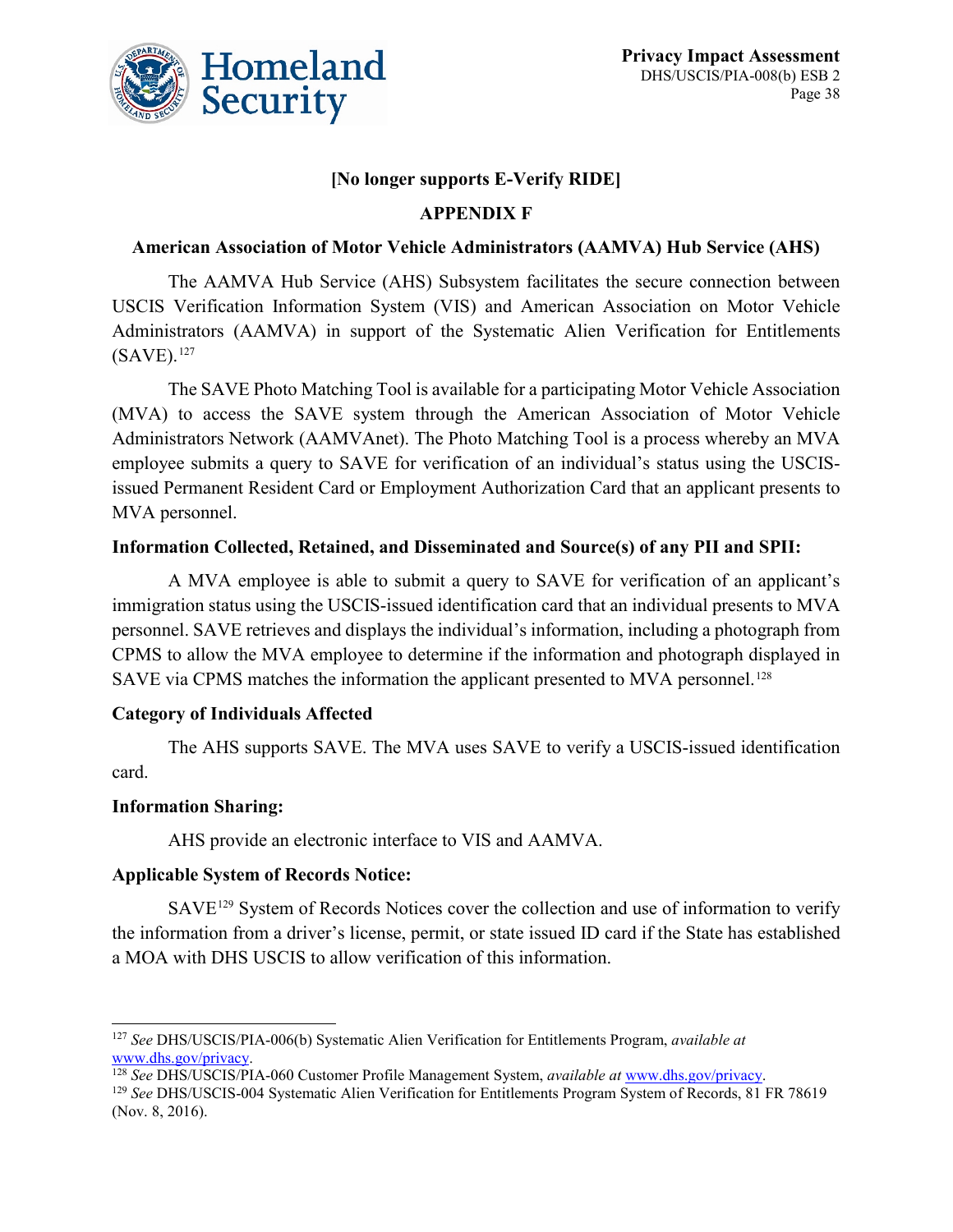

**Privacy Impact Assessment** DHS/USCIS/PIA-008(b) ESB 2 Page 39

### **Retention:**

AHS service does not maintain/retain any data. Usually the data is temporarily in queue (a few seconds) for processing. Once successfully or unsuccessfully processed, the data is no longer available in AHS.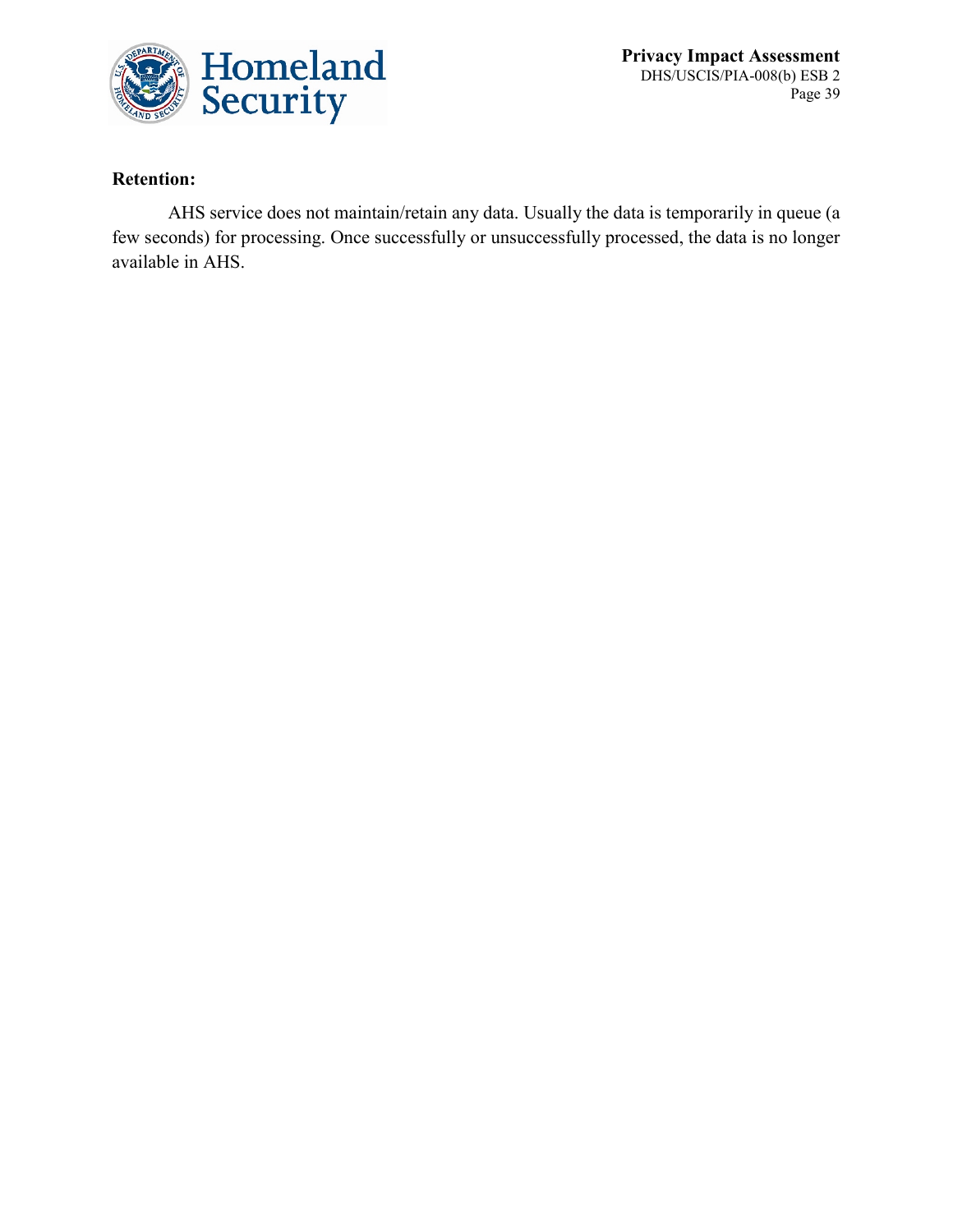

### **[Migrated to EGIS]**

#### **APPENDIX G**

#### **Adoption Orchestration Services (AOS)**

#### **Background:**

Adoption Orchestration Services (AOS) facilitates the secure connection between the USCIS Adoption Case Management System  $(ACMS)^{130}$  $(ACMS)^{130}$  $(ACMS)^{130}$  and the Department of State (DOS) Consular Consolidated Database (CCD) in support of inter-country adoptions.[131](#page-40-1) USCIS adjudicators are able to electronically share intercountry adoption filings from ACMS to CCD through AOS. AOS reads the message from ACMS, transforms the data using the mappings defined in the ESB-AOS, and updates DOS CCD in a compatible format.

#### **Information Collected, Retained, and Disseminated and Source(s) of any PII and SPII:**

The intercountry adoption information shared with DOS includes information captured on the intercountry adoption forms, supporting evidence, the home study, all Requests for Evidence (RFE), background check results, and approval and denial notices.

#### **Category of Individuals Affected:**

Intercountry Adoption filings include information on the prospective adoptive parents, adult household members, and adoptive beneficiaries.

#### **Information Sharing:**

AOS facilitates the secure connection between USCIS ACMS and the DOS CCD.

#### **Applicable System of Records Notice:**

The Intercountry Adoptions SORN covers the information collected during the intercountry adoptions process and sharing of information with DOS.<sup>[132](#page-40-2)</sup>

#### **Retention:**

AOS does not maintain/retain any data. Usually the data is in memory (queue) for few seconds for processing.

<span id="page-40-1"></span><sup>131</sup> *See* DOS CCD PIA (July 17, 2015), *available at*  [https://foia.state.gov/\\_docs/pia/consularconsolidateddatabase\\_ccd.pdf.](https://foia.state.gov/_docs/pia/consularconsolidateddatabase_ccd.pdf)

<span id="page-40-0"></span> <sup>130</sup> <sup>S</sup>*ee* DHS/USCIS/PIA-007(b) Domestically Filed Intercountry Adoptions Applications and Petitions, *available at*  [www.dhs.gov/privacy.](http://www.dhs.gov/privacy)

<span id="page-40-2"></span><sup>132</sup> *See* DHS/USCIS-005 Inter-Country Adoptions Security, 81 FR 78614 (Nov. 8, 2016).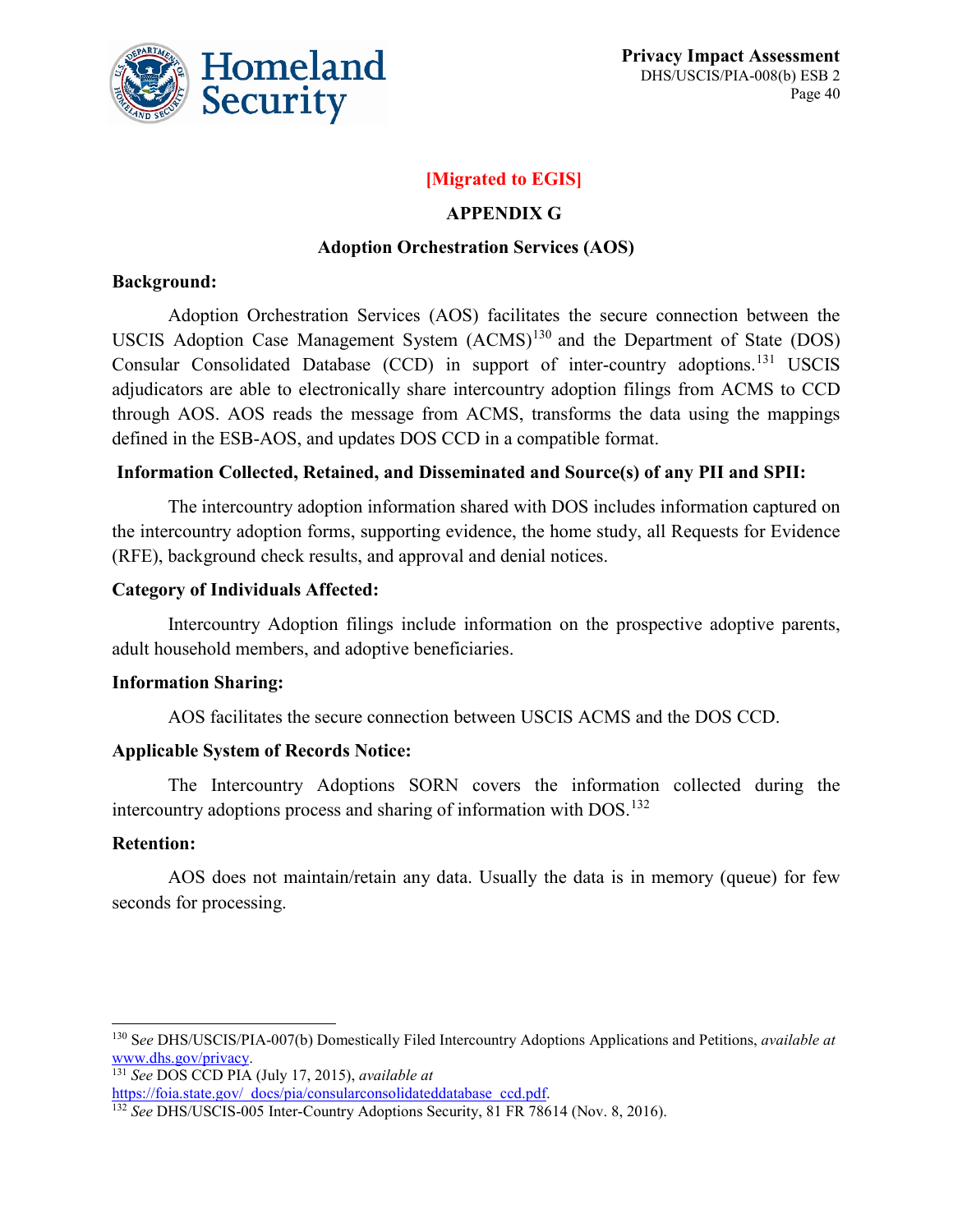

### **[Migrated to EGIS]**

#### **APPENDIX H**

#### **USCIS ESB 2 Lockbox Intake Service (LIS)**

#### **Background:**

Lockbox facilities are operated by a specialized contractor authorized by the Department of Treasury (Treasury). This contractor manages the intake of USCIS benefit applications and the collection of associated fees submitted directly by mail. It provides the mechanisms to capture information electronically from USCIS immigration request forms, deposit associated fees, move the information to USCIS systems via a system interface, and generate acceptance and rejection notices to applicants. The contractor is also responsible for preparing the application-related files in accordance with USCIS guidance and sending the files to the next processing site (i.e., Service Center). The contractor does not approve or deny immigration request forms received by the USCIS Lockbox.

The Lockbox is the primary data entry point for the intake of immigrant and non-immigrant filings. The forms are scanned and electronically parsed and then picked up by the ESB 2 LIS. The service accepts data representing the immigration request forms as well as the receipting and remittance data for the immigration request forms. LIS then distributes this data to the appropriate USCIS case management system.<sup>[133](#page-41-0)</sup>

#### **Information Collected, Retained, and Disseminated and Source(s) of any PII and SPII:**

The Lockbox scans an image of the immigration request form and supporting documentation into an electronic format. Lockbox personnel perform data entry on an as needed basis for forms that do not convert properly in electronic format. Lockbox personnel compare the physical immigration request form and payment against the data in electronic format and make corrections as needed. Once the physical form is converted into electronic format, it is sent to the appropriate case management system. Files are transmitted via the LIS and are also ingested into the EDMS Receipt File Repository.

#### **Category of Individuals Affected:**

The information collected as part of the immigration request intake and receipt process is provided by the immigration requestor, accredited representative, form preparer, or interpreter on the completed immigration request form and from supplemental documentation.

#### **Information Sharing:**

<span id="page-41-0"></span> <sup>133</sup> *See* DHS/USCIS/PIA-061 Benefit Request Intake Process, *available at* [www.dhs.gov/privacy.](http://www.dhs.gov/privacy)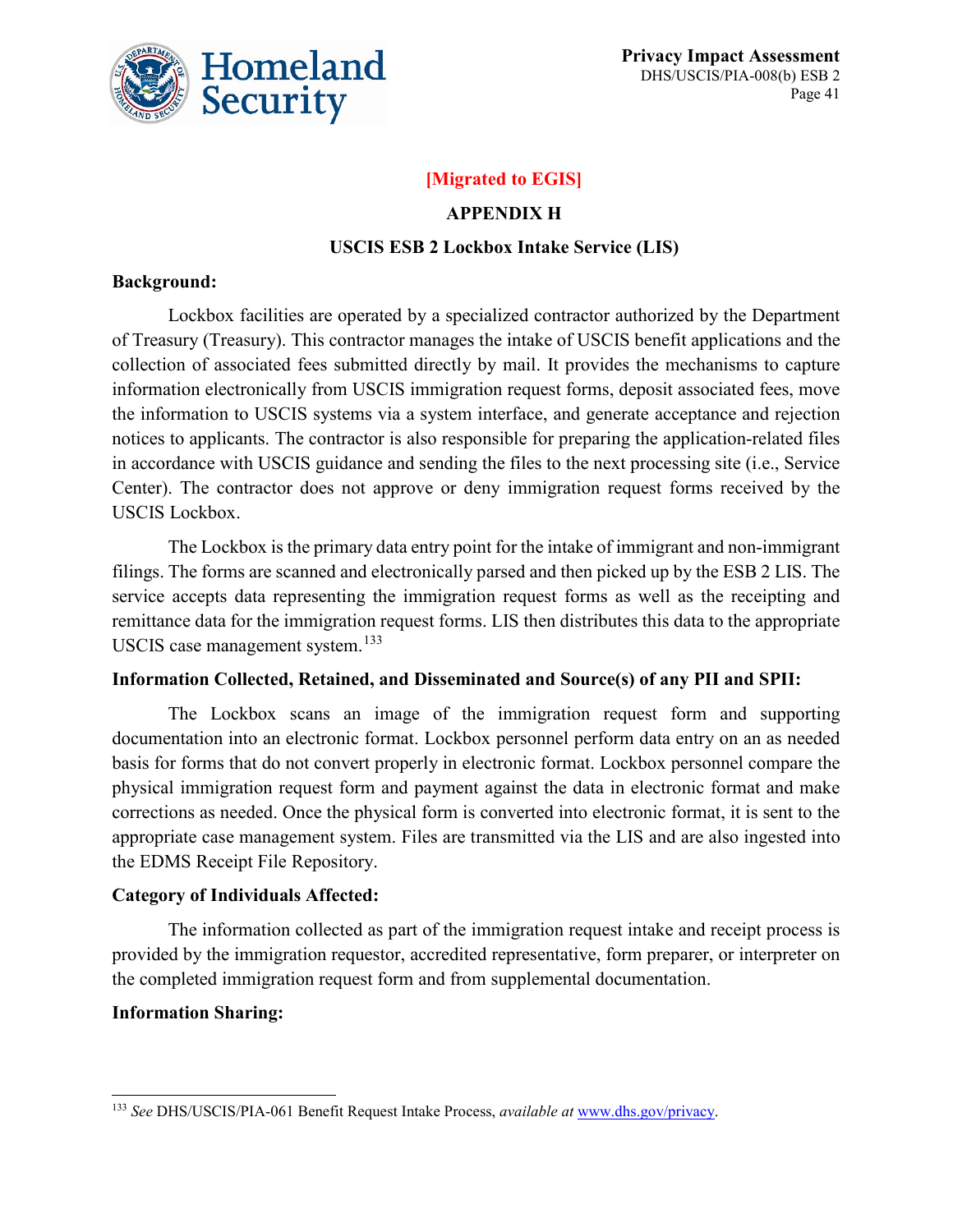

USCIS LIS receives immigration applications and petitions along with supporting documents from the JP Morgan Chase (JPMC) Lockbox Service Provider via the USCIS ESB 2. The application data is transmitted to USCIS backend systems (CLAIMS 3,<sup>[134](#page-42-0)</sup> CLAIMS 4,<sup>[135](#page-42-1)</sup> and ELIS<sup>[136](#page-42-2)</sup>).

### **Applicable System of Records Notice:**

The following SORNs cover the collection, maintenance, and use of the information of the immigration request intake and receipt process:

- Alien File, Index, and National File Tracking System,  $137$  which covers the collection, use, and maintenance of immigration requests forms and supplemental evidence; and
- Benefits Information System,  $138$  which covers the collection and use of immigrant and nonimmigrant immigration request forms, decisional data, and associated fees for adjudication.

#### **Retention:**

LIS service does not maintain/retain any data. Usually the data is temporarily in queue (a few seconds) for processing. Once successfully or unsuccessfully processed, the data is no longer available in LIS.

<span id="page-42-0"></span> <sup>134</sup> *See* DHS/USCIS/PIA-016(a) Computer Linked Application Information Management System (CLAIMS 3) and Associated Systems, *available at* [www.dhs.gov/privacy.](http://www.dhs.gov/privacy)

<span id="page-42-1"></span><sup>135</sup> *See* DHS/USCIS/PIA-015 Computer Linked Application Information Management System (CLAIMS 4), *available at* [www.dhs.gov/privacy.](http://www.dhs.gov/privacy)

<span id="page-42-2"></span><sup>136</sup> *See* DHS/USCIS/PIA-056 USCIS Electronic Immigration System (USCIS ELIS), *available at* [www.dhs.gov/privacy.](http://www.dhs.gov/privacy)

<span id="page-42-3"></span><sup>137</sup> *See* DHS/USCIS-001 Alien File, Index, and National File Tracking System of Records, 82 FR 43556 (Sept. 18, 2017).

<span id="page-42-4"></span><sup>138</sup> *See* DHS-USCIS-007 Benefits Information System, 81 FR 72069 (Oct. 19, 2016).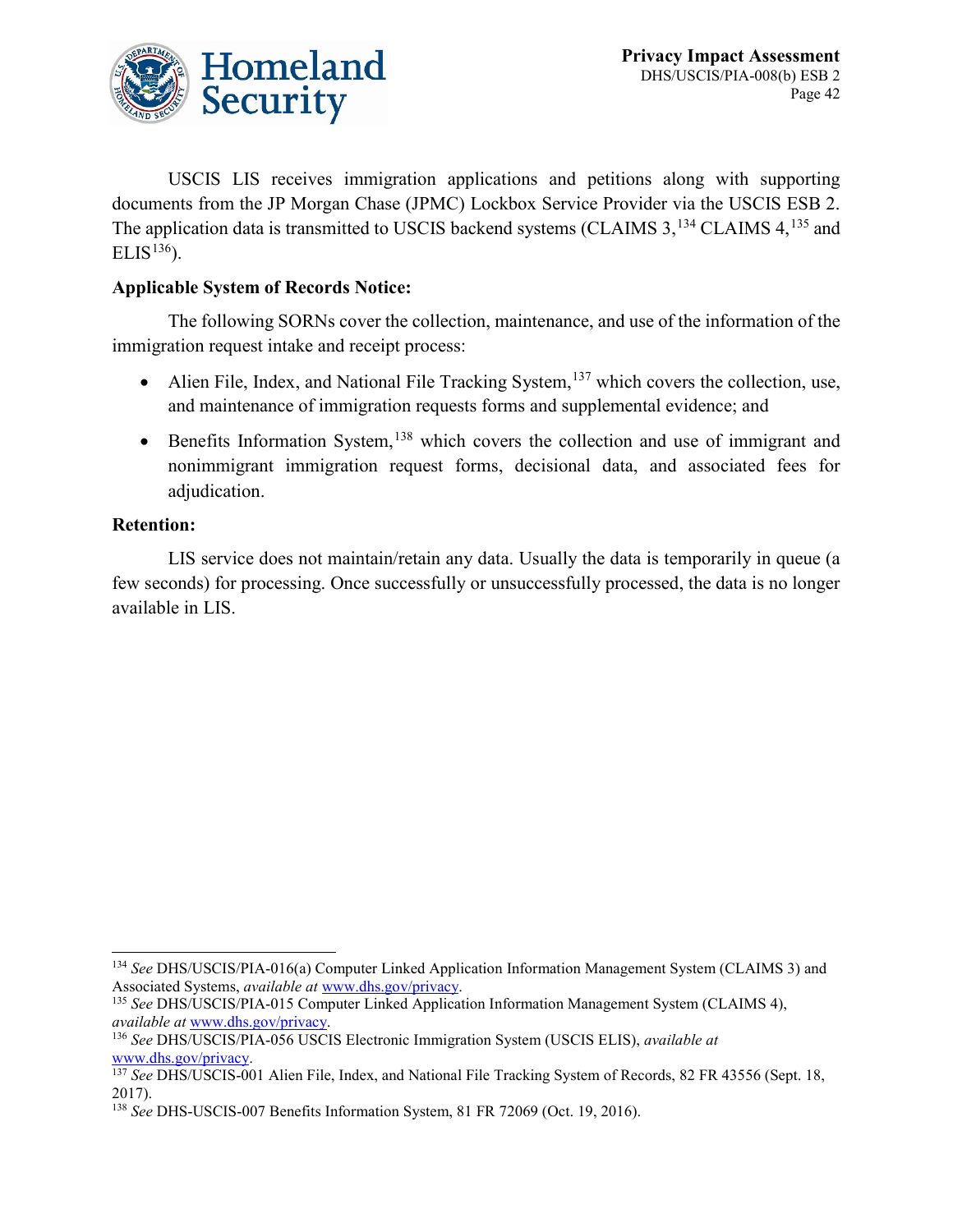

#### **[Migrated to EGIS]**

#### **APPENDIX I**

#### **USCIS Visa Support Services Project (VSSP)**

#### **Background:**

The Visa Support Services Project allows for USCIS Application Support Centers (ASC) to collect biometric and limited biographic information from individuals physically present in the United States who are seeking immigration benefits from a partner country. This prevents the applicant from having to travel to the participating country to provide information. Upon collection, USCIS temporarily retains the biometric and biographic information captured pending notice of successful transmission to the partner country. USCIS then deletes both the biographic and biometric information after the partner country confirms receipt of it. The data collected at the ASCs is not used by USCIS for any purpose. USCIS provides this service to certain partner countries for a fee agreed upon by each country and set forth in a Memorandum of Understanding (MOU).

#### **Information Collected, Retained, and Disseminated and Source(s) of any PII and SPII:**

Applicants submit their biographic information via their visa application. USCIS ASC personnel collect the biometric data. Through this project, the following categories of information are collected: full name, date of birth, country of birth, sex, nationality, 10 fingerprints, and a photograph.

#### **Category of Individuals Affected:**

Individuals seeking immigration benefits with the partner country.

#### **Information Sharing:**

USCIS collects biographic and biometrics from individuals who are seeking immigration benefits from partner countries.

#### **Applicable System of Records Notice:**

USCIS temporarily retains information collected on behalf of a partner country for only as long as it takes to successfully transmit the information to the partner country. While temporarily retained, USCIS does not retrieve the records using a unique personal identifier. USCIS transfers the biographic information and biometric capture to the partner country immediately after collection. USCIS deletes the information from ESB after the partner country provides confirmation of the successful transfer of the information. Therefore, no SORN is required to cover this collection.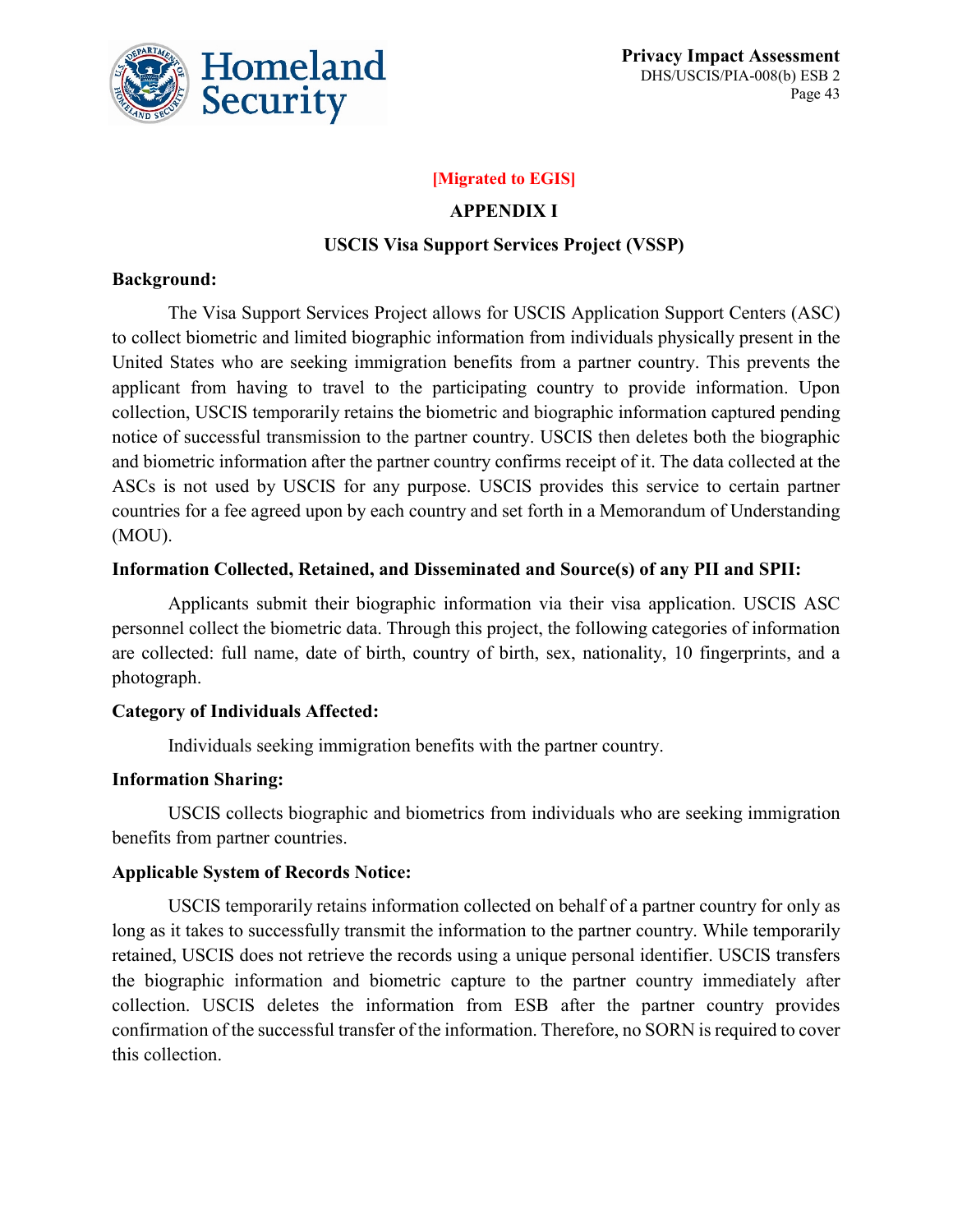

**Privacy Impact Assessment** DHS/USCIS/PIA-008(b) ESB 2 Page 44

### **Retention:**

USCIS ESB 2 VSSP temporarily retains the limited biographic and biometric information. This temporary retention period is generally less than 30 minutes and no longer than 12 hours. Information is not transmitted to other parts of DHS.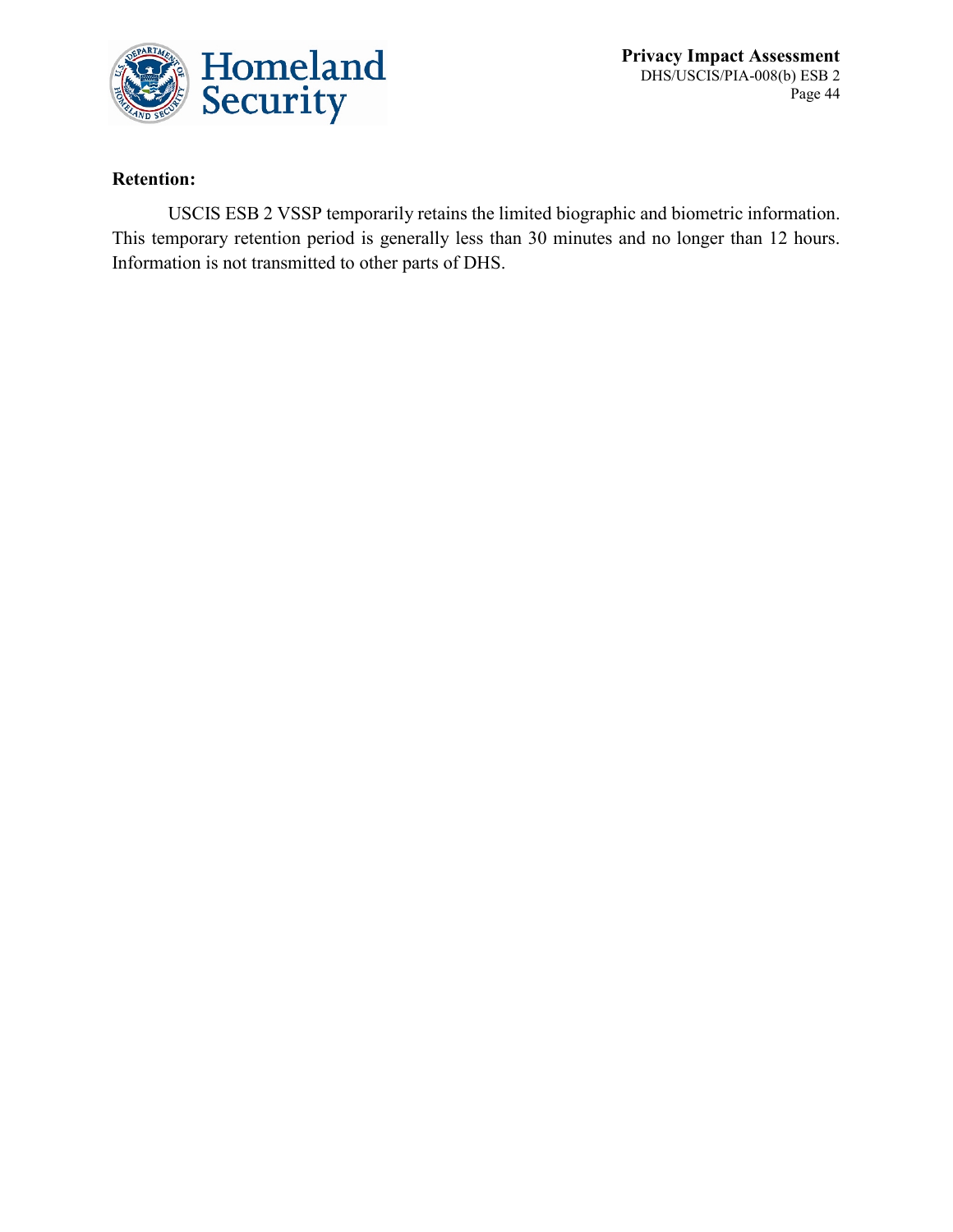

### **[Migrated to EGIS]**

#### **APPENDIX J**

#### **ESB Refugee Asylum Support Service (RASS)**

#### **Background:**

Pursuant to various information sharing documents, DHS, DOS, and several vetting agencies in the law enforcement and intelligence community have developed a process to share refugee application data in DOS's Worldwide Refugee Admissions Processing System (WRAPS) to enable vetting of DOS WRAPS data against each agency's respective holdings to identify possible derogatory information related to individuals seeking refugee status. ESB RASS is used as a vehicle to receive and transmit application data to partner agencies in the law enforcement and intelligence community.

DOS provides the applicant's information via DOS WRAPS to USCIS through the ESB RASS and for ingestion into the Case and Activity Management for International Operations (CAMINO).[139](#page-45-0) USCIS RASS also passes the DOS WRAPS information to U.S. Customs and Border Protection (CBP) Automated Targeting System (ATS).<sup>[140](#page-45-1)</sup> ATS serves as a technical pass through, providing the information to National Counter Terrorism Center (NCTC), which may result in a match to derogatory holdings, when it exists. Any information that is returned by ATS is sent to CAMINO, which is then used by USCIS personnel to compile and provide a final response to DOS WRAPS. The responses are considered by DOS for determination regarding issuance of a visa and by USCIS for its determination on whether to grant the benefit.

#### **Information Collected, Retained, and Disseminated and Source(s) of any PII and SPII:**

DOS enters applicant information it has received into WRAPS to be forwarded to vetting partners, including NCTC. The documents include information about the applicants, as well as about family members and other associates. The information relating to applicants includes: name, date of birth, city and country of birth, height, weight, gender, addresses, phone numbers, employment information, and identity documents. The information relating to family members and associates includes: name, date of birth, country of birth, gender, addresses, and phone numbers. This information is ingested into CAMINO.

ESB forwards the vetting information electronically to CBP ATS. ATS acts strictly as a conduit, which will pass the information through to NCTC and does not store any information. NCTC reviews the information and sends back results, which once again will be passed through ATS strictly as a conduit to CAMINO. USCIS uses this information to assist in identifying

<span id="page-45-0"></span> <sup>139</sup> *See* DHS/USCIS/PIA-051 Case and Activity Management for International Operations (CAMINO), *available at* [www.dhs.gov/privacy.](http://www.dhs.gov/privacy)

<span id="page-45-1"></span><sup>140</sup> *See* DHS/CBP/PIA-006(e) Automated Targeting System, *available at* [www.dhs.gov/privacy.](http://www.dhs.gov/privacy)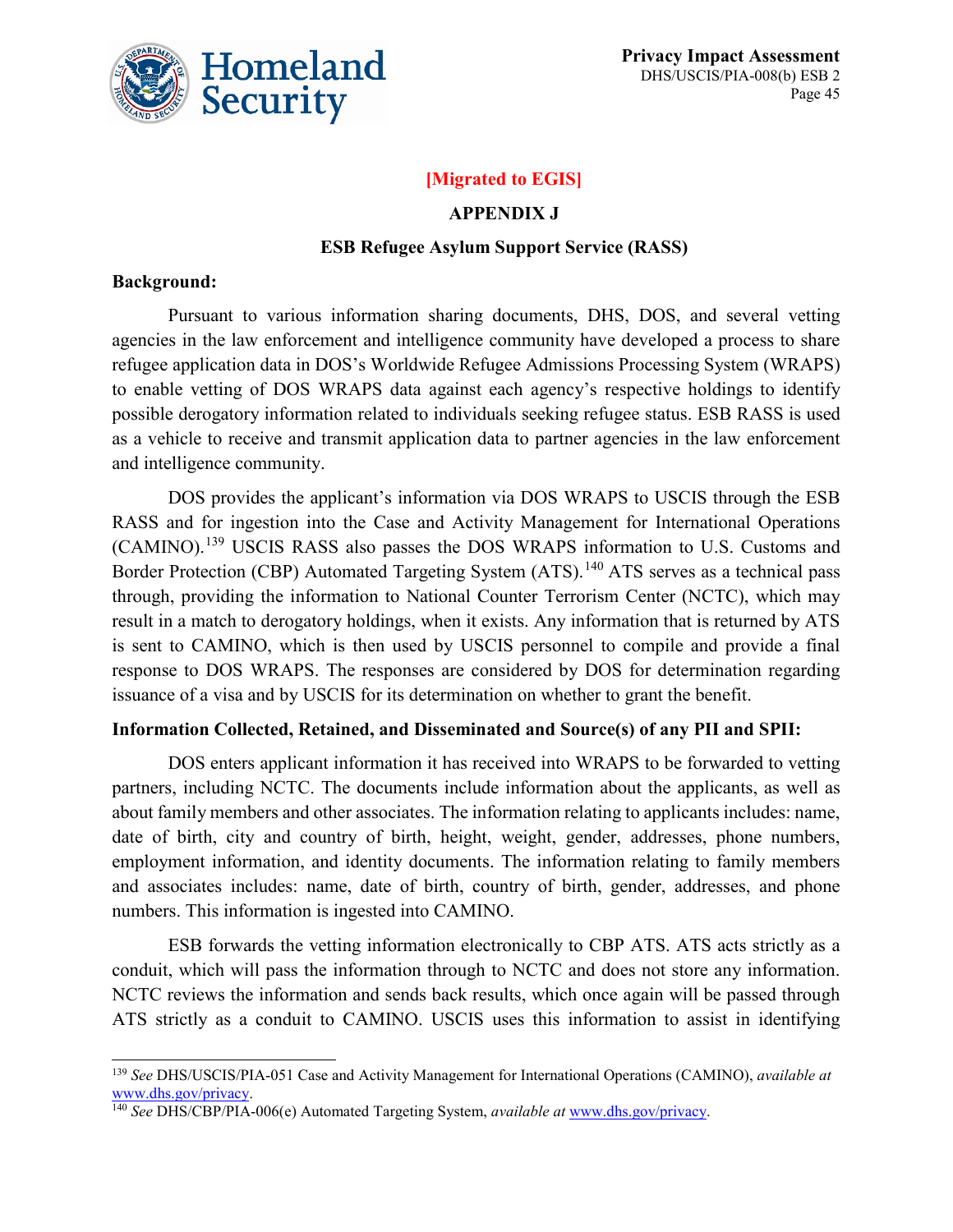

terrorism-related grounds of inadmissibility. The "clear" or "not clear" results of the NCTC check are uploaded into CAMINO.

### **Category of Individuals Affected:**

Individuals seeking refugee classification and resettlement in the United States are required to complete Form I-590, *Registration for Classification as Refugee* and the information is entered into WRAPS. Form I-590 collects information about the applicants, as well as about family members and other associates.<sup>[141](#page-46-0)</sup>

#### **Information Sharing:**

RASS retrieves information from DOS WRAPS for ingestion into CAMINO. USCIS RASS also passes the DOS WRAPS information to CBP ATS.

#### **Applicable System of Records Notice:**

The following SORNs cover the collection, maintenance, and use of the information for refugee resettlement:

- Refugee Case Processing and Security Screening Information SORN covers the collection, use, maintenance, and dissemination of refugee data, to include application intake, security checks, and adjudication;  $142$
- DOS Refugee Case Records SORN covers the collection of information from individuals who have applied for admission to the United States as refugees that is stored in WRAPS;<sup>[143](#page-46-2)</sup> and
- Forthcoming Immigration Biometric and Background Check (IBBC) System of Records. which covers the collection, use, and storage of biometric and biographic data for background checks and its results, covers background checks and their results.<sup>[144](#page-46-3)</sup>

<span id="page-46-0"></span><sup>&</sup>lt;sup>141</sup> Associates are voluntarily provided by the applicant as part of the family tree and could include points of contact in the United States and other individuals with whom the applicant associates. Part of the reason these points of contact are provided are for determining the applicant's geographic location of resettlement in the United States. <sup>142</sup> DHS/USCIS-017 Refugee Case Processing and Security Screening Information, 81 FR 72075 (Oct. 19, 2016). <sup>143</sup> STATE-59 Refugee Case Records, 77 FR 5865 (Feb. 6, 2012).

<span id="page-46-3"></span><span id="page-46-2"></span><span id="page-46-1"></span><sup>144</sup> The USCIS Office of Privacy is consolidating DHS/USCIS-002 Background Check Service and DHS/USCIS-003 Biometric Storage System SORNs into the Immigration Biometric and Background Check SORN to holistically cover biometric and biographic screening and background checks for USCIS customers and international partners. The new consolidated SORN will be available a[t www.dhs.gov/privacy.](http://www.dhs.gov/privacy)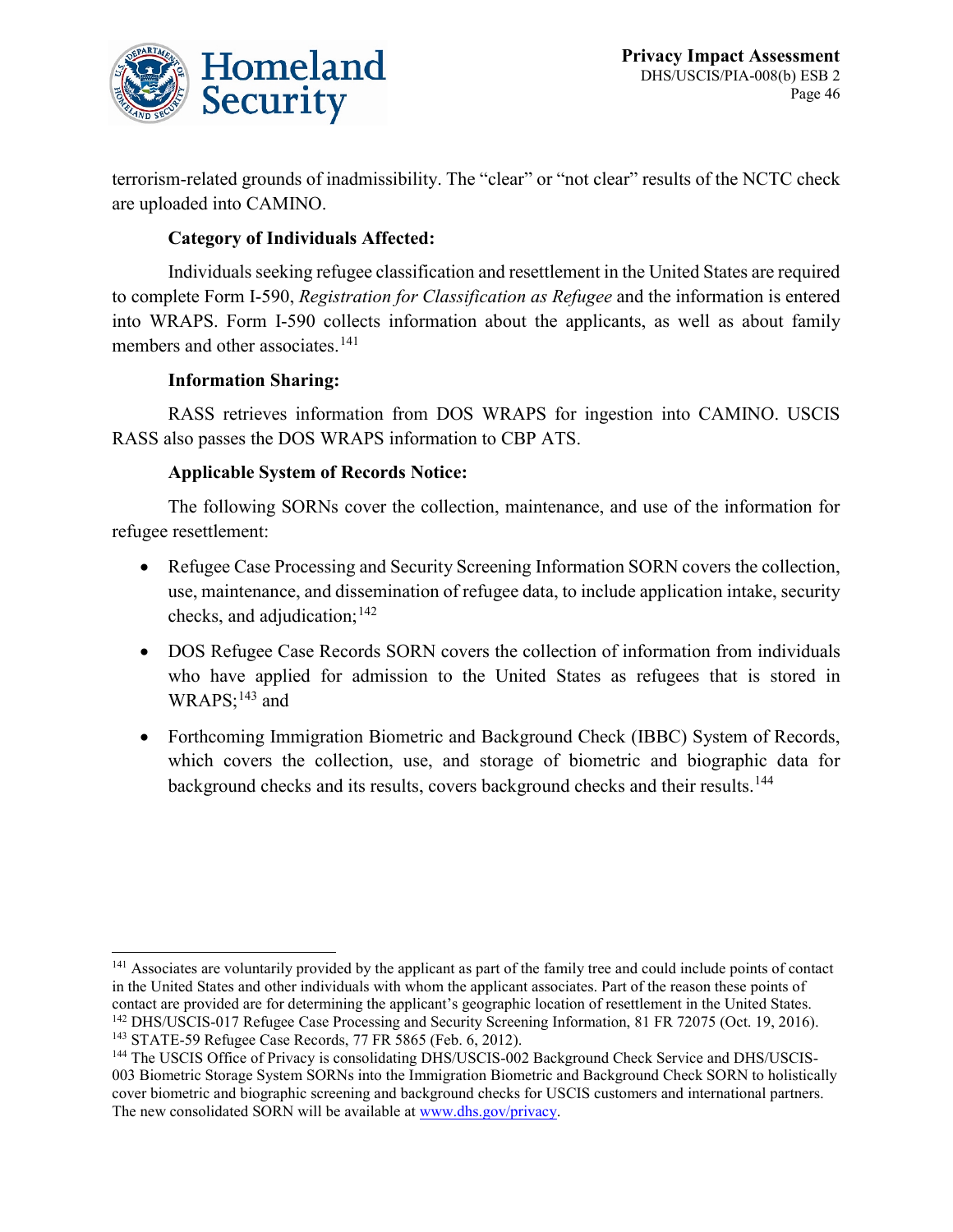

**Privacy Impact Assessment** DHS/USCIS/PIA-008(b) ESB 2 Page 47

### **Retention:**

USCIS ESB 2 RASS temporarily retains the limited biographic information. This temporary retention period is generally less than 30 minutes and no longer than 12 hours. Information is not transmitted to other parts of DHS.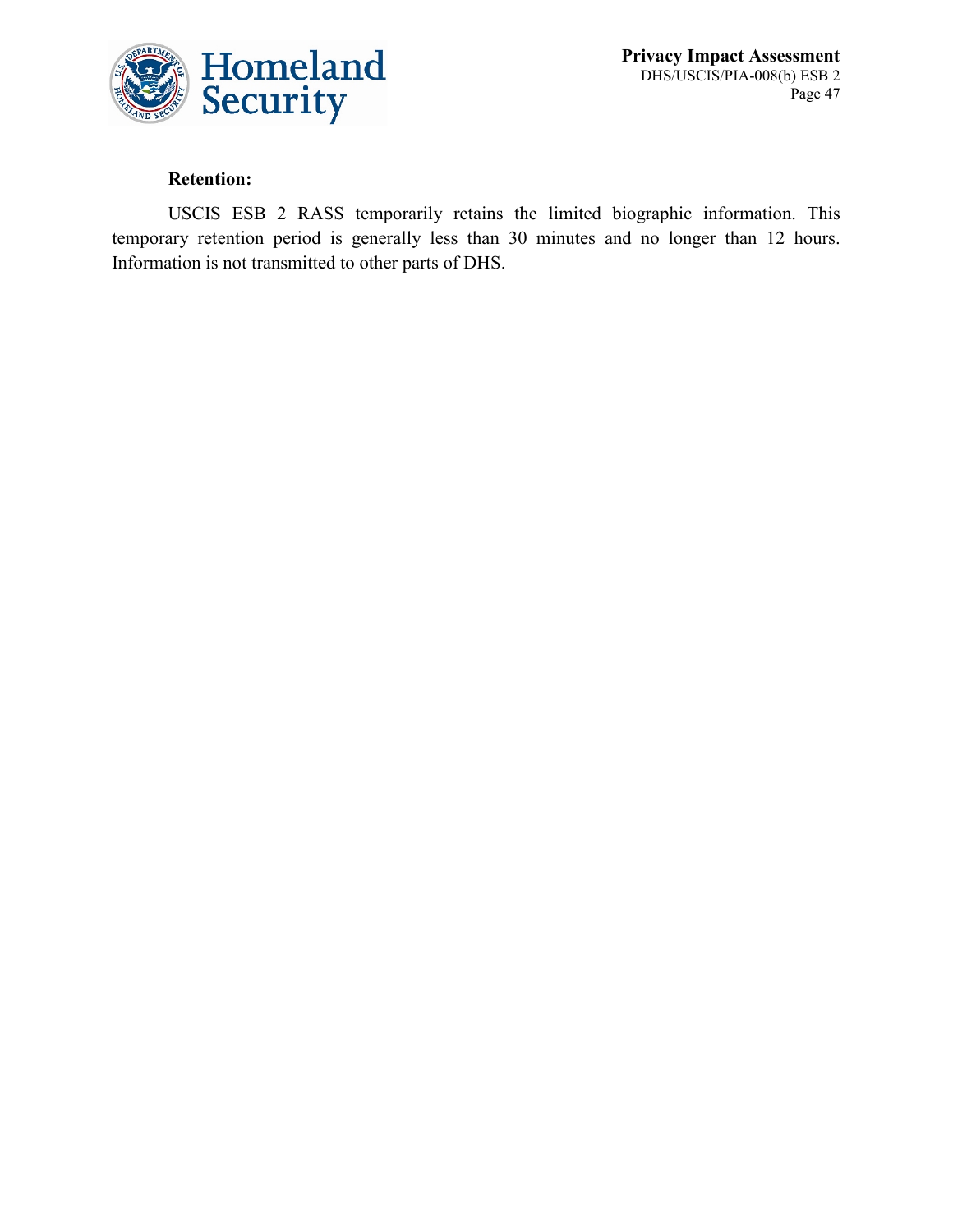

#### **[CIN-SS was decommissioned on December 21, 2018]**

#### **APPENDIX K**

#### **Central Index System Support Service (CIN-SS)**

#### **Background:**

The Central Index System (CIS) is a repository of electronic data that summarizes the history of an individual in the adjudication process. CIS serves as the focal point for many disparate USCIS systems to consolidate information about a person requesting benefits. CIS sends and receives updates from these systems to keep the most up-to-date record of an individual's A-File status and location. National File Tracking System was built to replace CIS; however, there are features in CIS that were not implemented in NFTS. NFTS in combination with other applications, such as the Central Index System (CIS), provides a repository of A-File and Receipt File information.

CIN-SS provides near real-time integration of the CIS and the NFTS. Both systems are used to request that an Alien File be checked out, and have query capabilities to locate where a file is currently located. CIN-SS is an ESB middleware service that facilitates data transactions between CIS and NFTS (soon to be RAILS). Both systems communicate with each other through ESB-CIN-SS to synchronize data on A-Number Range Records and A-File Transfers.

CIN-SS also facilitates communication between NFTS and the Refugee Asylum, and Parole System (RAPS). USCIS employees are able to use RAPS to request a file transfer. RAPS, in turn, communicates with ESB-CIN-SS to get file transfer request data for an A-Number from NFTS.

#### **Information Collected, Retained, and Disseminated and Source(s) of any PII and SPII:**

ESB-CIN does not collect, retain, and save any information. ESB-CIN-SS acts as an intermediary and transfer data to and from between sender and receiver systems. ESB-CIN-SS transfersspecific location of immigration files, and to track the request and transfer of immigration files. The information sent include as first name, last name, date of birth, alien number, and file location information.

#### **Category of Individuals Affected:**

CIN-SS facilitates the transfer of A-File information between CIS and NFTS, as well as NFTS and RAPS. Immigration files (i.e., A-File and Receipt Files) are created for applicants and petitioners seeking immigrant and non-immigrant benefits.

#### **Information Sharing:**

The ESB CIN-SS provide a middleware layer to facilitate communication and data transfer between the CIS and NFTS, as well as NFTS and RAPS.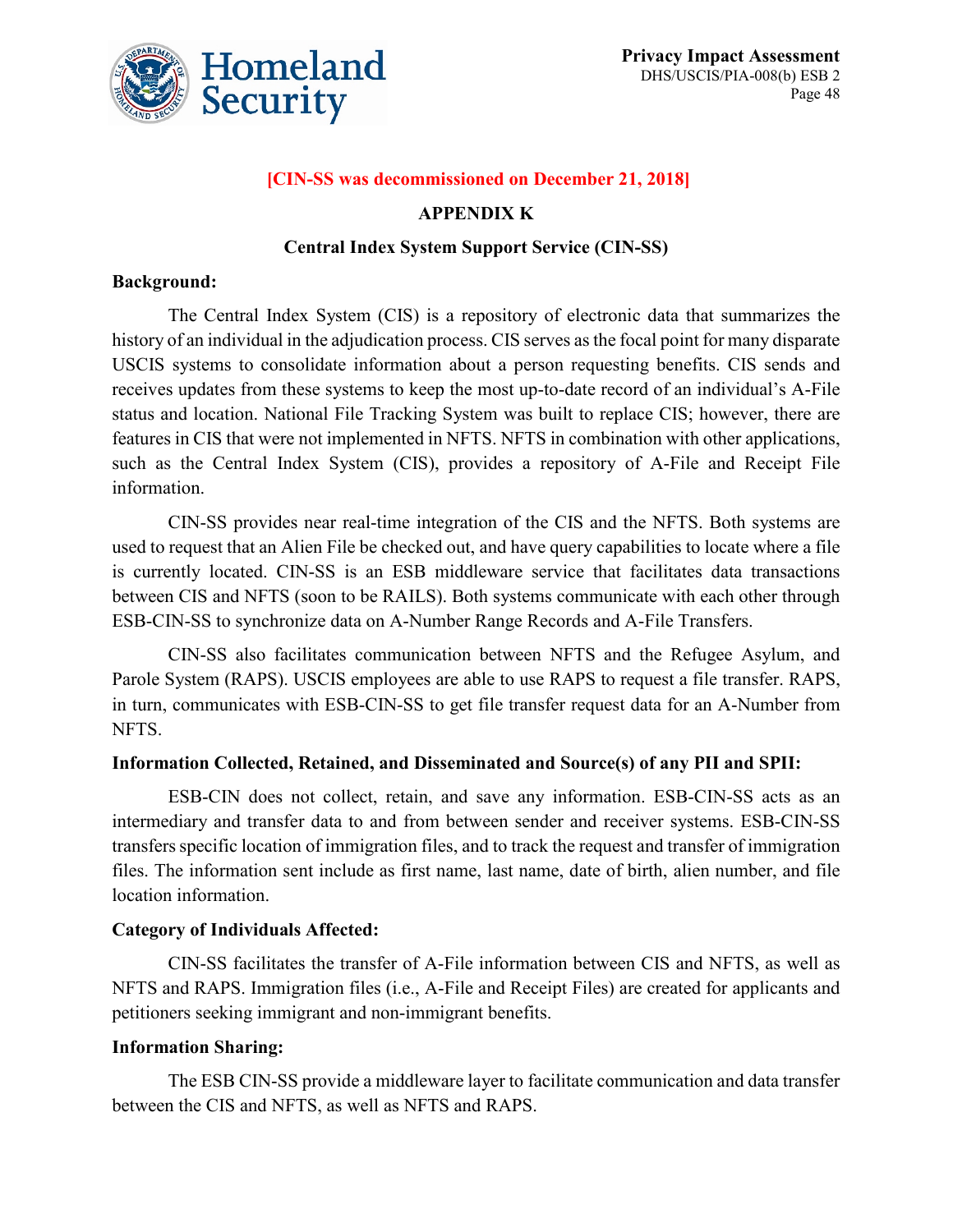

#### **Applicable System of Records Notice**

Alien File, Index, and National File Tracking System<sup>[145](#page-49-0)</sup> accounts for the specific location of immigration files, and to track the request and transfer of immigration files.

#### **Retention:**

USCIS ESB 2 CIN temporarily retains limited biographic information. This temporary retention period is generally less than 30 minutes and no longer than 12 hours. Information is not transmitted to other parts of DHS.

<span id="page-49-0"></span><sup>&</sup>lt;sup>145</sup> DHS/USCIS/ICE/CBP-001 Alien File, Index, and National File Tracking System of Records, 82 FR 43556 (Sept. 18, 2017).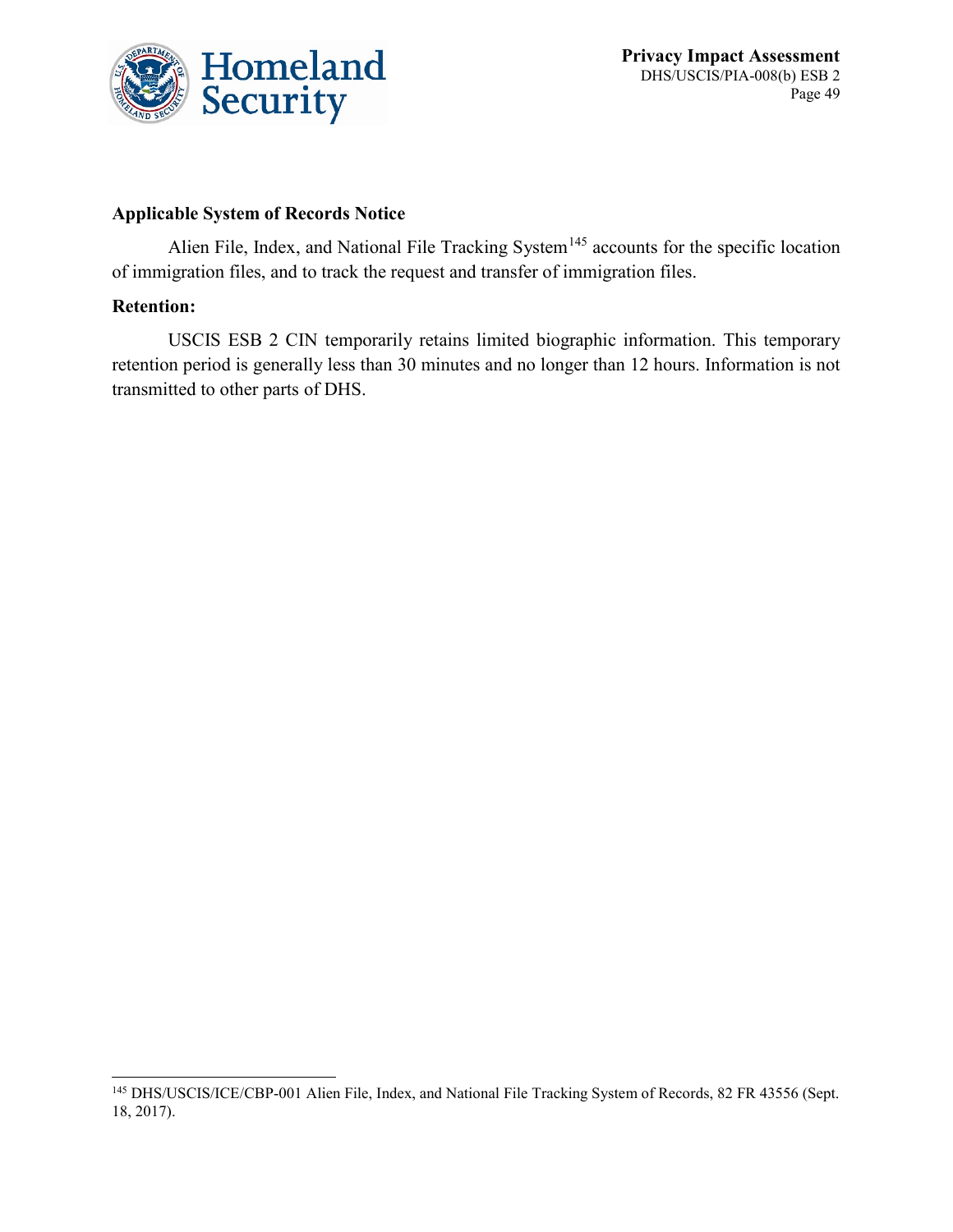

### **[ESS was decommissioned on December 21, 2018]**

#### **APPENDIX L**

#### **Enterprise Document Management System Support Service (ESS)**

#### **Background:**

The USCIS Enterprise Document Management System Support Service (ESS) facilitates the transmission of data between EDMS and multiple sub systems. ESS facilitates the data exchange between EDMS and Central Index System 2 (CIS 2),<sup>[146](#page-50-0)</sup> U.S. Immigration and Customs Enforcement (ICE) Office of the Principal Legal Advisor (OPLA) Case Management System (OCMS),[147](#page-50-1) and USCIS Freedom of Information Act/Privacy Act Information Processing System (FIPS).[148](#page-50-2)

#### **Information Collected, Retained, and Disseminated and Source(s) of any PII and SPII:**

The EDMS Support Services includes the:

- **Digitization Notification Service** allows client applications to communicate one Alien Number for an operation and provides the client application with response codes that detail the success or failure of the Digitization Notification Request.
- **Metadata Update Service** transforms the data provided by CIS into the format required by EDMS and places that message on a queue on the ESB 2. The Metadata Update Service also removes any incomplete/invalid dates, (dates with a 00 month, day or year) received by CIS before sending to EDMS.
- **A-File Delivery Service** Data is transmitted securely between OPLA and FIPS and the ESB using Simple Object Access Protocol (SOAP)[149](#page-50-3)/ Hypertext Transfer Protocol Secure (HTTPS)<sup>[150](#page-50-4)</sup> and Web Services Security (WS-Security) Headers via this service. HTTPS encrypts the transport and provides server authentication, while usage of the WS-Security Headers will provide client authentication.

#### **Category of Individuals Affected:**

Applicants and petitioners seeking immigrant and non-immigrant benefits to include: lawful permanent residents, naturalized citizens, United States border crossers, aliens who illegally entered the United States, aliens who have been issued employment authorization documents,

<span id="page-50-0"></span> <sup>146</sup> *See* DHS/USCIS/PIA-009 Central Index System (CIS) and subsequent updates, *available at* [www.dhs.gov/privacy.](http://www.dhs.gov/privacy)

<span id="page-50-1"></span><sup>147</sup> *See* DHS/ICE/PIA-036 OPLA Case Management System, *available at* [www.dhs.gov/privacy.](http://www.dhs.gov/privacy)

<span id="page-50-2"></span><sup>148</sup> *See* DHS/USCIS/PIA-038 FOIA/PA Information Processing System (FIPS), *available at* [www.dhs.gov/privacy.](http://www.dhs.gov/privacy)

<span id="page-50-3"></span><sup>&</sup>lt;sup>149</sup> SAOP is a protocol specification for exchanging structured information in the implementation of web services in computer networks.

<span id="page-50-4"></span><sup>&</sup>lt;sup>150</sup> HTTPS is an adaptation of the HTTP for secure communication over a computer network.